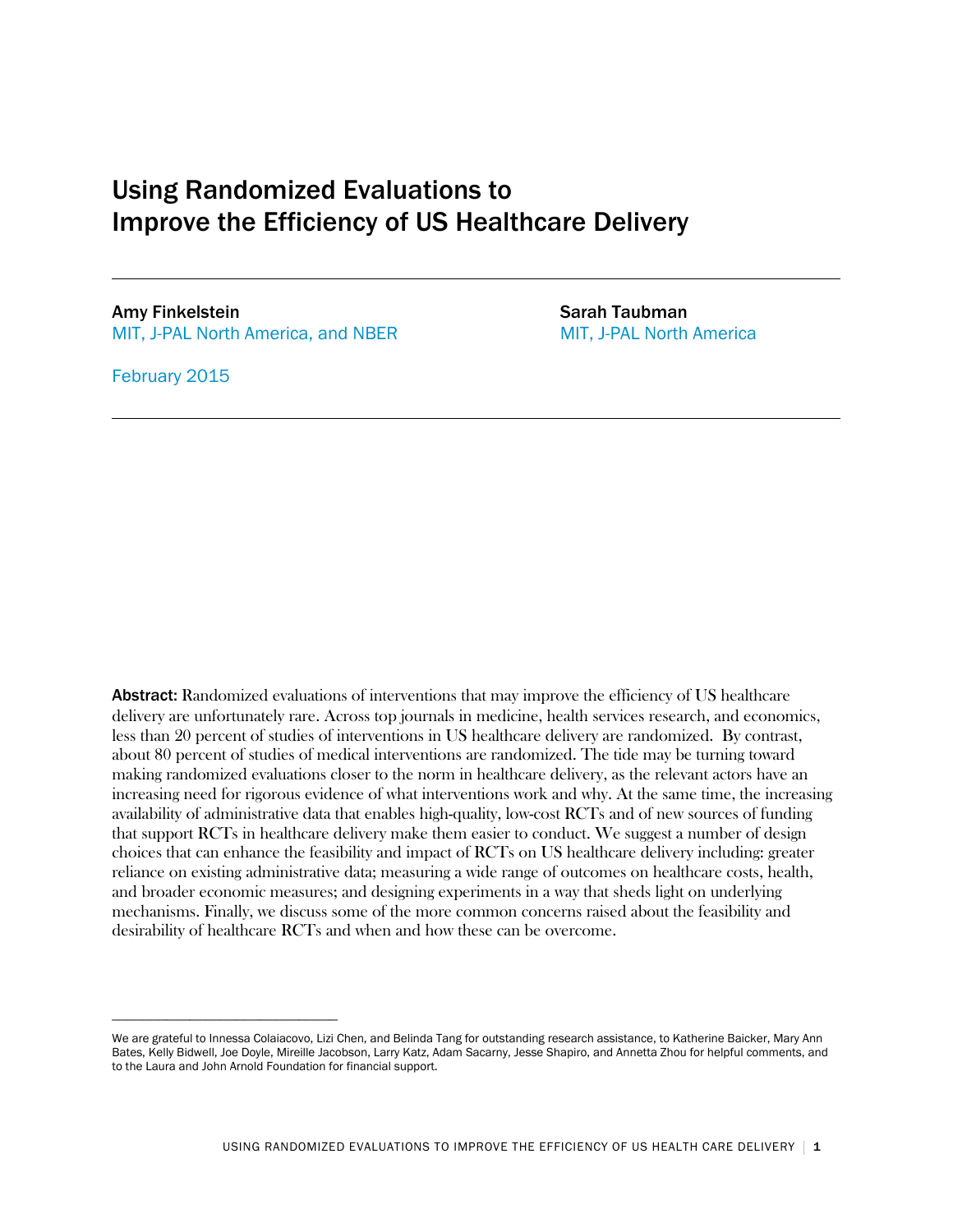# Table of Contents

| I. Introduction and Summary                                                        | 3  |
|------------------------------------------------------------------------------------|----|
| II. The Value of Randomization                                                     | 6  |
| III. Use of RCTs in Healthcare Delivery                                            | 8  |
| Limited use to date                                                                | 8  |
| Possibility of a new era for RCTs                                                  | 10 |
| IV. Characteristics of Existing Healthcare Delivery RCTs                           | 12 |
| V. Enhancing Feasibility and Impact of RCTs                                        | 16 |
| The value of administrative data                                                   | 16 |
| Long-term follow up                                                                | 19 |
| Measuring a broad range of outcomes                                                | 20 |
| Design for illuminating mechanisms                                                 | 22 |
| Attention to scaling                                                               | 25 |
| Registering, pre-specifying, and disclosing                                        | 28 |
| VI. When to Use RCTs                                                               | 29 |
| Ethics of rationing                                                                | 29 |
| Time and cost considerations                                                       | 30 |
| Patient-level vs. organization or system level RCTs                                | 32 |
| <b>VII. Summary and Possibilities</b>                                              | 34 |
| Choice of appropriate care                                                         | 34 |
| Who provides care and where and how care is provided                               | 35 |
| Efficient use of existing resources                                                | 36 |
| Insurance design                                                                   | 37 |
| System-wide innovations                                                            | 38 |
| <b>Spotlights</b>                                                                  |    |
| Spotlight on Surprising Results: Concurrent Palliative Care                        | 7  |
| Spotlight on Elements of Good Design: Nurse-Family Partnership RCTs                | 18 |
| Spotlight on Value of Long-term Follow-up: Project STAR                            | 20 |
| Spotlight on Testing Mechanisms: Financial Incentives for Patient Health Behaviors | 24 |
| Spotlight on Randomization for Fairness: Oregon Health Insurance Experiment        | 30 |
| Spotlight on Scale Up Challenges: Reducing Re-admissions                           | 27 |
| Spotlight on Timing of Randomization: Medicare Health Support                      |    |
| Disease-Management Pilot                                                           | 32 |
| <b>References</b>                                                                  | 40 |
| <b>Appendix A: Literature Searches</b>                                             | 46 |
| <b>Appendix B: List of Healthcare Delivery RCTs</b>                                | 49 |
| Appendix C: Timing of Randomization and Statistical Power                          | 58 |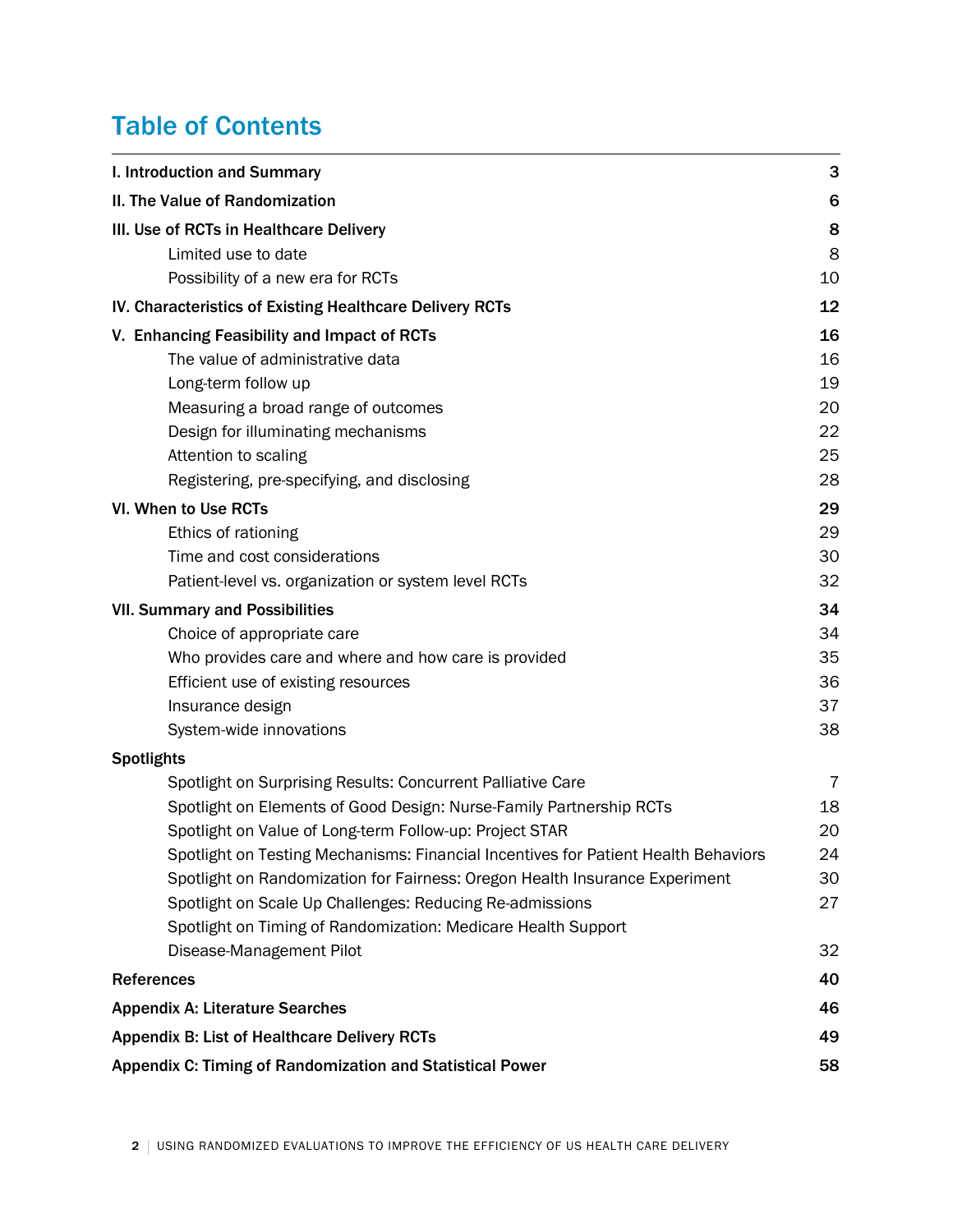# I. Introduction and Summary

The US healthcare system has been characterized by high and rapidly rising healthcare costs. Healthcare spending has grown from about 5 percent of the economy in 1960 to 17.2 percent in 2012 (Centers for Medicare and Medicaid Services, 2012). In recent years, increasing attention has been paid to ways to slow the growth of medical expenditures. One particular area of focus is improving the efficiency of healthcare services, which has commonly been posed as the "triple aim": reducing costs, improving health and improving patient experience (Berwick, Nolan, & Whittington, 2008).

This paper focuses on opportunities for high-impact randomized evaluations of efforts to improve the efficiency of healthcare delivery in the United States. Randomized evaluations—also commonly referred to as randomized controlled trials, or RCTs, are routinely used to test new medical innovations, particularly new drugs. For good reason, they are widely considered to be the "gold standard" of evidence.

When RCTs are conducted in healthcare delivery, they have enormous influence, due to the simplicity, transparency, and credibility of their design. For example, two randomized evaluations of the impact of health insurance have had outsized influence in the voluminous academic literature and public policy discourse on health insurance reform. The RAND Health Insurance Experiment—a randomized evaluation of the impact of consumer cost-sharing conducted in the 1970s—is still widely held to be the gold standard of evidence for predicting the likely impact of health insurance design on medical spending. The Oregon Health Insurance Experiment—a 2008 randomized evaluation of Medicaid coverage for lowincome uninsured adults—has dispelled some claims of leading public policy figures and healthcare experts—such as the claim that Medicaid had no proven benefits, or that Medicaid would reduce use of the emergency room—and has corroborated others—such as the claim that Medicaid increased use of healthcare, including primary care and preventive care, and increased healthcare spending. It has been the subject of numerous front-page articles and opinion pieces as well as the primary input into several government reports on the impact of expanding Medicaid under the Affordable Care Act (ACA).

RCTs are also unparalleled in their ability to produce surprising results that must be taken seriously. For example, we describe below a randomized evaluation of the effect of offering concurrent palliative care to metastatic lung cancer patients (Temel et al., 2010). It found that offering concurrent palliative care in addition to standard care improved self-reported quality of life, which is perhaps not surprising. More surprisingly, it also found that concurrent palliative care increased survival while reducing aggressive end-oflife care. A similar finding in a non-experimental setting would doubtless raise concerns about potential unobservable differences between those seeking concurrent palliative care and those not seeking concurrent palliative care that might be spuriously producing the result.

Unfortunately, there is only limited use of RCTs to test innovations in US healthcare delivery—such as changing who provides care and how, what standard of care is offered or incentivized, how payments are done, what information is conveyed and how, what cost patients face for receiving care, how to engage and coach patients in self care, and so on. Across top journals in medicine, health services research, and economics, less than 20 percent of studies of interventions in US healthcare delivery are randomized. By contrast, in top medical journals, about 80 percent of studies of US medical interventions are randomized.

Fortunately, the tide may be turning on RCTs in healthcare delivery. A number of recent policy reforms have given providers increasing "skin in the game," making them the residual claimant on cost savings or imposing financial penalties for low quality. This will likely create even greater incentives among healthcare providers, health insurers, large employers, and state and local governments to understand what is most effective at improving the efficiency for healthcare delivery. At the same time, a number of new developments have increased the feasibility of conducting RCTs on US healthcare delivery—including the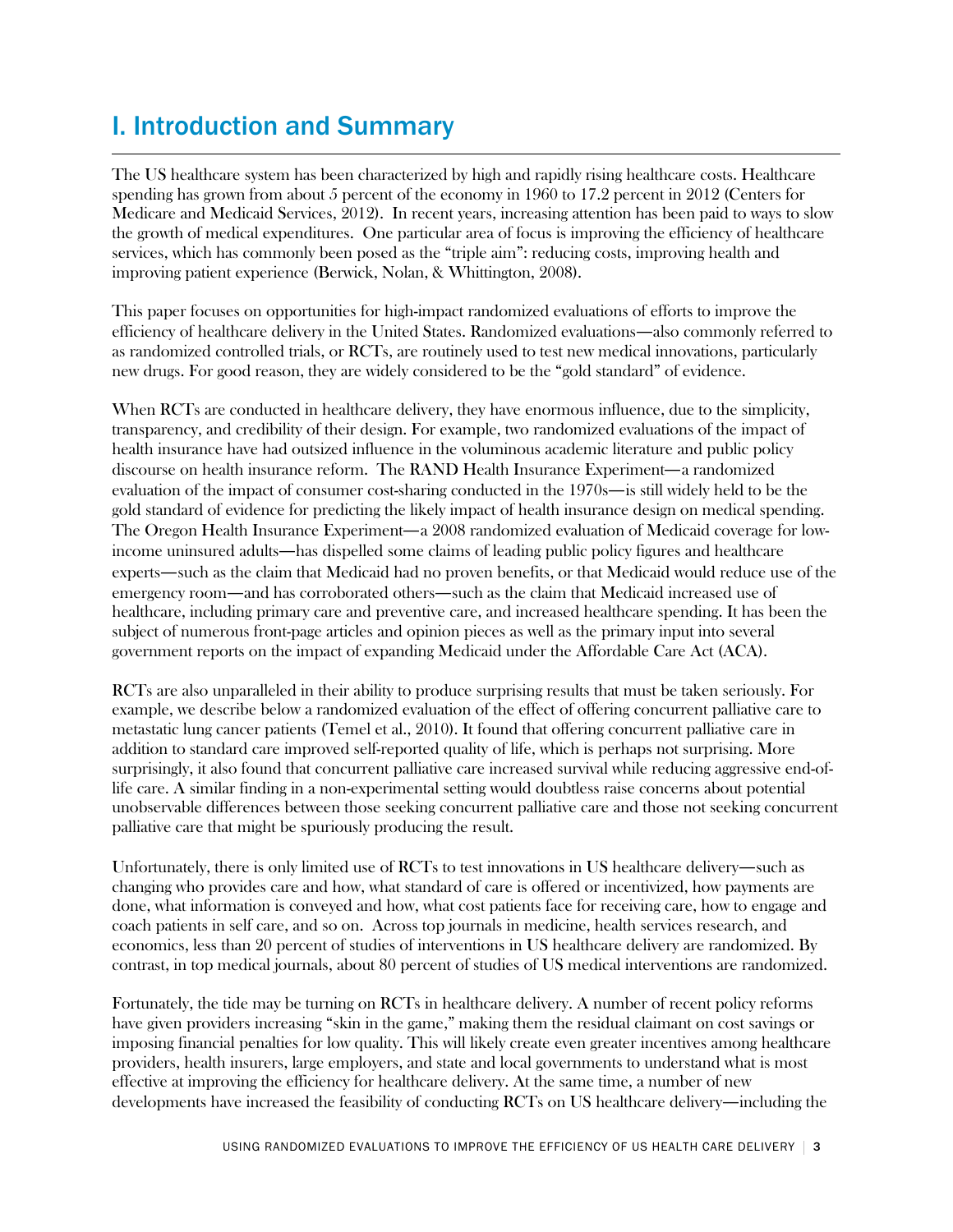increasing ability of using administrative data and information systems to conduct low-cost, high-quality RCTs with both quick turnaround on initial impact as well as the possibility of long-term follow up, and a number of new funding opportunities for RCTs on US healthcare delivery.

To encourage high-impact RCTs in this area, we discuss some of the optimal design features of RCTs on US healthcare delivery. We begin by surveying the nature of existing RCTs on US healthcare delivery, concentrating on the ones in top medical journals, where they are disproportionately to be found. We find that most existing RCTs on US healthcare delivery are relatively small, with a median sample size of around 500 patients. Most are patient-level randomizations testing a single (usually multi-faceted) intervention against the control (status quo). They tend to rely heavily on primary data collection—very few rely solely on pre-existing administrative data—and to examine effects over a time horizon of one year or less. Most focus on health outcomes, and only a minority looks at healthcare use or costs; even fewer look at both health outcomes and healthcare use or costs.

We suggest a number of design choices that can improve the feasibility and impact of RCTs on US healthcare delivery. We are of course cognizant that there are many challenges in conducting research of all kinds—including RCTs. Our primary conclusion that more RCTs are needed in field of healthcare delivery should not be overshadowed by the discussion of elements of ideal design. However, in many cases, these design elements are achievable. To emphasize this, we highlight through "spotlights" a few examples of RCTs on healthcare delivery interventions that achieved some of the objectives we outline, or illustrate the challenges faced by RCTs that did not.

Our main recommendations are:

- 1. Take advantage of existing administrative data. The field of healthcare delivery is ripe with detailed, reliable, and existing administrative data that enable researchers to study the impact of their intervention on a broad range of outcomes, including healthcare costs and health outcomes. Administrative data offer the potential to do high-quality, low-cost, rapid turnaround RCTs. They also make long-term follow up (including over the course of subsequent decades) much more feasible.
- 2. Measure a wide range of outcomes. Ideally an RCT would examine impacts on both healthcare costs and health outcomes, as well as on broader economic outcomes where relevant (such as employment or participation in other government transfer programs). Additionally they would try to measure any effects (positive or negative) of the intervention on non-targeted outcomes, as well as how the targeted behaviors evolve after the intervention has ended.
- 3. Design RCTs to illuminate mechanisms. Research may have the largest impact when it sheds light on the underlying mechanism behind the impact of a program. This is somewhat different than trials of medical technologies where it is often sufficient to know that a treatment is effective even if the underlying mechanism is not yet clear. In healthcare delivery, however, the interventions are often multi-faceted, specific to the original setting, and cannot be as easily reproduced as a drug or a device. This means a deeper understanding of the mechanism of action is very helpful to other institutions looking to adopt aspects of a successful program.

We consider some common concerns about the feasibility and desirability of RCTs on healthcare delivery. We discuss circumstances in which they are and are not likely important. Ethical concerns about rationing are important to consider, but for many healthcare delivery innovations logistical or financial capacity constraints create oversubscription in the program and hence require some form of rationing. In some such cases, randomization may actually be preferred on ethical grounds. Similarly, uncertainty about the impacts of a program can make randomization particularly appealing during a gradual phase in period. Time and

4 | USING RANDOMIZED EVALUATIONS TO IMPROVE THE EFFICIENCY OF US HEALTH CARE DELIVERY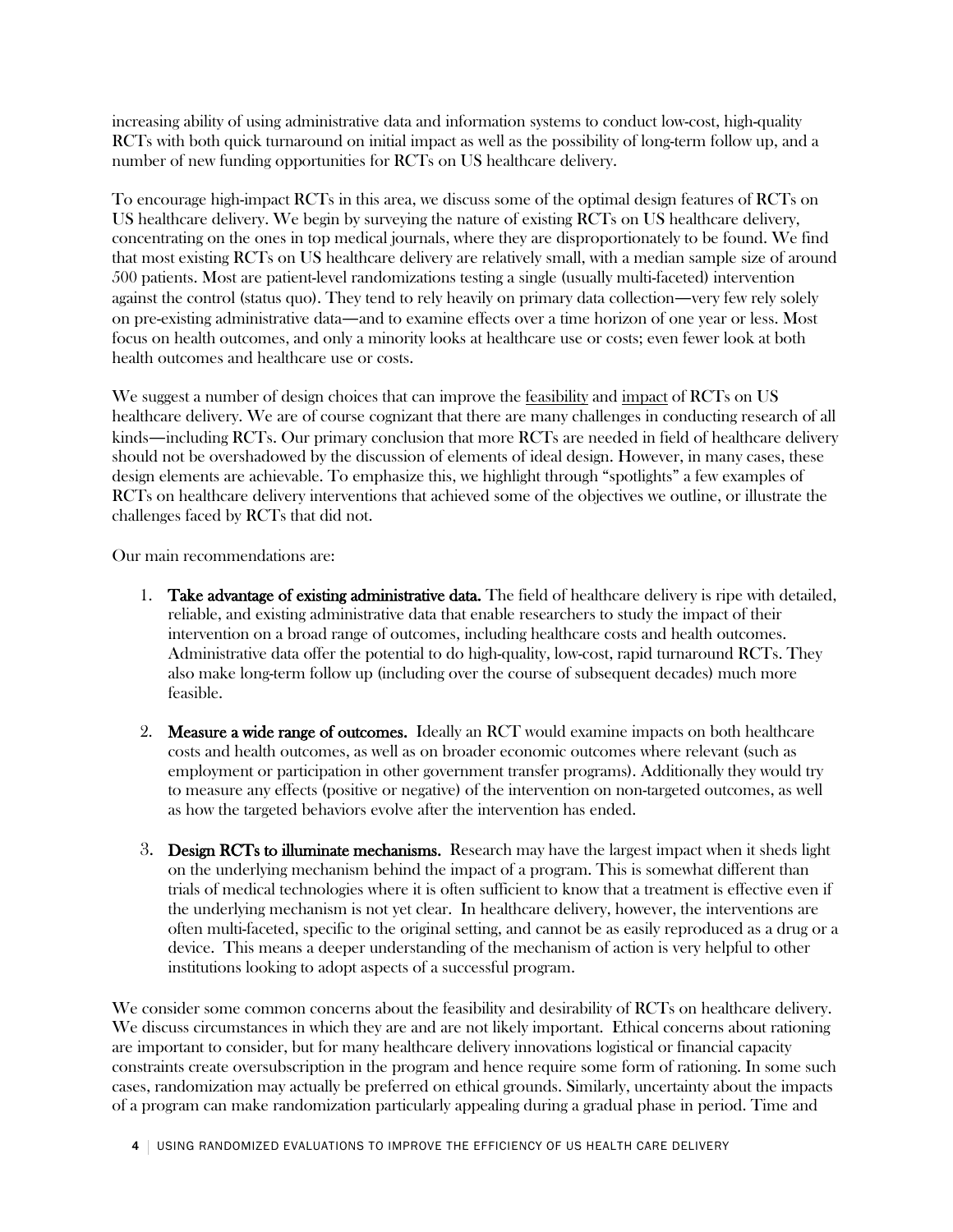cost considerations are also often cited as a concern with RCTs, but these are inherent costs of research not of RCTs in particular—and we suggest some design elements that can reduce both costs and time lags.

Finally, to underscore our claims to the feasibility of RCTs, we conclude by suggesting a few specific examples of important questions in healthcare delivery that could be fruitfully answered via an RCT. We emphasize through these examples that RCTs can be used to provide important evidence on the impact not only of patient-level interventions but also of organization- or system-wide interventions, such as the impact of hospital management or provider payment reforms.

The importance of understanding how to improve efficiency in a sector that accounts for almost one-fifth of the economy and an even larger share of public sector budgets, and that literally affects the lives of every person in the country, is unquestioned. The value of RCTs to provide transparent and compelling evidence of the impact of interventions is unparalleled. This paper emphasizes the myriad opportunities to engage in low-cost, short turnaround, high-impact RCTs that can deepen our understanding of how to improve the efficiency of the US healthcare sector. We are optimistic that the use of RCTs in the study of US healthcare delivery will soon be closer to the norm rather than the exception, just as they are in drug trials and other medical interventions, and increasingly in other areas of social policy, such as US education policy and poverty reduction in developing countries.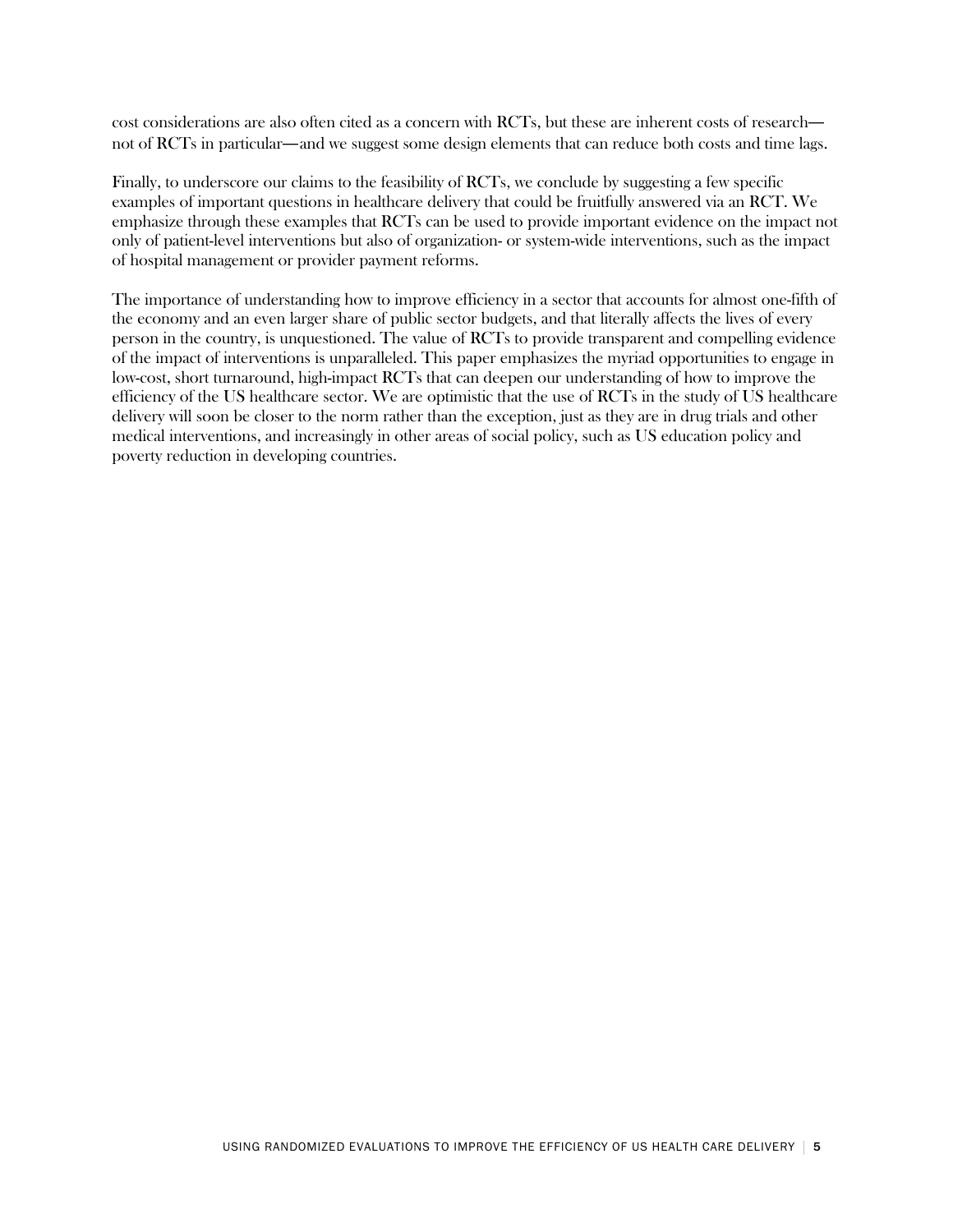# II. The Value of Randomization

It is not always obvious what the effect of a given policy is. For example, what is the impact of covering the uninsured with health insurance? Comparisons of the insured and the uninsured often indicate that those with insurance are in worse health than those without insurance (see e.g. Finkelstein et al. 2012 Appendix). Would it be right to conclude therefore that health insurance makes individuals sicker? Or, more reasonably, are individuals who are in poor health more likely to seek out health insurance?

Of course, this inference problem is well understood, and sensible researchers can (and usually do) try to control for any *observable* differences between groups that they are comparing, which may be responsible for the differences in outcomes being studied. Richer data allows us to observe and adjust for more differences, but it remains the case that one set of people chose to (and was able to) obtain health insurance and the other set did not. Simply controlling for observables is unlikely to be sufficient. If we find two observationally identical groups of people, one of whom has health insurance and one of whom doesn't, we don't know why one observationally identical set of people has health insurance and the other doesn't, which creates lingering concerns about selection on *unobservables*. In other words, the reason that one group of observationally identical people has health insurance and the other does not may be due to differences in unobserved characteristics that are correlated with both insurance coverage and individuals' health or healthcare demand. For example, individuals with unobservably worse health (or private information that they are at risk of a disease) may be more likely to seek out insurance.

Random assignment solves this problem of inference. In randomized evaluations, individuals are selected to receive an intervention (such as health insurance in our example) based on a lottery. Those individuals who are not selected form a comparison group. Because the selection process is random, the two groups are similar in every respect, except that one group receives the program, while the other does not. Therefore if the group who receives the intervention has different outcomes (e.g. is more or less healthy, or uses more or less healthcare) after the program is implemented, we know that this difference was caused by the program. In other words, by construction of the random assignment, we know that the two groups on average will be identical except for the fact that one has health insurance and one does not. Therefore, we can attribute any subsequent differences between the insured and the uninsured to the effect of insurance per se. This clear attribution of the effects of the intervention is what gives random assignment its rightful place as the "gold standard" in the pantheon of scientific evidence.

The ability of randomized evaluations to clearly and credibly identify the impact of an intervention also means that they can generate surprising or unexpected results that must be taken seriously. For example, a randomized trial studied the effects of providing palliative care that was integrated with standard medical care to metastatic non-small-cell lung cancer patients in order to improve their quality of life. Unexpectedly, this study found that concurrent palliative care improved not only quality of life but also the length of life [\(See spotlight on Concurrent Palliative Care\)](#page-6-0). A similar finding in an observational study would doubtless raise concerns about potential unobservable differences between those seeking concurrent palliative care and those not seeking concurrent palliative care which might be spuriously producing the result.

<span id="page-5-0"></span>While their unparalleled ability to provide credible causal evidence is arguably the prime attraction of randomized evaluations, they have other important advantages as well. For example, there has been considerable progress in the last few decades in developing non-experimental approaches to causal inference based on research designs that try to approximate randomized controlled trials (Angrist & Pischke, 2010). Examples include sharp policy changes that affect some areas or groups but not others, or regression discontinuity designs that exploit sharp eligibility cut-offs. Continuing our health insurance example, Card et al. (2008, 2009) exploit the sharp discontinuity in health insurance coverage brought about by Medicare's age 65 eligibility threshold to study the impact of Medicare coverage at age 65 on healthcare

6 USING RANDOMIZED EVALUATIONS TO IMPROVE THE EFFICIENCY OF US HEALTH CARE DELIVERY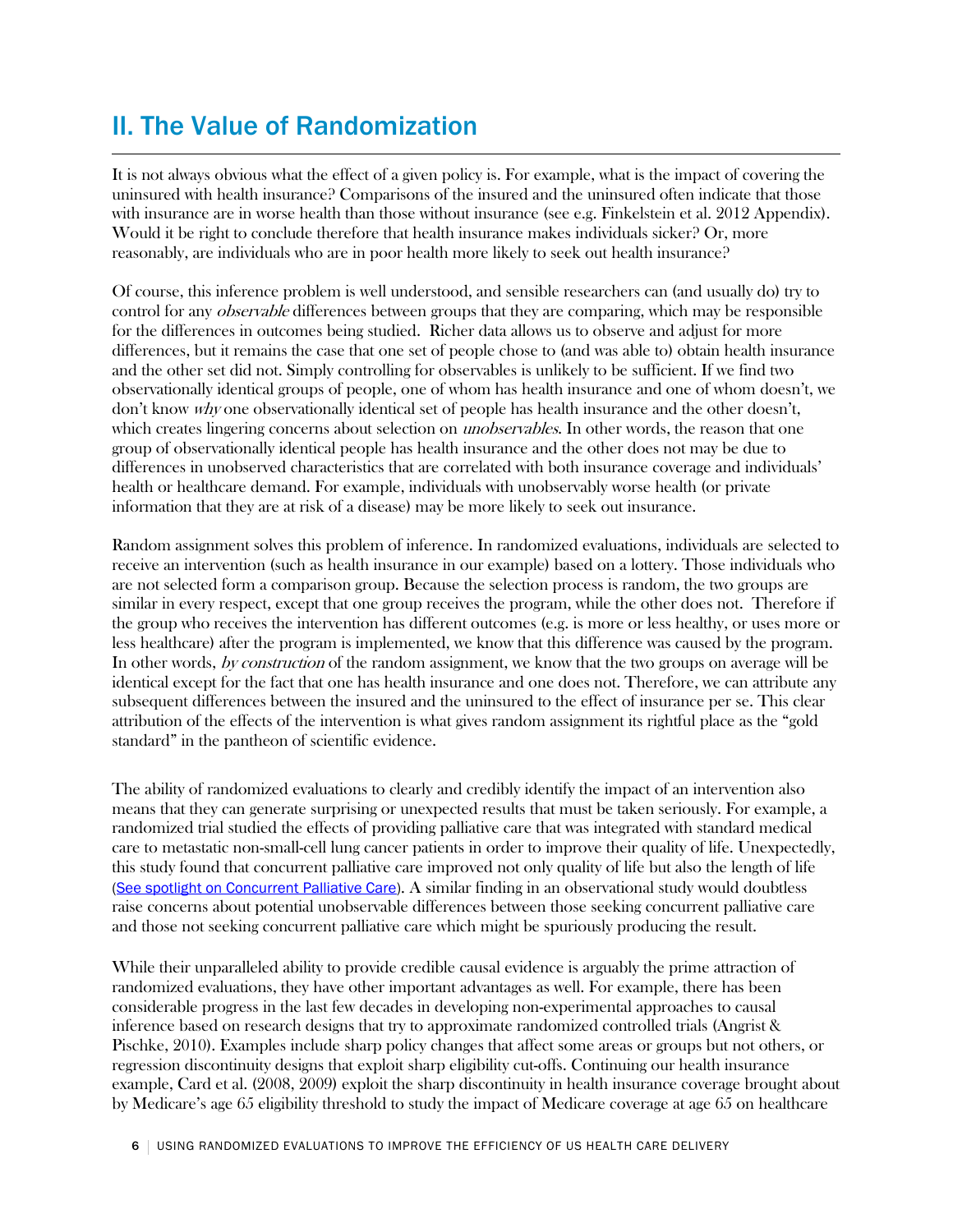use and health outcomes in a regression discontinuity framework. Yet these designs, despite their strengths and attractions, have their own limitations. In particular, in many cases, such quasi-experimental estimates can only capture very local estimates (in this example, the impact of Medicare at age 65). Relatedly, since the researchers do not design the variation, the intervention is often relatively "black box," which can make interpretation and extrapolation difficult; for example, as Card et al. (2008) explain, the estimated impact of Medicare at age 65 includes both the impact of covering previously uninsured with Medicare and the impact of changing the nature of coverage at 65 among those who previously had private insurance; this makes it difficult to disentangle the effects of the various mechanisms. By contrast, as we emphasize below, randomized evaluations allow researchers to choose the variation and to design the (potentially multiple) arms of the intervention to elucidate underlying mechanisms and test theories.

### <span id="page-6-0"></span>Spotlight on Surprising Results: Concurrent Palliative Care

A key benefit of randomized control trials is that the strength of the research design means that surprising and unexpected results can be taken seriously and yield major new insights. For example, aiming to improve quality-of-life of patients with a form of metastatic lung cancer, doctors at Massachusetts General Hospital ran a randomized trial of providing palliative care integrated with standard medical care (Temel et al., 2010). The trial produced the surprising result that concurrent palliative care not only improved quality-of-life, but also length of life.

The trial randomized 151 patients with metastatic non-small-cell lung cancer within 8 weeks of diagnosis. Individuals assigned to the treatment group received standard care. In addition, they were scheduled to meet with the palliative care team immediately (within 3 weeks) and monthly throughout the study. Individuals assigned to the control group received standard care and were scheduled to meet with the palliative care team if and when they requested it; in the first 12 weeks, around 15 percent did so. Quality-of-life was measured at 12 weeks in surviving patients using several measures, and those in the early palliative care group had greater quality-of-life. Although all 151 patients in the study died within 4 years, those assigned to the early palliative care group lived longer than the standard care group (median survival of 11.6 vs. 8.9 months;  $P = 0.02$ ). The longer survival occurred even though individuals in the early palliative group were less likely to receive aggressive end-of-life care  $(33$  percent vs. 54 percent,  $P = 0.05$ ).

This example of a healthcare delivery intervention was found to have a substantial benefit on survival, with potential to also reduce costs, yet widespread adoption may be very difficult. Palliative care has been traditionally covered by hospice benefits requiring patients to forgo curative treatment, typically leading to very late use of palliative care when used at all. The Medicare hospice benefit requires patients to have less than six months to live and to choose hospice care instead of other Medicare-covered benefits to treat the terminal illness (Centers for Medicare and Medicaid Services, 2013). Currently, CMS is exploring covering early and concurrent palliative care through the Care Choice Model (Centers for Medicare and Medicaid Services, 2014c).

#### [Back to section](#page-5-0)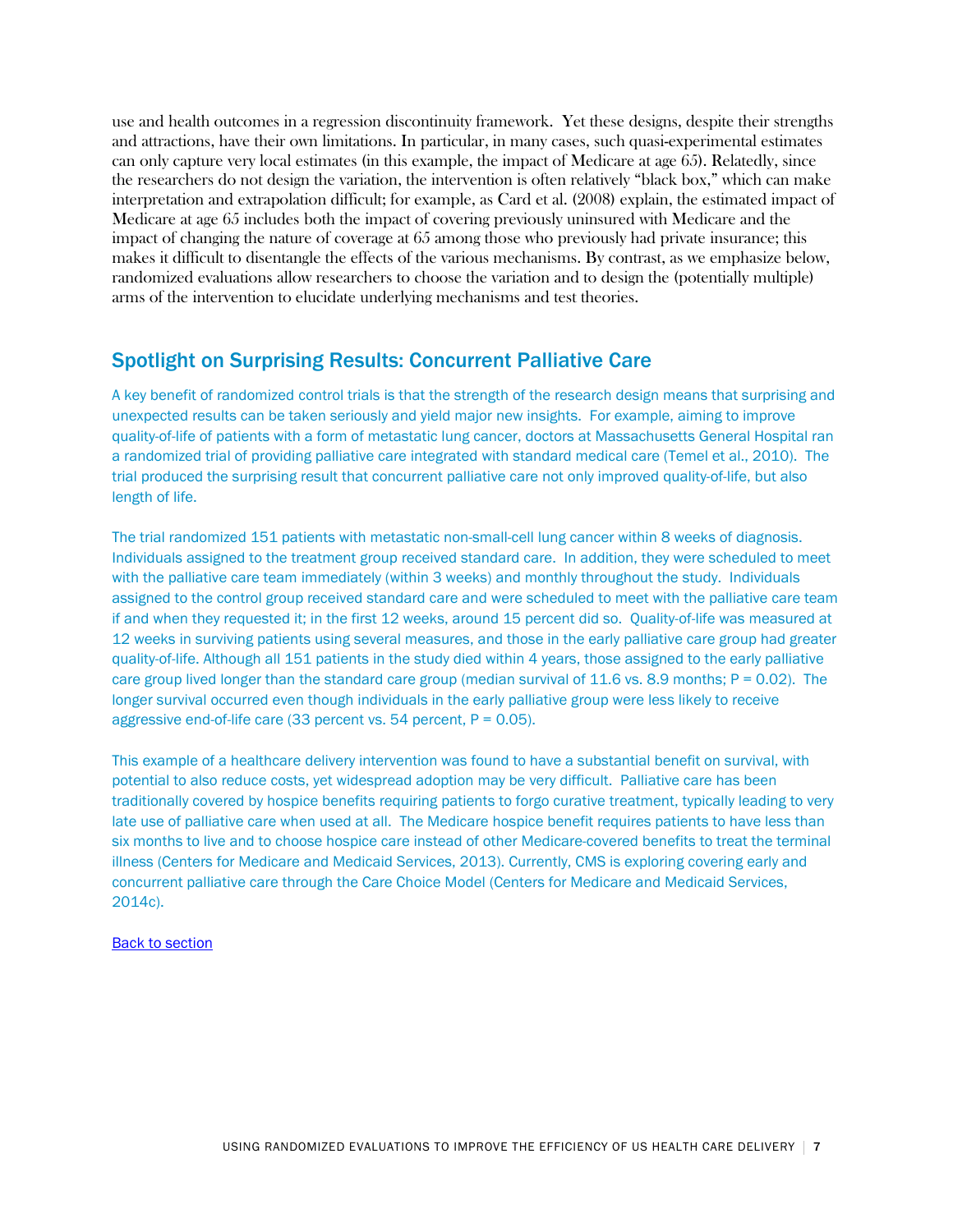## Limited use to date

The medical profession recognizes the incomparable value of randomized evaluations. This is why, since the 1960s, the FDA has required RCTs demonstrating the safety and efficacy of new drugs prior to their approval (Junod, 2014). Even outside of the realm of pharmaceuticals, where trials are required, promising interventions in medicine are often tested using RCTs, and the results do not always support the observational inference.

However, randomized evaluations of interventions in US healthcare delivery—in contrast to medicine—are unfortunately rare. To study their prevalence, we conducted reviews of empirical papers studying the impact of an intervention that were published in top journals in economics, health services research, and medicine. We identified studies that investigated a potentially causal link or association between a treatment (or intervention) and an outcome. For each study, we recorded the broad topic (healthcare delivery, medicine, education, etc.) and whether the study design was a randomized controlled trial or not. Except where explicitly noted, we limited the analysis presented below to interventions that took place at least partly in the United States. The Appendix provides considerably more detail on our search and coding process (see Appendix A) as well as a list of the healthcare delivery RCTs identified by our review (see Appendix B).

Table 1 summarizes the results. In economics, we reviewed papers published from 2009-2013 in the American Economic Review, Quarterly Journal of Economics, Journal of Political Economy, and Econometrica. In health services journals, we reviewed papers published from 2009-2013 in Health Affairs, Medical Care, and Milbank Quarterly. In medicine, we reviewed papers from four randomly selected months per year from 2009-2013 for the journals *The New England Journal of Medicine, the Journal of the* American Medical Association, Annals of Internal Medicine, and PLoS Medicine. The underlying data generated from this review can be found [here.](https://www.povertyactionlab.org/node/10971)

As can be seen in Table 1, the number of papers on US healthcare delivery varies greatly across the fields. This reflects the differences in volume across the fields, as well as our search parameters. The focus on the table is on the share of studies of US healthcare delivery interventions that are randomized. In economics, it was 15 percent. In health services, it was 3 percent. In medicine, it was 50 percent. Overall (accounting for the sampling differences across fields), an average of 18 percent of healthcare delivery intervention studies were randomized.

|                                                                                                  | Number of studies | <b>Number of RCTs</b> | <b>Percent</b><br>randomized |
|--------------------------------------------------------------------------------------------------|-------------------|-----------------------|------------------------------|
| Top Medical Journals (subsample)                                                                 | 62                | 31                    | 50                           |
| Top Economics Journals                                                                           | 13                | 2                     | 15                           |
| <b>Top Health Services Journals</b>                                                              | 405               | 13                    | 3                            |
| Adjusted Average*                                                                                |                   |                       | 18                           |
| *The average adjusts for the fact that we only reviewed 20 out of 60 months of medical journals. |                   |                       |                              |

### Table 1. Use of randomization in studies of US healthcare delivery, 2009-2013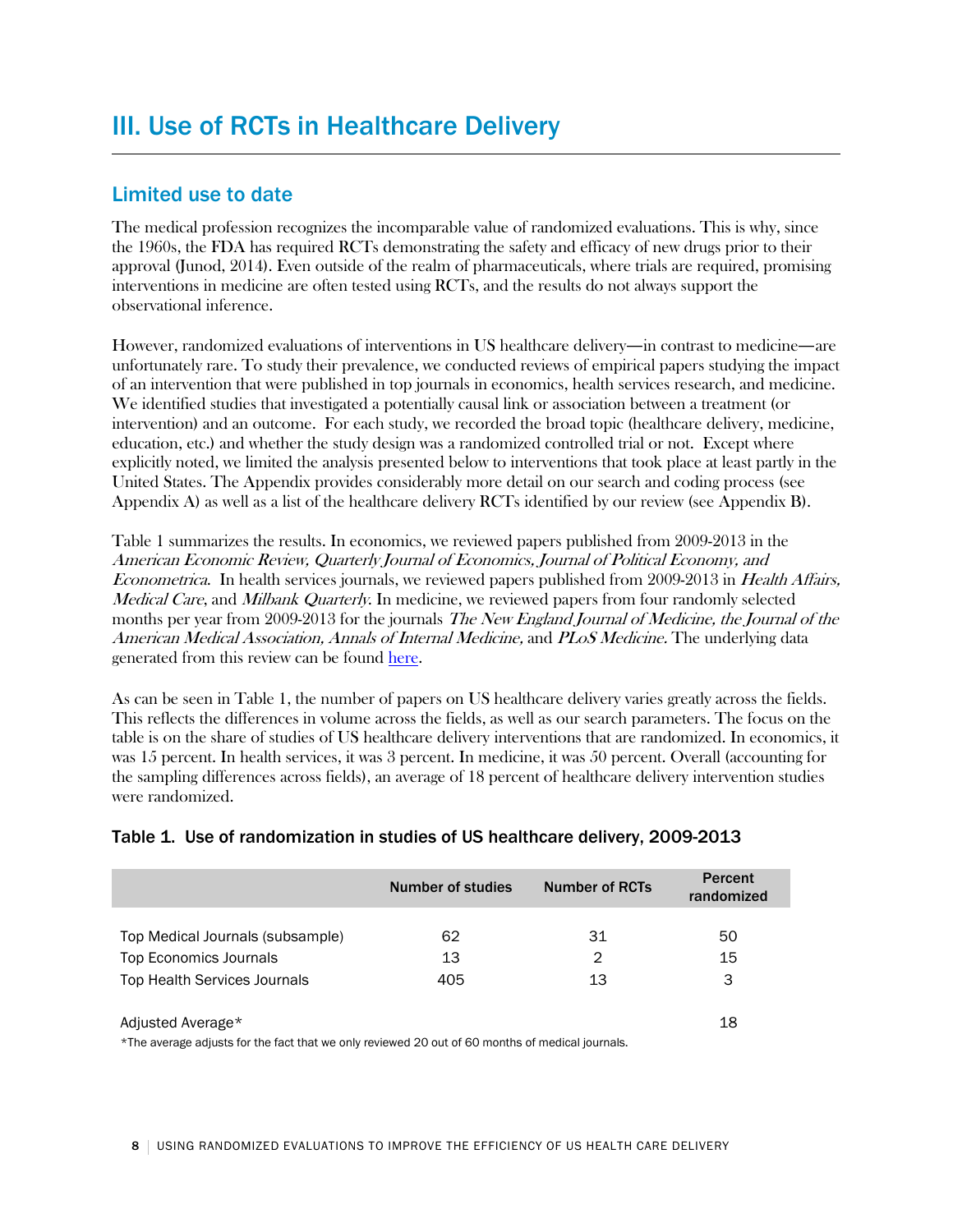We endeavored to find some benchmarks against which to compare this result. The benchmarks are naturally field-specific. Table 2 shows the results. The top panel compares the share of economics papers on US healthcare delivery interventions that are randomized to the share of economics papers on other empirical, applied microeconomics topics that are randomized. In US Education, 36 percent of studies were randomized. In international development, 46 percent are randomized. The bottom panel of Table 2 looks at medical journals, examining the share of papers on healthcare delivery interventions that were randomized and the share of medical interventions that were randomized. Fifty percent of the healthcare delivery studies used an RCT design, compared to 79 percent of the medical studies.' Within the medical studies, drug studies were very likely to be randomized (98 of 114 studies or 86 percent), but randomization was still common in evaluating other non-drug medical interventions (41 of 62 studies or 66 percent).

| <b>Topic</b>                         | <b>Number of studies</b>         | <b>Number of RCTs</b> | <b>Percent</b><br>randomized |
|--------------------------------------|----------------------------------|-----------------------|------------------------------|
|                                      | Panel A: Top Economics Journals* |                       |                              |
| US Healthcare Delivery               | 13                               | 2                     | 15                           |
| All Other US-based                   | 192                              | 14                    | 7                            |
| Public                               | 50                               | 4                     | 8                            |
| Industrial Organization              | 48                               | 0                     | $\Omega$                     |
| Labor                                | 31                               | 2                     | 6                            |
| Education                            | 22                               | 8                     | 36                           |
| <b>Behavioral</b>                    | 12                               | 2                     | 17                           |
| Law and Crime                        | 8                                | 0                     | 0                            |
| <b>Health and Medicine</b>           | $\overline{7}$                   | 0                     | 0                            |
| Information/Technology               | 5                                | 0                     | $\Omega$                     |
| Housing                              | 5                                | 0                     | 0                            |
| Other                                | 11                               | 0                     | 0                            |
| International development            | 37                               | 17                    | 46                           |
| <b>Panel B: Top Medical Journals</b> |                                  |                       |                              |

### Table 2. Use of randomization by study topic

| US Healthcare Delivery       | -62 |     | 50 |
|------------------------------|-----|-----|----|
| Medical Treatment (US-based) | 176 | 139 | 79 |

\* Economics papers may be coded as having more than one topic and would contribute to each; the health and medicine group does not include healthcare delivery studies.

In addition to searching top journals in medicine, economics, and health services, we also reviewed projects done by domestic evaluation firms—specifically Abt Associates, Mathematica, MDRC, and RAND. These contract research organizations often work as the evaluators for government projects in health and other

<span id="page-8-0"></span><sup>&</sup>lt;sup>1</sup> A potential concern with this analysis is that it is limited to top-tier publications only. Such publications may be the most likely to influence scholarship, public opinion and public policy. However, if there is publication bias either for or against healthcare delivery studies (or RCTs on these topics) in top journals, reviewing only these articles may provide a skewed picture of the general use of healthcare delivery RCTs. To address this, we looked at a stratified random sample of about 400 randomized trials registered at [www.clinicaltrials.gov](http://www.clinicaltrials.gov/) between 2006 and 2010. Of them, 17 percent were for healthcare delivery interventions, and 83 percent were for medical interventions. This is similar to the result in Table 2 concerning the share of randomized studies in top medical journals that are for healthcare delivery as opposed to medical interventions (18 percent), and therefore helps alleviate concerns that our analysis of top journals does not present a representative picture of the use of RCTs for studies of healthcare delivery.  $\overline{a}$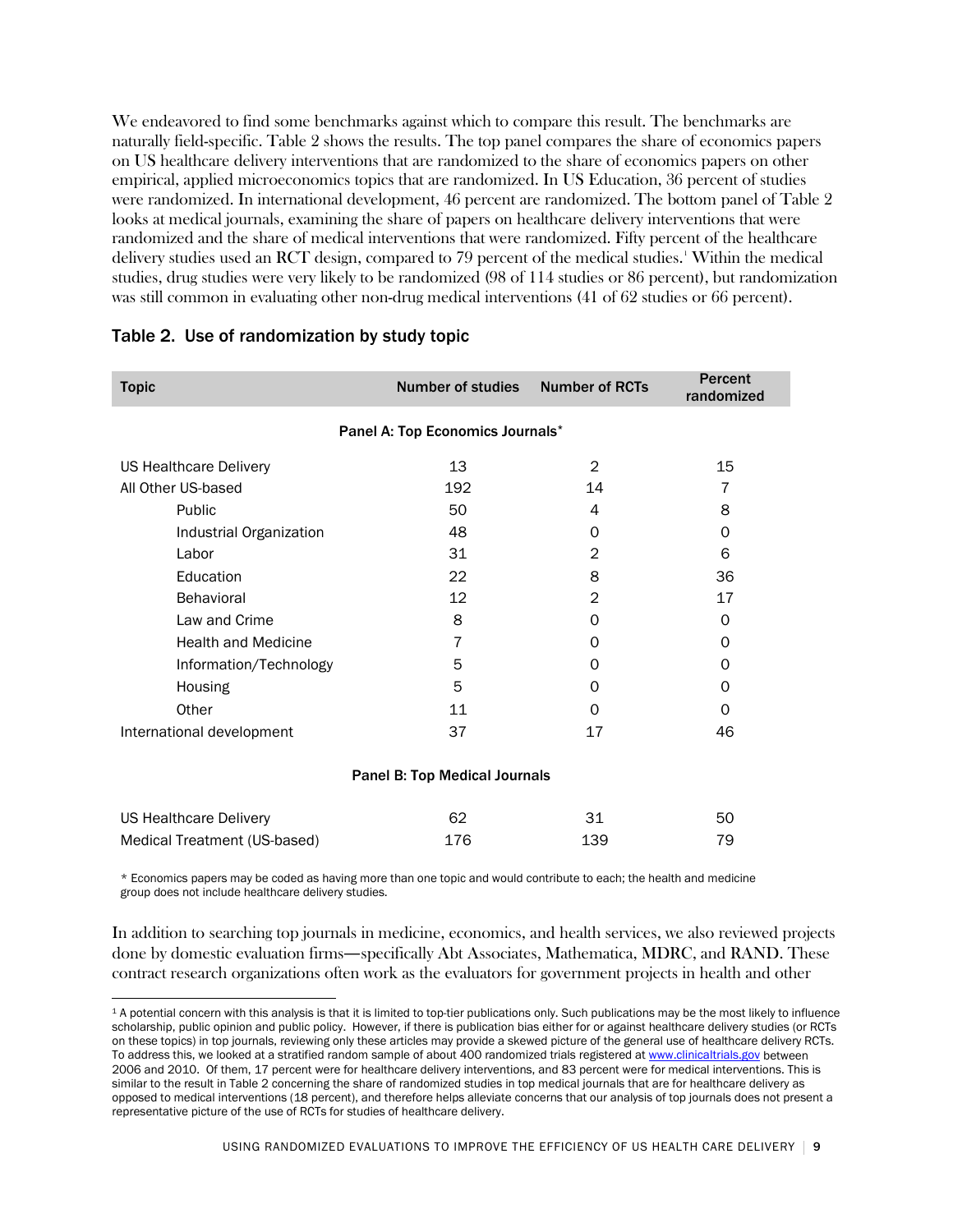fields, but the results of those evaluations may not always be published in academic journals. Our search of top academic journals is therefore missing an important component of domestic evaluation research. Therefore, for the year 2013, we reviewed all the publications (including journal articles, government reports, policy briefs, and others) listed on the websites of these four organizations. Table 3 below summarizes the number of studies done and the use of randomization in different topic areas. Randomization in the healthcare delivery studies by these organizations is about as common as it is in the top journals we reviewed (24 percent randomized compared to 18 percent in the journals). As a comparison, however, 43 percent of studies on other topics used randomized designs.

| <b>Topic</b>                    | Number of studies | <b>Number of RCTs</b> | Percent<br>randomized |
|---------------------------------|-------------------|-----------------------|-----------------------|
| US Healthcare Delivery          | 41                | 10                    | 24                    |
| All Other US-based<br>Education | 69<br>40          | 30<br>15              | 43<br>38              |
| Labor                           | 11                | 4                     | 36                    |
| <b>Health and Medicine</b>      | 8                 | 4                     | 50                    |
| Other                           | 14                | 9                     | 64                    |

### Table 3. Use of randomization by domestic evaluation firms: by study topic

\*Studies may be coded as having more than one topic and would contribute to each; the health and medicine group does not include healthcare delivery studies.

## Possibility of a new era for RCTs

Despite the somewhat gloomy picture painted above on the paucity of RCTs on healthcare delivery, we are optimistic that the tide may be turning. Economic and policy developments have increased the demand of the public sector, insurers, employers and healthcare providers for credible evidence of the impact of different potential delivery interventions, while the feasibility of RCTs has been increased by the growing availability of administrative data and by funding opportunities.

Rising healthcare costs, as well as expanded public and private insurance coverage under the ACA, have increased the need for understanding what interventions can improve the efficiency of healthcare delivery. Rising healthcare costs place pressure on public sector budgets—federal, state, and local—as well as on insurance premiums and employer costs.

At the same time, a key trend in healthcare policy over the past decade has been to give healthcare providers increasing "skin in the game," making them the residual claimant on cost savings, or imposing financial penalties on them for low quality. This therefore creates even greater incentives for healthcare providers to understand what may most improve the efficiency of their healthcare delivery, for which, as discussed in Section II, RCTs can be invaluable.

For example, as part of the ACA, CMS began in 2012 to reduce Medicare payments to hospitals with readmission rates for specific conditions in excess of the expected rate based on the hospital's patient composition (Centers for Medicare and Medicaid Services, 2014b). The ACA also created Accountable Care Organizations (ACOs). These are new organizations comprised of a network of hospitals and providers that contract with CMS to provide care to a large bloc of Medicare patients and which are allowed to keep a fraction of the savings if they come in under their specified cost benchmarks while meeting their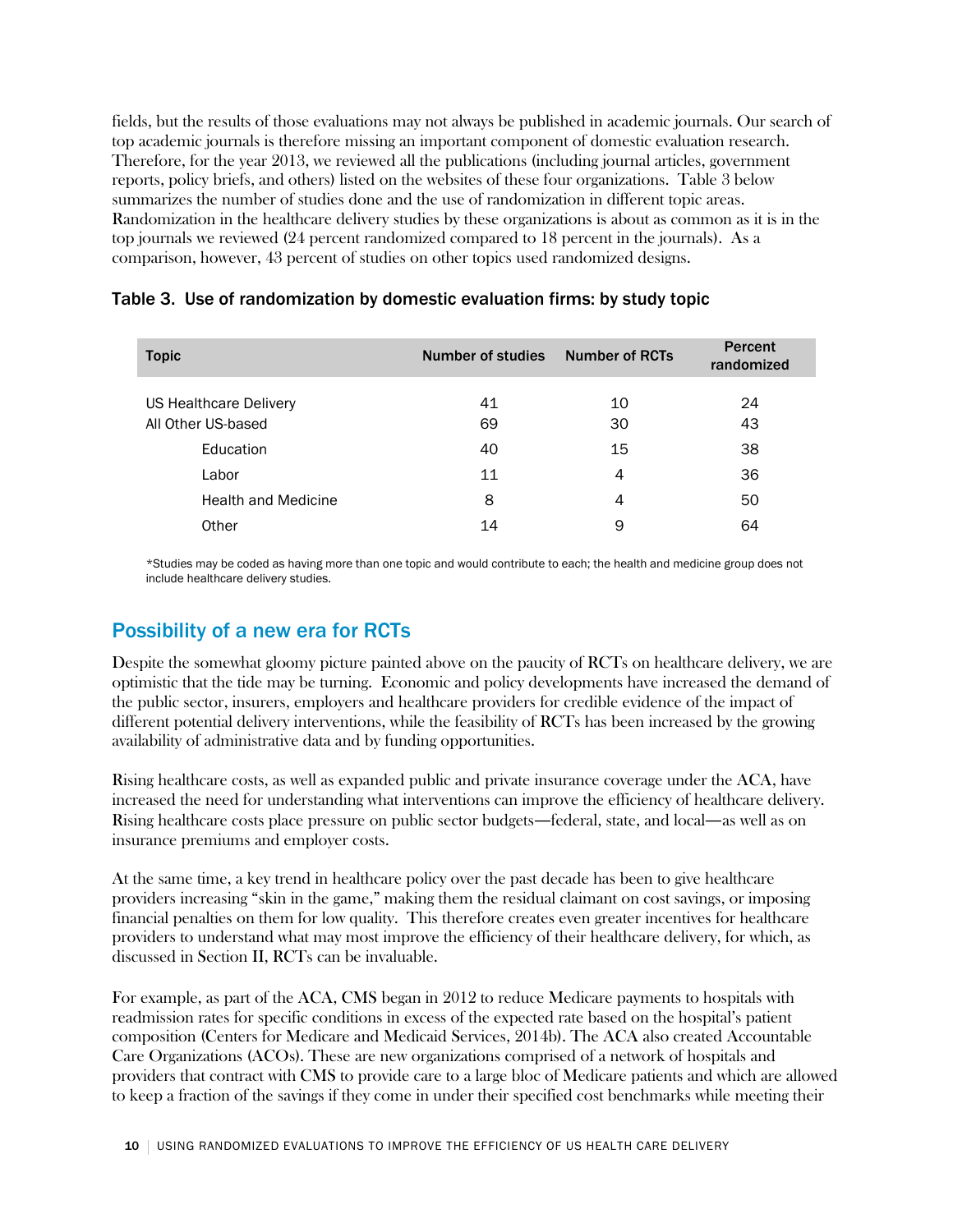quality targets (Ginsburg, 2011). Such a program in principle incentivizes providers to reduce costs while maintaining quality of care, since they directly benefit financially from such cost reductions. Nor are these limited to the public sector. For example, in 2009, Blue Cross Blue Shield of Massachusetts, the state's largest commercial payer, introduced an Alternative Quality Contract in its health-maintenance organization (HMO) and point-of-service commercial enrollee populations, which is structured quite similarly to an ACO (Song et al., 2011).

This notion of "skin in the game" may be one reason why RCTs incentivizing individuals to invest in good health behaviors are done on employees at large firms; employers may perceive a "return on investment" in the form of lower healthcare costs (and hence health insurance premiums) and/or higher productivity workers (Baicker, Cutler, & Song, 2010). As the "Cadillac tax" in the ACA encourages employers to cap the generosity of their healthcare benefits, this will presumably only further increase their incentives to understand how to structure their health benefits to achieve the most "bang for the buck."

Another source of our optimism is that at the same time that there are increased incentives by key actors to undertake RCTs on healthcare delivery, a number of developments have increased the feasibility of conducting such RCTs. Chief among them is the increasing ability to use administrative data and information systems to conduct low-cost, rapid turnaround-time, high-quality RCTs (see Section V for more on this). At the same time, there are a number of new funding opportunities. The newly created Patient-Centered Outcomes Research Institute (PCORI) is providing an estimated \$3.5 billion, and the latest round of Center for Medicare & Medicaid Innovation (CMMI) Health Care Innovation Awards provides approximately \$1 billion in research grants. Only a fraction of the PCORI and CMMI grants will fund RCTs, of course, but there is also increased funding for RCTs in particular. For example, there is a recent National Institutes of Health (NIH) request for proposals on Low-Cost, Pragmatic, Patient-Centered Randomized Controlled Intervention Trials (Centers for Medicare and Medicaid Services, 2014a; National Institutes of Health, 2013a; Patient-Centered Outcomes Research Institute, 2014).

We therefore anticipate an increasing use of RCTs in healthcare delivery. With this optimism regarding the future, we now turn to a discussion of the characteristics of those healthcare RCTs that do exist (Section IV), followed by recommendations for some best practices going forward (Section V).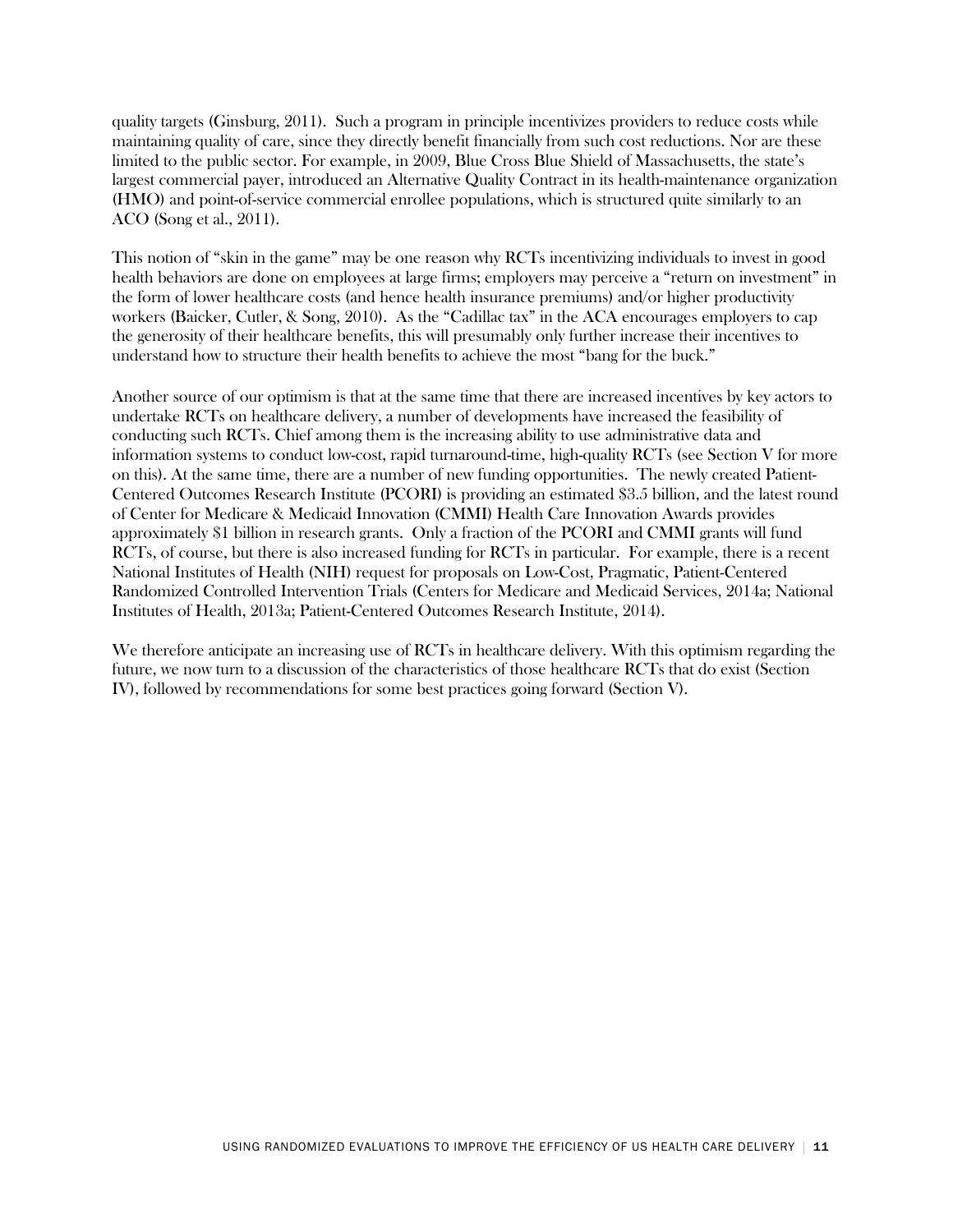# IV. Characteristics of Existing Healthcare Delivery RCTs

To examine the characteristics of existing high-profile RCTs in healthcare delivery—and consider potential areas for improvement—we focused on studies published in top medical journals between 2009 and 2013. As seen from Table 1, they have the highest percent of healthcare delivery interventions that are randomized. Because these also represent a large number of published papers in absolute terms, they account for nearly 85 percent of the RCTs on US healthcare delivery published across medicine, economics, and health services.

Table 4 summarizes the randomization and sample sizes of these 99 studies. Roughly half of the studies have sample sizes between 101 and 500, although quite a few are much bigger. The average sample size for these 99 US-based studies was 9,653 individuals, and the median sample size was 446 individuals. With around 450 individuals, a randomized trial has 80 percent power to detect an effect on a binary outcome that changes the probability by approximately 5-10 percentage points (depending on the prevalence of the outcome). For example, for an outcome happening 30 times out of 100 (say, re-hospitalization for a highrisk population), a study of around 450 individuals has 80 percent power to detect a decrease to approximately 21 out of 100 (a 30 percent decrease). Use of pre-randomization data to improve precision may allow for detection of smaller effects, but generally these studies will not have the power to detect more subtle effects.

Randomization was typically done at the patient level (79 percent of studies). Almost all of the studies with patient-level randomization used a standard protocol of recruiting, screening and consenting individual participants who were then randomized into the program or the control group. Only 4 studies used a more passive randomization, where being randomly assigned to the treatment group meant being offered (or autoenrolled in) the program under study.

When randomization was done at the level of the practitioner or care setting (16 percent of studies), it was typically done within a single organization (such as a hospital system or integrated delivery system), although a handful of studies involved randomization across multiple participating hospitals. For the 5 studies randomized at the practitioner level, the number of randomized clusters ranged from 46 to 472, with an average of 155 (median of 87). For those studies, the outcome measurement and analysis were typically done at the practitioner level as well, so the sample sizes were the same as the number of clusters. For the 11 studies randomized by the care setting, the number of randomized clusters ranged from 8 to 84, with an average of 23 (median of 16). For those studies, the outcome measurement and analysis were typically done at the patient-level, so the sample sizes were much larger; more than half had over 5,000 patients and these studies averaged over 40,000 patients.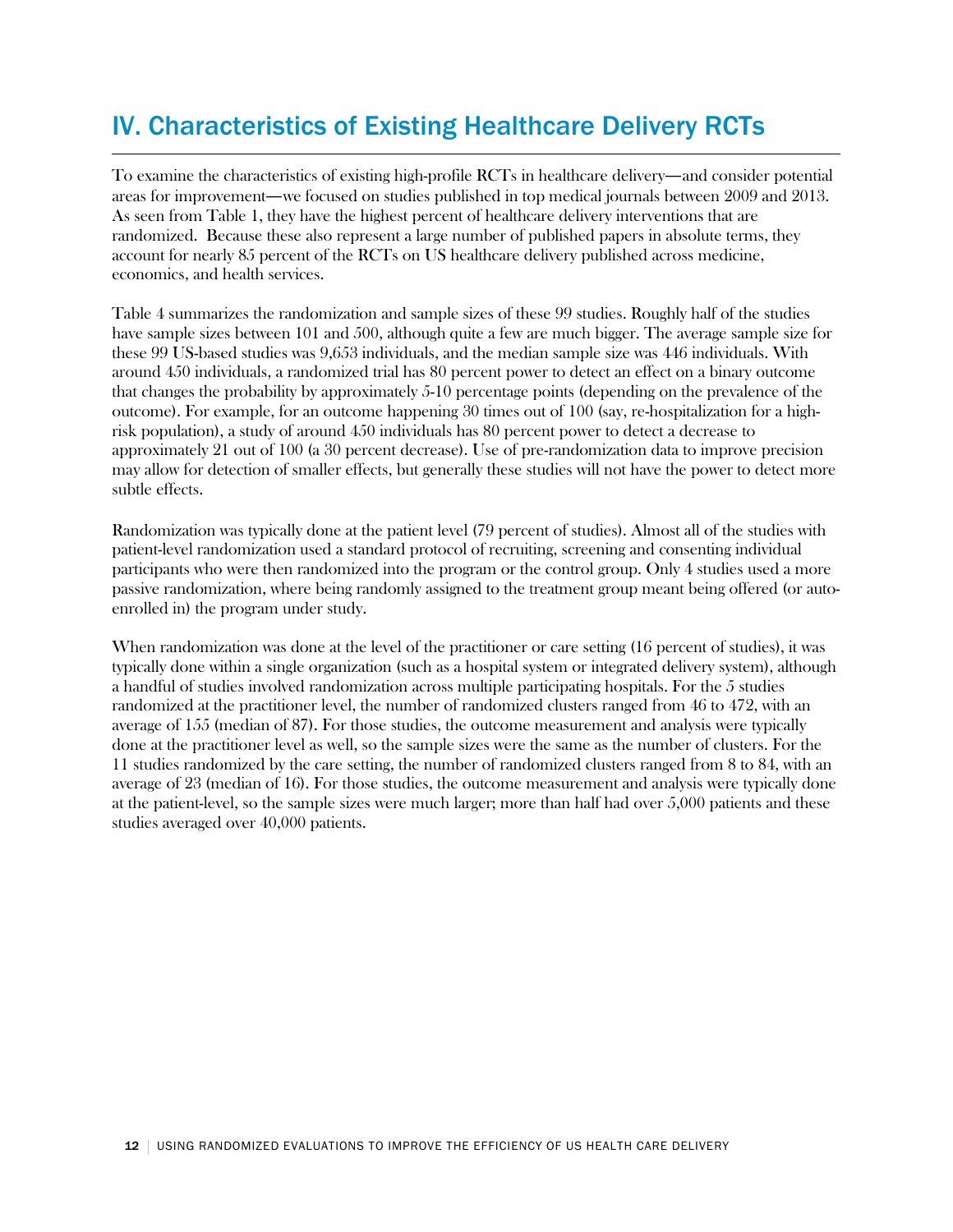|                                             | <b>Number of studies</b> | <b>Percent of studies</b> |
|---------------------------------------------|--------------------------|---------------------------|
| Randomization                               |                          |                           |
| Patient-level                               | 78                       | 79                        |
| Practitioner-level                          | 5                        | 5                         |
| Care-setting-level                          | 11                       | 11                        |
| Other                                       | 5                        | 5                         |
| <b>Sample Size (Number of Observations)</b> |                          |                           |
| 1-100                                       | 7                        | 7                         |
| 101-500                                     | 46                       | 46                        |
| 501-1000                                    | 13                       | 13                        |
| 1001-5000                                   | 15                       | 15                        |
| >5000                                       | 18                       | 18                        |

### Table 4. Randomization and Sample Size

Table 5 provides more detail on the interventions tested by the 99 studies. Studies typically only tested a single intervention against a control condition; 73 of the studies (74 percent) included two arms (treatment and control). The interventions tested in the 99 studies varied widely. Most of the interventions focused on patients (86 percent) compared to targeting practitioners (14 percent). We categorized the interventions into some (mutually exclusive) general types; this was based on subjective groupings of similar studies. Interventions that supplemented typical medical care with fitness, diet or weight loss support were quite common (26 percent), as were interventions involving psychotherapy (9 percent). Also relatively common were interventions that attempted to help patients through patient education (7 percent) and group or peer support (4 percent).

There were a variety of interventions that targeted the healthcare delivery system more directly, including care coordination interventions (11 studies), changes to hospital protocols (9 studies), financial incentive interventions (4 studies), and home monitoring studies (4 studies). The home monitoring studies all used some version of self-testing or monitoring with information sent back to providers (Bosworth et al., 2009; Chaudry et al., 2010; Margolis et al., 2013; Matchar et al., 2010). The changes to hospital protocols range from changes in staffing procedures (Kerlin et al., 2013) to infection prevention in the ICU (Climo et al., 2013; Harris et al., 2013; Huang et al., 2013), to protected sleep time for interns (Volpp et al., 2012). Of the four studies which included financial incentives, two were tests of pay-for-performance to providers (Bardach et al., 2013; Petersen et al., 2013), one eliminated co-pays on preventive medications (Choudhry et al., 2011), and one involved direct payments to patients for smoking cessation (Volpp et al., 2009).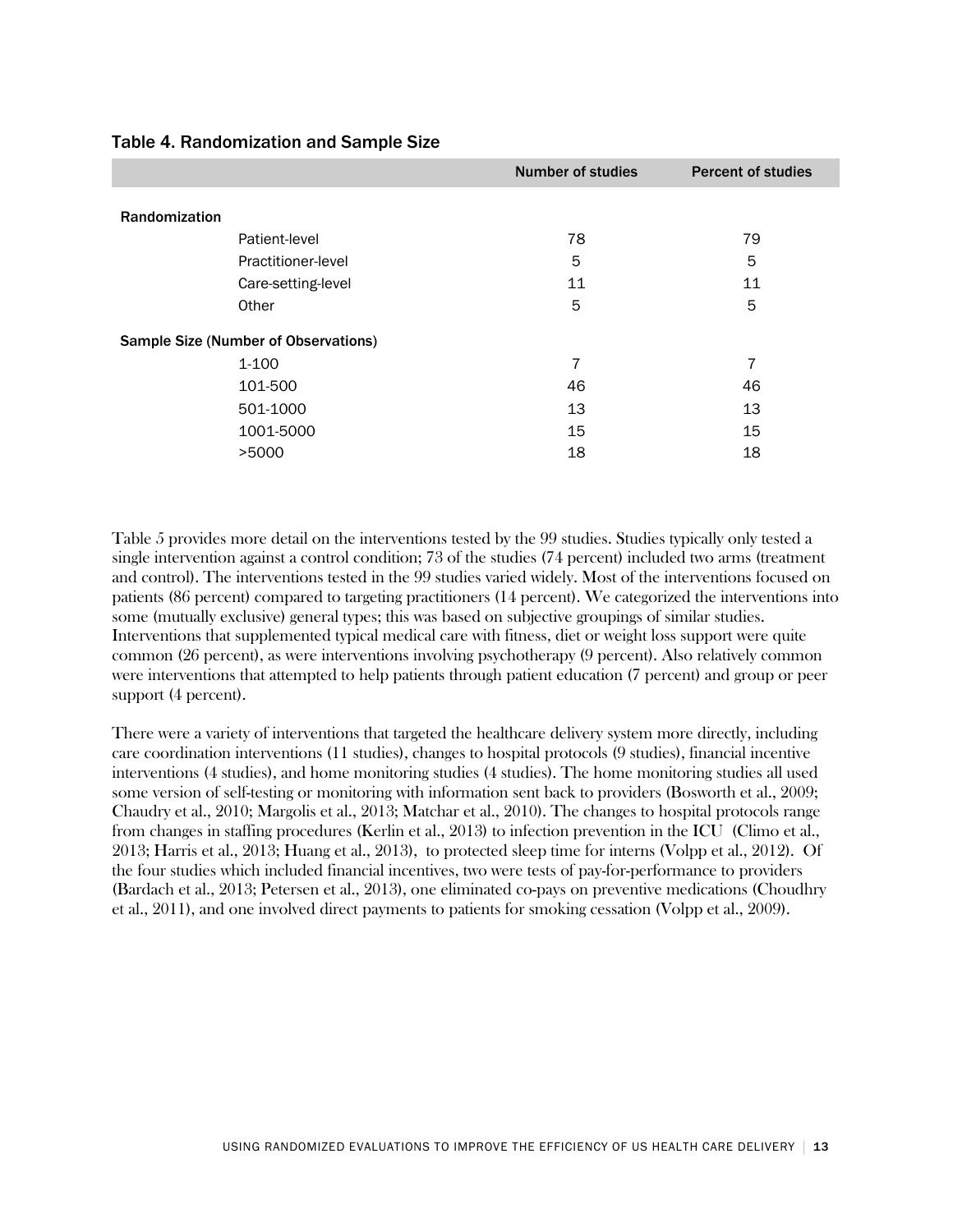### Table 5. Testing Interventions

|                              | <b>Number of studies</b> | <b>Percent of studies</b> |
|------------------------------|--------------------------|---------------------------|
| Number of arms               |                          |                           |
| 2 arms                       | 73                       | 74                        |
| 3 arms                       | 16                       | 16                        |
| $4+$ arms                    | 10                       | 10                        |
| Intervention focused on      |                          |                           |
| Patients                     | 85                       | 86                        |
| Practitioners                | 14                       | 14                        |
| Type of intervention         |                          |                           |
| Fitness, diet or weight loss | 26                       | 26                        |
| Care coordination            | 11                       | 11                        |
| Hospital protocols           | 9                        | 9                         |
| Psychotherapy                | 9                        | 9                         |
| Patient education            | $\overline{7}$           | $\overline{7}$            |
| <b>Financial incentives</b>  | 4                        | 4                         |
| Group or peer support        | 4                        | 4                         |
| Home monitoring              | 4                        | 4                         |
| Screening                    | 4                        | 4                         |
| Training for providers       | 4                        | 4                         |
| Timing of treatment          | 3                        | 3                         |
| Other                        | 14                       | 14                        |

Table 6 below summarizes the follow-up period and outcome measurement. Average length of follow-up was 600 days; median follow-up was 365 days. Follow-up was typically done by surveys, interviews, in-person measurements, and other primary data collection (85 percent). Of the 15 studies without primary data collection, 11 used medical records. An additional three studies relied exclusively on insurance claims data. $^{\text{2}}$  $^{\text{2}}$  $^{\text{2}}$ 

Studies overwhelmingly focused on health, with 85 out of 99 studies (86 percent) measuring health outcomes. Measurement of costs was much less common; only 11 studies (11 percent) reported cost outcomes. Healthcare use, which can potentially be used to estimate costs, was reported in 31 studies (31 percent), of which 22 did not include cost directly.

To judge the impact of an intervention on healthcare efficiency, we would ideally know the changes in both healthcare use or costs and health outcomes. Of the 99 studies we reviewed, 29 studies (29 percent) reported both. There were 10 studies that reported neither, instead focusing on behavior or process.

<span id="page-13-0"></span><sup>2</sup> Only one study of the 99 did not collect primary data and did not use medical records or claims data, but instead relied exclusively on mortality records to measure outcomes (Coburn et al, 2012).  $\overline{a}$ 

<sup>14 |</sup> USING RANDOMIZED EVALUATIONS TO IMPROVE THE EFFICIENCY OF US HEALTH CARE DELIVERY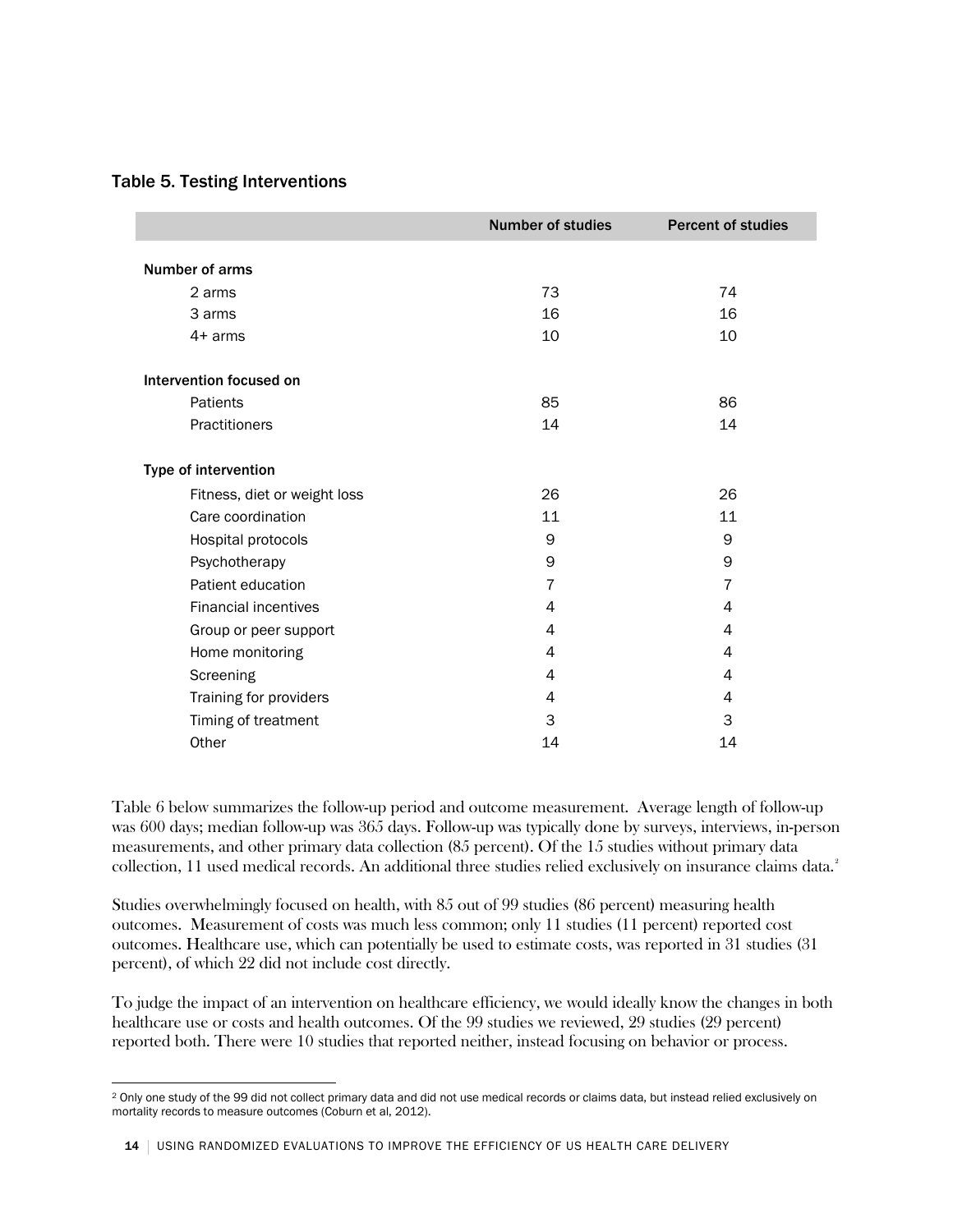Measuring health without healthcare use or costs was common (57 percent); measuring healthcare use or costs, but not health outcomes was quite rare (4 percent).

|                                   | <b>Number of studies</b> | <b>Percent of studies</b> |
|-----------------------------------|--------------------------|---------------------------|
|                                   |                          |                           |
| Follow-up period                  |                          |                           |
| < 30 days                         | 9                        | 9                         |
| 31-90 days                        | 8                        | 8                         |
| 91-180 days                       | 18                       | 18                        |
| 181-365 days                      | 33                       | 33                        |
| 366-730 days                      | 17                       | 17                        |
| > 730 days                        | 14                       | 14                        |
| Outcome data*                     |                          |                           |
| Primary collection (survey, etc.) | 84                       | 85                        |
| Medical record                    | 51                       | 52                        |
| Insurance claims                  | 3                        | 3                         |
| Mortality records                 | 8                        | 8                         |
| Outcome measures*                 |                          |                           |
| Health                            | 85                       | 86                        |
| Behavior                          | 60                       | 61                        |
| Healthcare use                    | 31                       | 31                        |
| Healthcare costs                  | 11                       | 11                        |

#### Table 6. Measuring outcomes

\*Studies may have used multiple sources of outcome data or measured multiple outcomes, so the total percent for both of those exceeds 100.

Overall, this review of recently published healthcare delivery RCTs suggests that such studies tend to be small (median sample size of less than 500), randomized at the patient level (79 percent), with interventions focused on patients (86 percent). Most (74 percent) tested a single, sometimes complex, intervention against a status quo control condition, rather than testing multiple approaches or variations. Follow-up was typically short (median follow-up time of a year or less), and relied heavily on primary data collection. Less than a third of studies (29 percent) looked at impacts on both health and use or costs. In Section V we discuss the value of administrative data, designs that elucidate mechanisms, longer-term follow-up, and examining a range of outcomes. In Section VII, we also discuss how RCTs at the practitioner or system level, rather than the patient, may in many cases be feasible and desirable.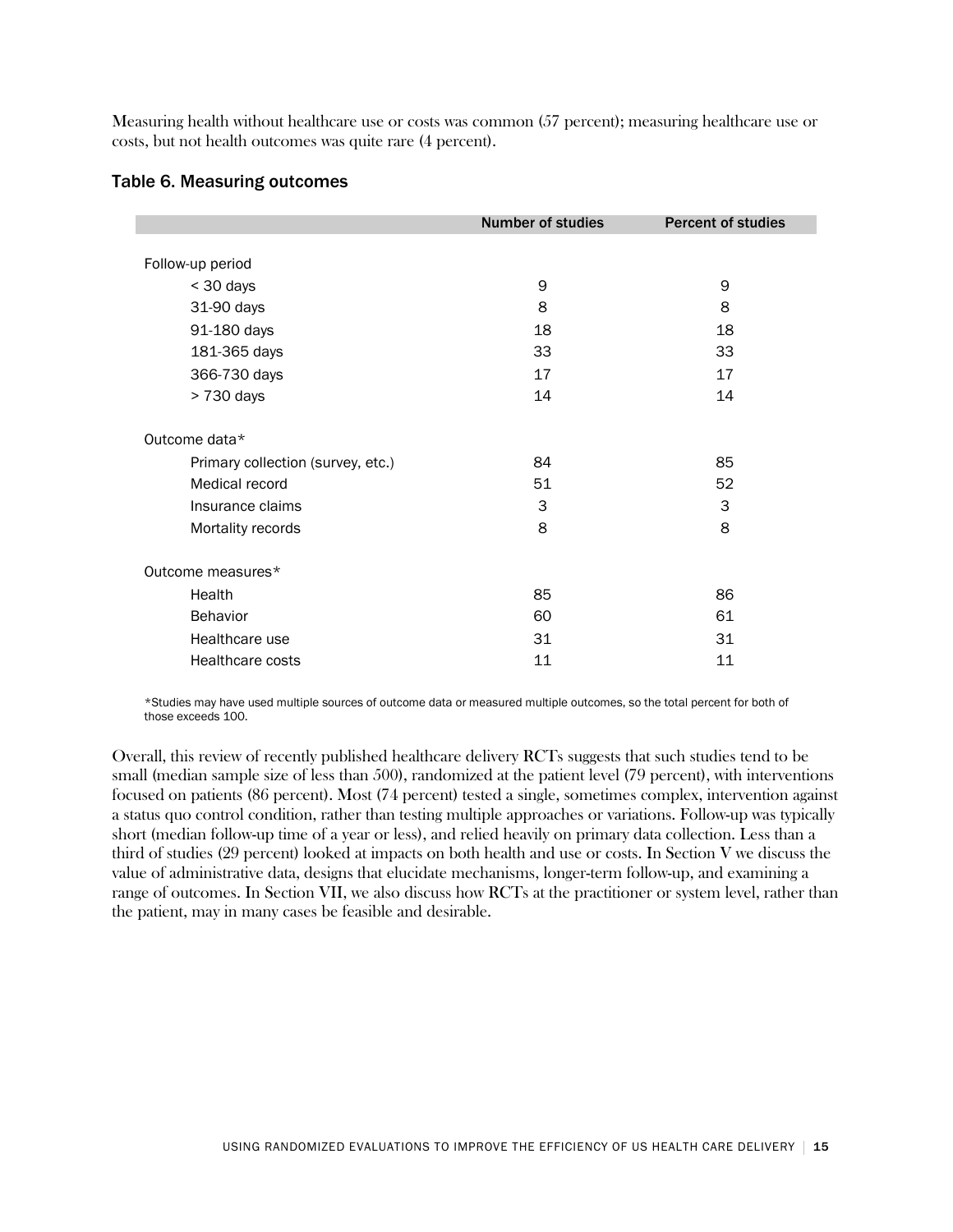# V. Enhancing Feasibility and Impact of RCTs

In this section we discuss several recommendations for how RCTs can be designed to enhance feasibility and impact. Our discussion below assumes some basic elements of good design, such as adequate sample size to achieve balance through randomization and to detect meaningful effects. We highlight a handful of tools that seem underutilized and elements that seem particularly important in the setting of healthcare delivery; Glennerster and Takavarasha (2013) provide a much more thorough discussion of the practical design of randomized trials. We recognize, of course, the considerable challenges to always achieving "ideal" design. Nonetheless, articulating those ideals can be a useful guide to researchers and practitioners faced with key design decisions.

## The value of administrative data

One challenge in running very large trials, especially historically, has been the cost and logistical challenges of collecting follow-up data for the purposes of the study. As we saw in Table 6, almost all existing RCTs in healthcare delivery involve primary data collection, whereas only about half used administrative data (and only 15 percent relied exclusively on them). Existing administrative data offer several key advantages as a complement or substitute for primary data collection.

A first advantage of administrative data over primary data collection is that it is usually far easier and cheaper to identify study participants in such data sources than to do primary data collection using telephone or mail surveys or in-person interviews from large numbers of participants. Identifying data sources and negotiating permissions to link to various administrative data can be costly in terms of initial set up time but is usually far cheaper. Better frameworks to share information about available data, application procedures, and data use agreements may help reduce some of these start-up time costs. Moreover, once the framework is in place, in many cases, administrative data can be available in real-time, or close to real time, such as through a hospital system's internal records (Finkelstein, Doyle, Taubman, Zhou, & Brenner, 2014). This can often be of great use to a provider—such as a hospital, an insurer, or government agency who wants to know in real time whether the intervention is working, rather than to learn the results many years later when decisions about whether and what to maintain or scale up have already been made.

A second advantage of administrative data is that many existing administrative databases include a nearcensus of the relevant individuals. Such near-universal data coverage can be invaluable in guarding against potential bias from differential nonresponse or attrition to follow-up surveys across experimental treatments, which is a well-known concern for analysis of randomized evaluations (Ashenfelter & Plant, 1990). Of course, one must always be careful to guard against the possibility that the intervention itself may affect whether the subject appears in administrative data. For example, in studying the impact of an intervention using health records from medical providers, one must consider how complete the records will be: does the intervention impact whether the patient has contact with medical providers included in the records?

A third advantage of administrative data is that because the data are typically collected for a separate purpose than for the study, they are less likely than primary data to suffer from the possibility that respondents in different experimental arms skew their answers in favor of what they believe the researchers would like to hear, or what may be in their own interest given the intervention they are in. For example, participants in the treatment arm of the Negative Income Tax Experiment had an incentive to under-state their earnings on surveys, since it would increase their cash transfer; this led to over-statement of the impact of intervention on work effort (Greenberg & Halsey, 1983).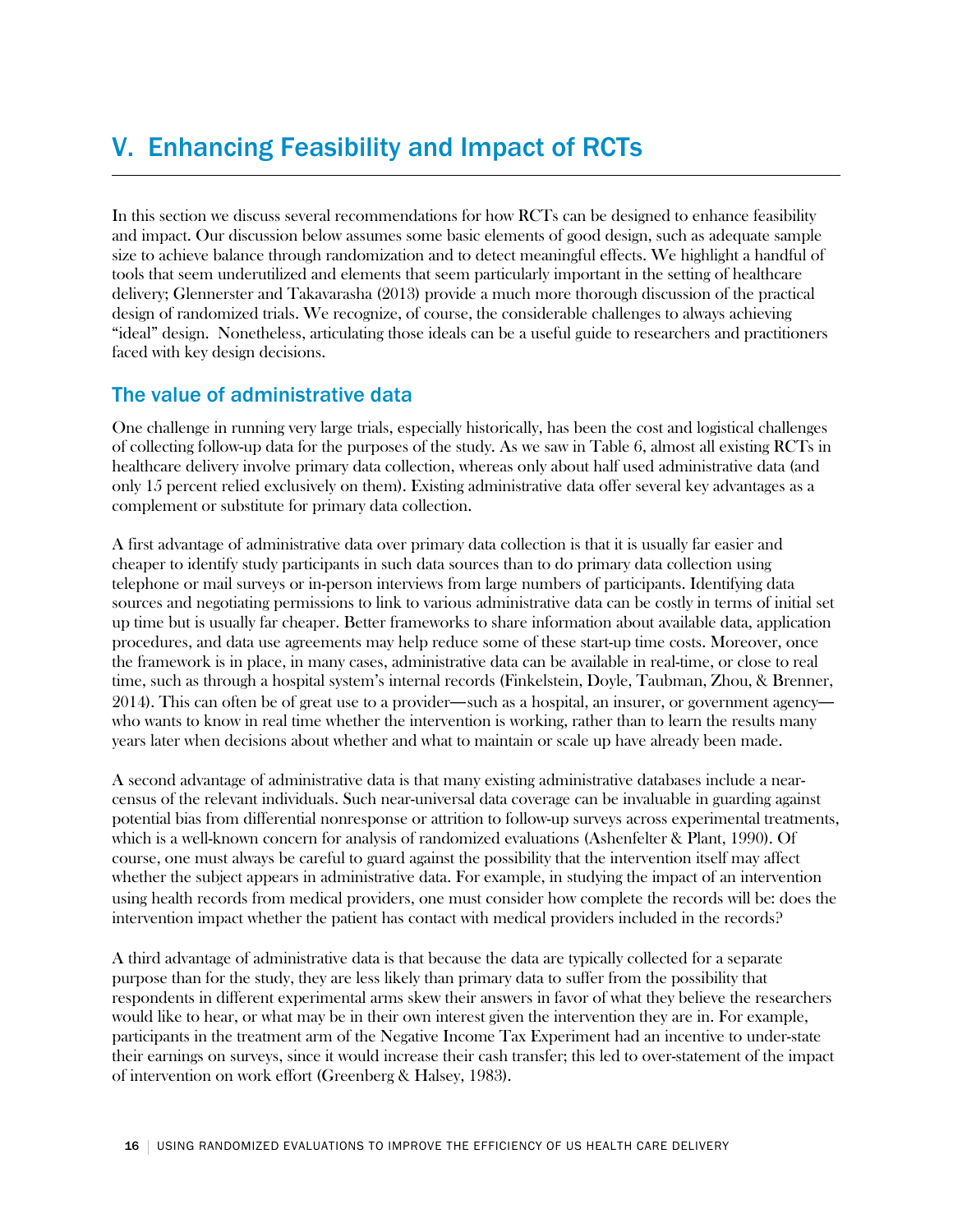A fourth key advantage of administrative data is that the data in many cases may be more accurate and richer than data obtainable by surveys, especially for variables that are difficult to measure. For example, attempting to assess earnings from survey data can be extremely difficult, as people may be unsure of which sources of income to include or whether they should answer for themselves or their household, or may refuse to provide that information. State unemployment insurance agencies and the Social Security Administration routinely collect detailed earnings data, allowing much more precise measurement of employment and income. Administrative data can also provide data on issues that individuals may be reluctant to report, such as interaction with child protective services agencies [\(see Spotlight on Nurse-Family](#page-17-0)  [Partnership RCTs\)](#page-17-0).

<span id="page-16-0"></span>An example of the value of administrative data over survey data can be seen in the Oregon Health Insurance Experiment's study of the impact of covering uninsured low-income adults with Medicaid on emergency room use. This randomized evaluation found no statistically significant impact on emergency room use when measured in survey data, but a statistically significant 40 percent increase in emergency room use in administrative data (Taubman, Allen, Wright, Baicker, & Finkelstein, 2014). Part of this difference was due to greater accuracy in the administrative data than the survey reports; limiting to the same time periods and the same set of individuals, estimated effects were larger in the administrative data and more precise. The administrative data were also able to capture a longer time period of emergency department use (18 months compared with 12 months) and to provide considerably more detail on time of visit, diagnosis, and history of use, which would have been very difficult to obtain through surveys.

Finally, a fifth advantage of administrative data is that, because they are collected, used, and stored for reasons other than the study, administrative data can be very useful in following up on long-term outcomes. This can shed light on the long-term impact of an intervention, which can be a very important factor for policy decisions. We discuss this in the next subsection.

Of course, all of these various attractive characteristics of administrative data are relevant only to the extent that the outcomes of interest are measured in administrative data. There is no substitute for primary data collection, for example, if one wants to measure subjective well-being or patient knowledge of a topic. Increasingly, however, more and more data are being collected and stored electronically, by hospitals and healthcare providers, by insurers, by state and federal agencies, and by private companies. Examples of administrative data that provide a census or near-census of the relevant population include:

- State-level hospital and emergency room discharge data which provide a census of all visits and are available from many states (for a complete list see: Healthcare Cost and Utilization Project, 2013);
- Centers for Medicare and Medicaid Services data on all fee-for-service Medicare enrollees, as well as Medicaid claims data;
- The National Death Index or Social Security Death Master File;
- State-level data on economic outcomes such as earnings and employment (available through the state unemployment insurance records) and participation in various transfer programs such as cash welfare and food stamps.

Many of the large datasets from the private and non-profit sectors can also often provide valuable information, although, in such data, issues of selection bias require more attention. Studies of healthcare delivery in particular tend to rely on medical records—increasingly, electronic medical records—which can provide a relatively complete picture of healthcare use and health outcomes for all included individuals, but only if there is not a lot of care being provided outside of the healthcare system covered by the electronic medical record. The growth of Accountable Care Organizations and other organizational forms discussed in Section II, which make a set of providers fully "at risk" for the costs of a given set of patient, has the ancillary advantage of providing complete utilization data on such patients. More generally, insurance claims data provide information on care provided for a specific set of individuals across all settings.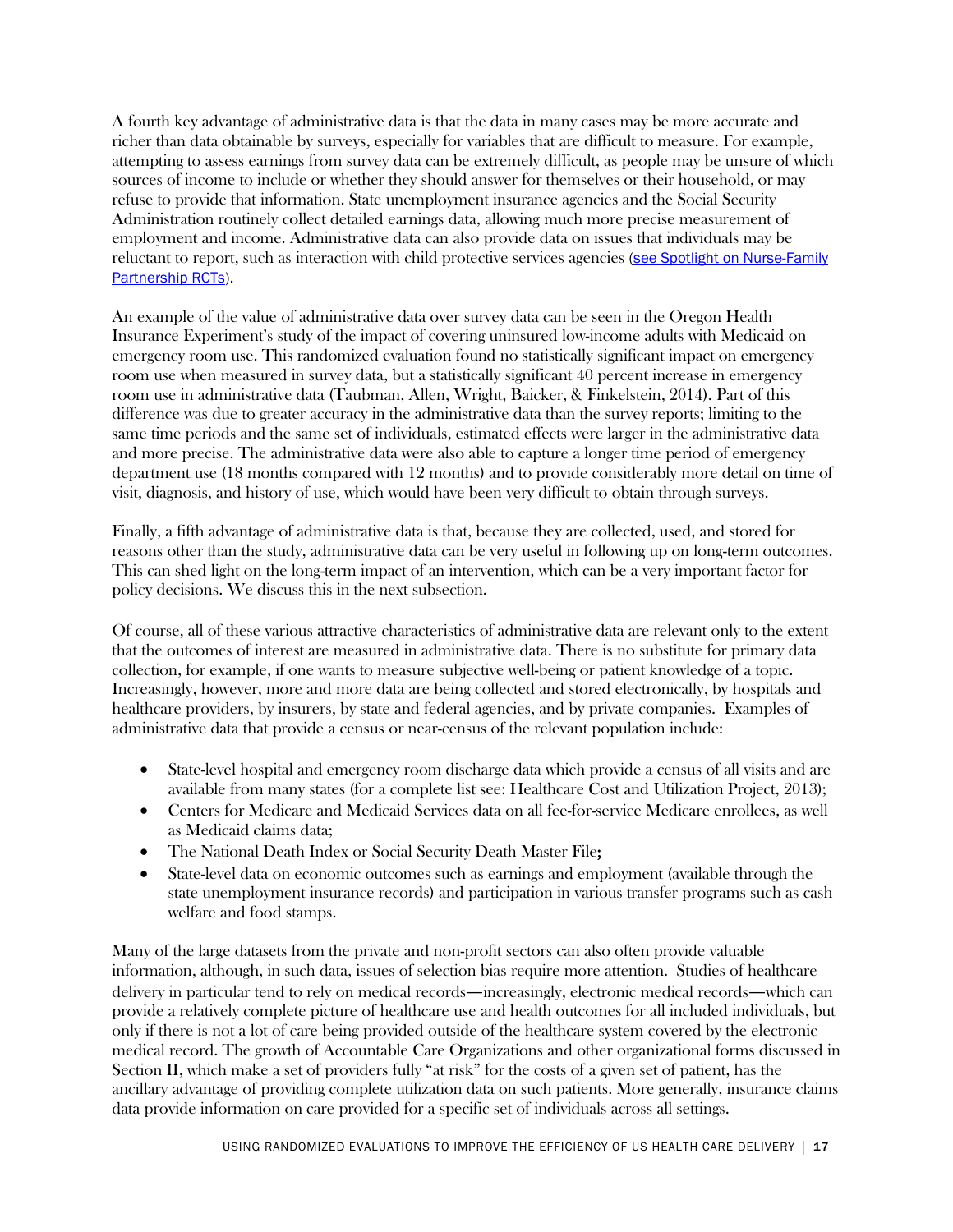## <span id="page-17-0"></span>Spotlight on Elements of Good Design: Nurse-Family Partnership RCTs

The Nurse-Family Partnership (NFP) is an early example of a rigorously tested healthcare delivery innovation that includes several elements of good design. The NFP trials relied on a combination of survey and administrative data and included very long-term follow-up of the participants. Additionally, there were several trials that tested the whether the program could be replicated in different settings and which tested variants of the program.

The NFP was first implemented in 1977 in Elmira, a semirural community of about 100,000 residents in New York with high rates of infant mortality and cases of child abuse and neglect (Olds, Henderson, Tatelbaum, & Chamberlin, 1988).

The NFP treatment involved nurse home visits for first-time mothers who were either unmarried, teenagers, or of low socioeconomic status. Specific objectives of the program included providing education about maternal diet, exercise, smoking/alcohol risks, and early newborn care and enhancing the support network by discussing participation of relatives, involvement of the baby's father, and accessing community resources. To test this intervention, 400 women were enrolled and randomly assigned to regular care, or to bimonthly nurse visits during pregnancy and for the first two years of the child's life.

The study examined the impact of the interventions not only on outcomes related to pregnancy and early childhood, but also on outcomes as many as nineteen years after the intervention. The study used a wide range of data sources including both primary data collection—interviews with study participants at multiple points in time, blood tests, cognitive and psychological testing—and also linked to administrative data such as medical records, school records, records for social services programs and records from Child Protective Services.

The study found significant impacts of NFP for both the mothers and children, which appeared early and continued through the latest (19-year) follow up. The results were often strongest for the highest-risk mothers, such as low-income, unmarried teenagers. Children in the intervention group had higher birth weight and, in early childhood, fewer emergency room visits and injuries requiring medical attention (Olds et al., 1988; Olds, Henderson, & Kitzman, 1994). For mothers, the intervention reduced subsequent pregnancies and increased maternal return to school and employment in the first four years post-partum (Olds et al., 1988). At the fifteen year follow-up, treatment was seen to significantly reduce verified Child Protective Service cases involving either the mother (as the perpetrator) or the child (as the victim) of violence (Eckenrode et al., 2000). At the nineteen year follow-up, girls born to mothers who participated in the NFP were significantly less likely to be arrested or convicted of a crime and had fewer children and less Medicaid use (Eckenrode et al., 2010).

Following the success of the initial NFP program, the program was expanded to two additional sites— Memphis, Tennessee in 1988 and Denver, Colorado in 1994. In contrast to the Elmira trial, the Memphis trial took place in an urban setting and enrolled primarily disadvantaged black women. The Memphis trial found effects of smaller magnitude, but the same direction as the Elmira trial (Kitzman et al., 2000; Olds et al., 2007; Olds et al., 2004). The Denver site included an additional treatment arm which consisted of the same NFP intervention, but delivered by "paraprofessionals" (high school graduates) trained to administer the program rather than by nurses with BSN degrees. This study found that the nurse-delivered intervention had similar effects as in the previous two trials, but that the program was not as successful when delivered by the paraprofessionals (Olds et al., 2004). [Back to section](#page-16-0)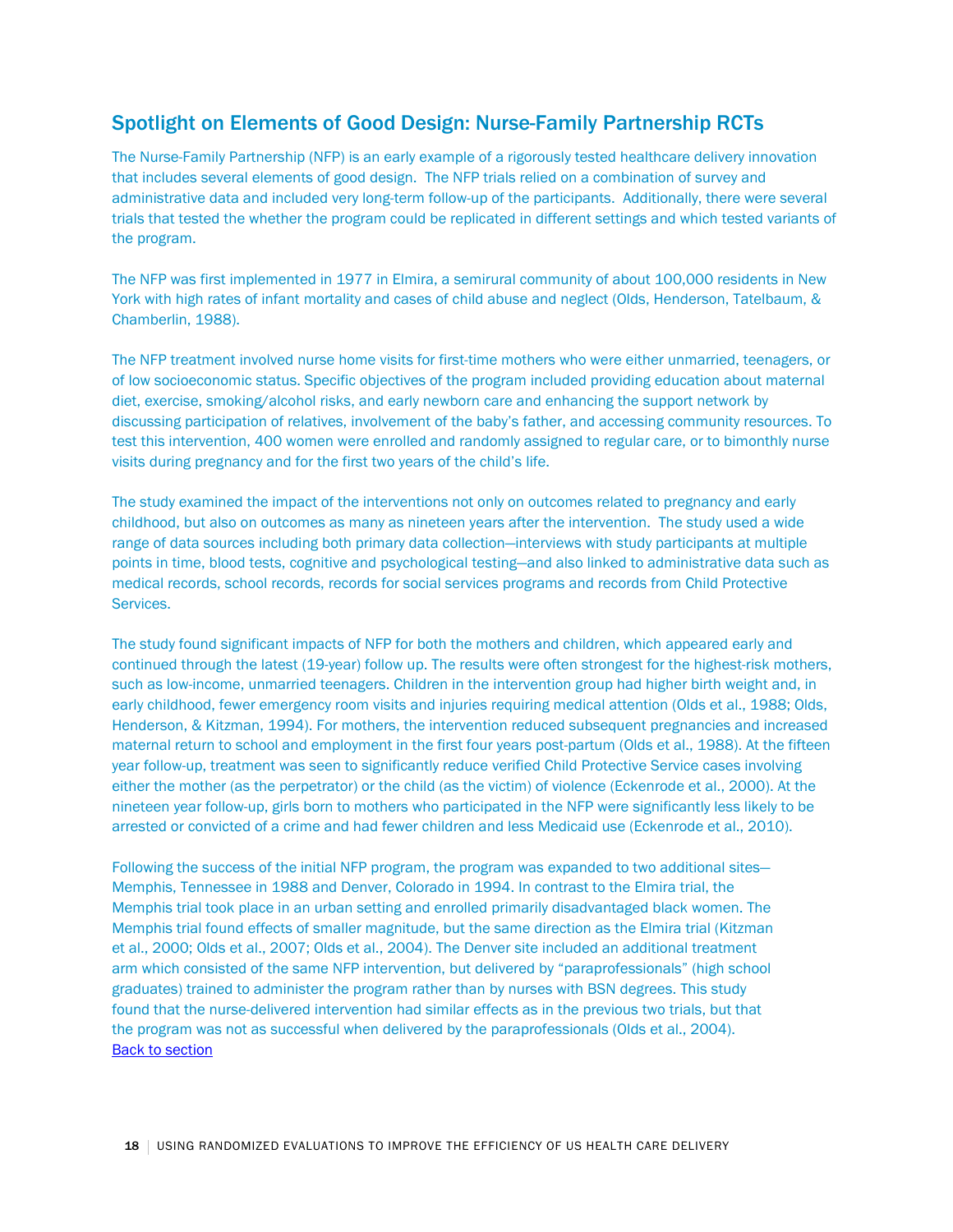## Long-term follow up

The impacts of an intervention may well vary over the time period studied. The immediate impacts of an intervention—over the first few weeks, months or years—are, of course, important. They may be particularly relevant to providers and others responsible for the short-term costs and health of patients. We have already noted that the real-time nature of many existing administrative data sources can be useful for getting close to immediate results of an intervention. However, understanding the longer-run impacts of healthcare delivery interventions is naturally crucial for informed policy decisions; in many policy cases, it is arguably of greater interest than the more immediate results. Administrative data is also extremely useful for longer-term (e.g., decades-long) follow-ups.

Most of the randomized evaluations of healthcare delivery we reviewed measured outcomes for one year or less (see Table 6). This relatively short typical follow-up period is likely strongly related to another finding from our review: 85 percent of studies relied on primary data collection. Primary data collection is not only expensive, but makes very long-run follow ups more difficult, since it requires being able to locate and collect information on study participants decades after the intervention.

It can sometimes be much easier to link participants to administrative data to observe some long-term outcomes. One example where administrative data proved invaluable in tracking long-run outcomes of an intervention—and where these results differed strikingly from what would have been predicted from shorter-term follow ups—is the case of Project STAR, a randomized intervention in which approximately 11,500 students and teachers were assigned to different classrooms. Short run improvements in test scores from random assignment to higher quality classrooms in kindergarten through  $3<sup>rd</sup>$  grade faded out by  $4<sup>th</sup>$ through  $8<sup>th</sup>$  grade, but when researchers linked the original study participants to their adult tax records, they found that random assignment to higher quality classrooms in kindergarten through  $3<sup>rd</sup>$  grade increased earnings at ages 25-27 (Chetty et al., 2011) [\(See spotlight on Project](#page-18-0) STAR).

<span id="page-18-1"></span><span id="page-18-0"></span>Moreover, the cost of long-term follow up in administrative data may be trivial compared to the intervention cost and/or initial data collection costs. For example, starting in 2007, the Social Security Administration conducted a randomized trial of providing accelerated access to Medicare for recipients of disability insurance. Typically, individuals deemed eligible for Social Security Disability Insurance (SSDI) start receiving payments immediately and gain health insurance coverage through Medicare after two years. In the AB Demonstration project, around 1500 newly approved beneficiaries were randomized into two groups: to the standard Medicare start date, or to immediate Medicare coverage (accelerated benefits). Results from primary data collection—specifically surveys of study participants during the two-year waiting period for Medicare—found that random assignment to health insurance increased healthcare use, reduced unmet medical need and out-of-pocket spending, and improved self-reported health (Michalopoulos Wittenburg, Israel, & Warren, 2012; Weathers & Stegman, 2012). Utilizing existing administrative data would allow for study of the longer-term impacts of the accelerated benefit, as well. In particular, now that both the treatment and control arms have passed through the two-year waiting period and are all covered by Medicare, it would be feasible to study in Medicare claims data what the longer-term effects of not having a two-year "coverage gap" are on healthcare use and health. This would require neither additional intervention costs nor primary data collection costs.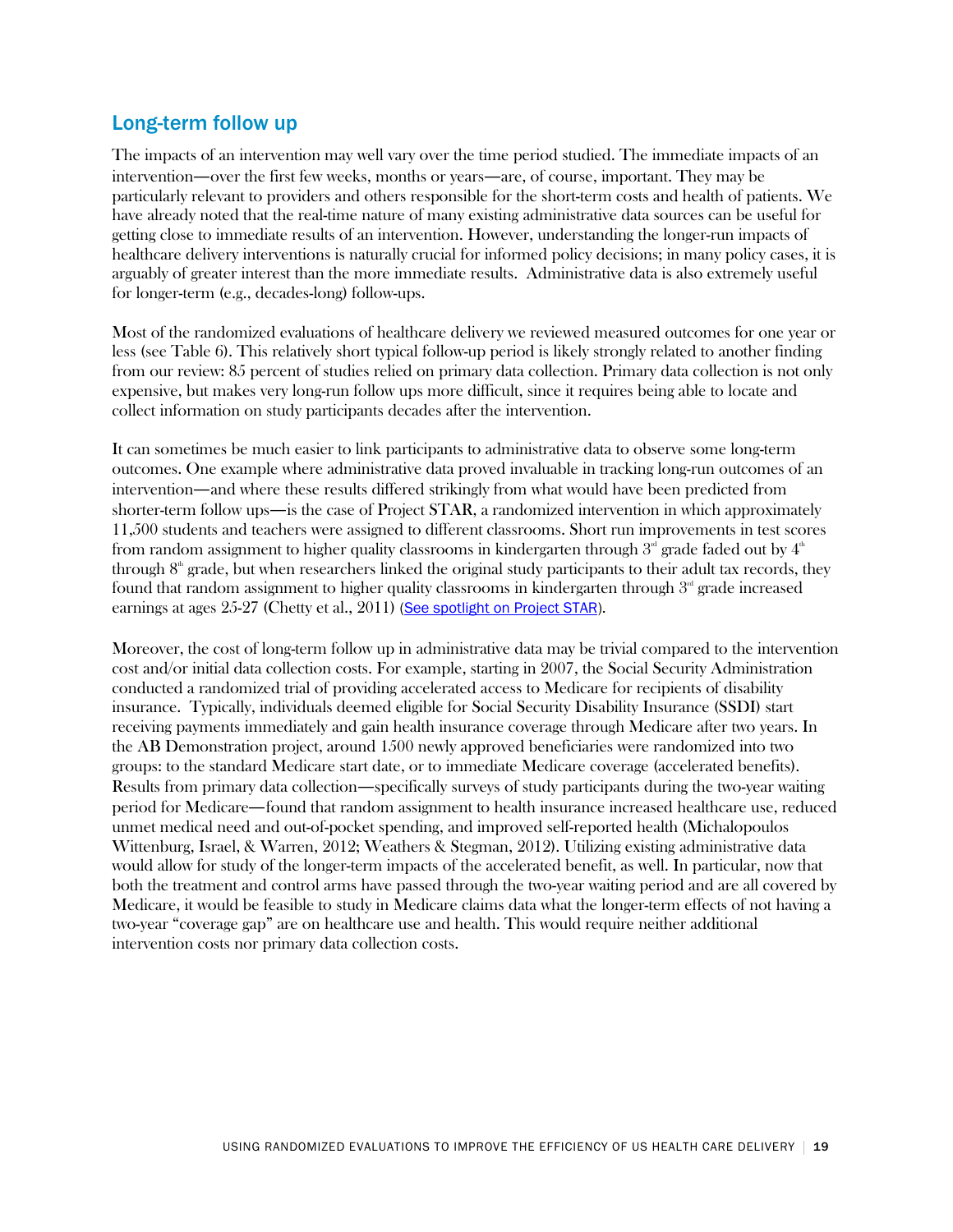## Spotlight on Value of Long-term Follow-up: Project STAR

Project STAR was a randomized intervention conducted at 79 Tennessee schools from 1985–1989. Some 11,500 students and their teachers were randomly assigned to attend either a small class (average size of 15 students) or a standard class (average size of 22 students). In general, students remained in their randomly assigned classes in kindergarten through  $3<sup>rd</sup>$  grade, after which they all returned to standard-sized class rooms in 4<sup>th</sup> grade. The original analyses of this experiment offered encouraging results, finding that random assignment to a small class or to a higher quality classroom in the same school increased student test scores during the intervention (i.e. in kindergarten through  $3<sup>rd</sup>$  grade). However, test scores are not an end in and of themselves. An improvement in test scores is of interest primarily because it may portend improvements in lifetime outcomes such as college attendance, employment and earnings. Here the picture looked bleaker, as follow-up beyond the time frame of the intervention (3rd grade) suggested that the initial improvements in test scores faded out by 8<sup>th</sup> grade. Since the ultimate question concerns the impact of educational experiences on adult outcomes, researchers subsequently linked the original STAR participants to administrative data on their tax returns from 1996–2008. This allowed them to study the impact of the experiment on participants' outcomes as late as ages 25-27. They found that being randomly assigned to a small class or to a higher quality classroom in the same school improved a variety of markers of adult success, including the probability of college attendance, of attending a higher quality college, and of home ownership and the quality of the neighborhood of residence. Moreover, they found statistically significant effects of a higher quality classroom on adult earnings. For example, they estimate that students randomly assigned to a classroom that is one standard deviation higher in quality earn 3 percent more at age 27. One potential reason for this long-run effect, despite the fading out of test score improvements, is improvements in non-cognitive skills (such as effort, initiative, and lack of disruptive behavior), which researchers found persisted through  $8<sup>th</sup>$  grade, unlike the test score improvements (Chetty et al., 2011).

#### **[Back to section](#page-18-1)**

## Measuring a broad range of outcomes

A critical design question for any intervention study is what outcomes are studied. We have several recommendations.

### 1. Examine both healthcare costs (or use) and health outcomes.

As we saw in Section IV, randomized trials of healthcare delivery most commonly measure health or behavior as an outcome; measurement of healthcare use or costs is much less common—as is measurement of both. This is problematic, because, a complete evaluation of a program requires understanding both its costs and its benefits.

The primary purpose of the healthcare system is to protect and improve health. The "efficiency" of the healthcare system refers to the costs of these health improvements. Interventions that improve health while lowering costs improve healthcare efficiency. It is unrealistic, however, to expect that all interventions will simultaneously improve health and reduce costs. Interventions that improve health without increasing costs also improve the efficiency of the healthcare system, as do interventions that reduce costs without harming health. There are more difficult trade-offs to be made in other situations, such as those that improve health at some increase in costs. Whether such interventions are judged to improve the efficiency of the health system will depend on what societal value is placed on the health improvements relative to the cost increase.

To evaluate whether a program improves the efficiency of healthcare delivery, we therefore need to know both the cost of the program in terms of increased healthcare utilization and the impact of the program on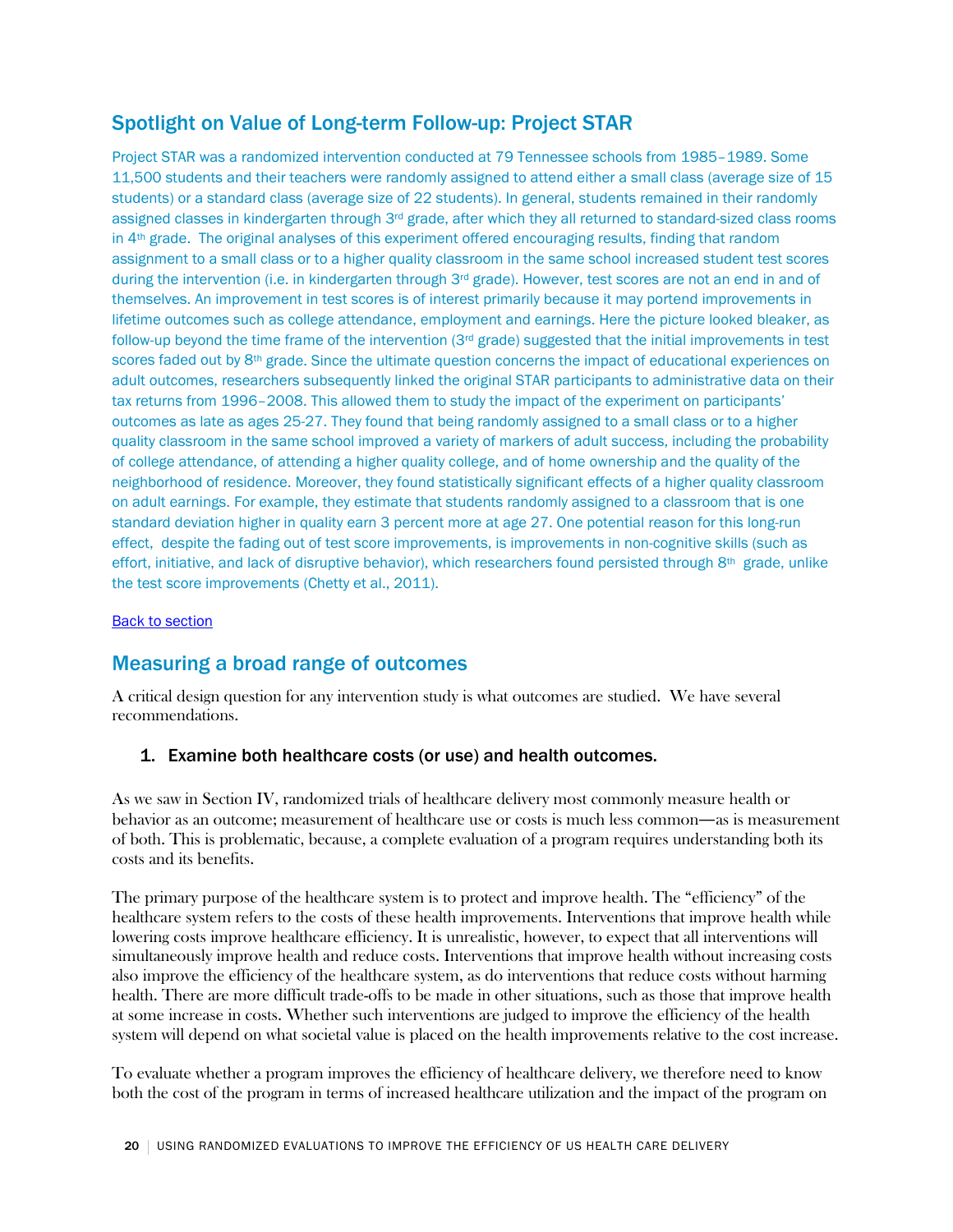health. This is not to say that programs are only of interest if they are cost-saving. Indeed many cost-saving programs might be of very little interest if they harm health. Programs will be of interest if they improve health without increasing costs, if they reduce costs without harming health, or if they improve health without increasing costs "too much," or vice versa. What is "too much" is a thorny and difficult issue that must be carefully considered and discussed in a specific context. Challenging trade-offs are involved in assessing programs that increase (or decrease) both health and cost. Those trade-offs, however, cannot be evaluated unless both health and cost outcomes are measured.

Finally, of course, a complete evaluation should consider the costs of the intervention per se. Some interventions—such as adopting checklists—can be relatively cheap while others—such as providing home visits—can be quite expensive, which is important to bear in mind in evaluating efficiency or costeffectiveness.

### 2. Investigate potential non-health sector impacts

Many healthcare interventions may have indirect impacts on non-health outcomes. For example, interventions that improve patients' health and/or reduce their time spent with healthcare providers may potentially affect economic measures such as employment and earnings or participation in government transfer programs. Depending on the intervention, these may be important sources of costs and benefits, and ideally would be measured as well.  $^{\mathrm{3}}$  $^{\mathrm{3}}$  $^{\mathrm{3}}$ 

As an example, the Oregon Health Insurance Experiment, a randomized evaluation of the impact of covering low-income uninsured adults with Medicaid, not only found that Medicaid increased healthcare use and improved self-reported health and depression, but also that it improved individuals' financial wellbeing; in particular, it reduced out-of-pocket medical spending and medical debt (Finkelstein et al., 2012). Measuring financial health outcomes involved linking administrative records to non-health sector outcomes (such as credit report data). Such linkages to administrative data on non-health sector outcomes seem quite rare; none of the 99 healthcare delivery RCTs in top medical journals we reviewed did such a linkage, although some included non-health sector outcomes in surveys.

### 3. Investigate potential external effects of intervention across space and time

In addition to investigating effects on a range of outcomes, it is also desirable to examine potential external effects of the intervention across space and time. What exactly these might be depends on the intervention. We discuss several here.

Multitasking. An important question is how an intervention that targets a specific behavior or outcome affects other, non-targeted behaviors or outcomes. For example, a natural set of instruments to explore is the impact of financial incentives to achieve targeted benchmarks; economic theory suggests that such incentives should increase efforts toward the targeted indicator (Holmstrom, 1979). But at the same time, one must consider the possibility that efforts allocated towards the targeted indicators may come at the expense of efforts on the non-targeted indicators. This is typically referred to as the multi-tasking problem (Holmstrom & Milgrom, 1991). Encouraging pediatricians to cover the importance of bike helmets in a 20 minute well child visit may seem helpful, but the net effect may actually be harmful if it means they spend less time covering the importance of seat belts. Of course the opposite may also be true: effort may be

<span id="page-20-0"></span><sup>&</sup>lt;sup>3</sup> The converse may also be true: economic interventions may have important health consequences. For example, some of the most important long-run benefits from the Moving to Opportunity experiment – a randomized housing mobility experiment in which low-income families in public housing in distressed communities were offered an opportunity to move to private-market housing in less distressed neighborhoods – were improvements in mental and physical health, rather than on economic self-sufficiency (Ludwig et al. 2011b, 2013).  $\overline{a}$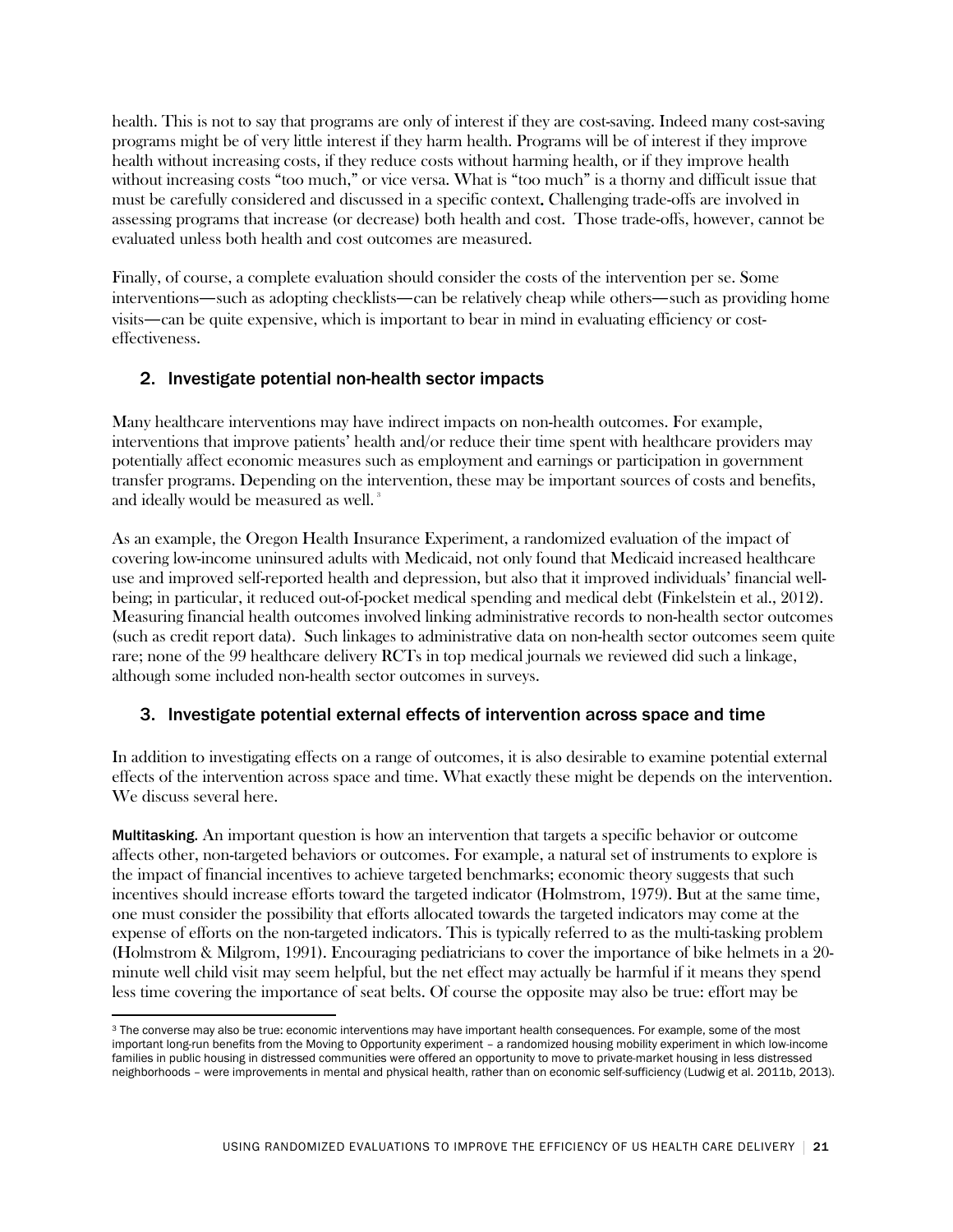substituted toward non-incentivized outcomes if they are complements for the incentivized outcome. A full understanding of the impact of an intervention requires considering such potential spillover effects—either positive or negative—on non-targeted outcomes. In developing countries, several randomized evaluations aimed at targeting health improvements have investigated such potential spillovers (Bloom et al., 2006; Olken, Onishi, & Wong, Forthcoming).

Diminishing returns across interventions. In addition to spillovers from a targeted intervention to nontargeted behaviors or outcomes, there are also potential spillovers across interventions. For example, issues of information overload may result in the first information campaign to a population being more effective than a subsequent one. Similarly, "alarm fatigue" can kick in when there are too many systems attempting to gain the attention of clinicians. The first prompting system introduced to an electronic medical record may effectively change clinical behavior, but when most prescriptions or orders generate a prompt, clinicians will soon learn to click through without reading the warning. This is an important element to consider in design or to test for directly.

Transitory vs. permanent effects. A related issue is whether an intervention, if successful, can establish a new equilibrium practice or whether it must be continually administered. For example, consider an intervention which has an effect on changing the behavior of some actor (for example, by providing financial incentives for the behavior). If one follows the behavior of the study participants after the intervention ends (and the financial incentive is taken away) do they maintain their behavior at the new level? Revert back to their preintervention levels? To something in between or to something below even their pre-intervention level? For example, one early trial of paying people for smoking cessation found a significant difference in the initial quit rate (16.3 percent in the treatment group versus 4.6 percent in the control group), but the differences were not sustained at six months (Volpp et al., 2006). A later trial was designed to account for this with additional payments for sustained abstinence (Volpp et al., 2009), but the degree to which gains can be maintained beyond the intervention period remains unclear.

It is easy to say, of course, that a broad range of health sector and non-health sector outcomes should be measured. Carrying this out can pose challenges. One challenge is simply that of measurement. Fortunately, many of the outcomes we described are measurable at relatively low cost in administrative data, a point we discussed above. Another challenge may be that some event is important but rare. A study may therefore be powered up to detect the impact on one set of outcomes but not another. Consider, for example, a program that moves care for patients with diabetes from endocrinologists to nurses. Such a program will likely be cost-saving because the nurses' time is so much less expensive than the endocrinologists', and health outcomes such as glycemic control could be measured to assess whether health is harmed. There may, however, be rare bad outcomes (such as diabetic retinopathy or other complications of diabetes) that become more likely and which even a reasonably large study would not be powered to detect. This is analogous to the problem of rare but serious adverse effects of drugs, which often are not detected at the clinical trial phase.

## Design for illuminating mechanisms

The best-designed trials in healthcare delivery will allow us to learn not only if a specific intervention works, but also why and how it works. This is somewhat different than trials of medical technologies where it is often sufficient to know that a treatment is effective, even if the underlying mechanism is not yet clear. In healthcare delivery, however, the interventions are often multi-faceted, specific to the original setting, and cannot be as easily reproduced as a drug or a device. This means a deeper understanding of the mechanism of action is very helpful to other institutions looking to adopt aspects of a successful program.

While challenging, there are several ways to design trials so that they will illuminate the mechanism as well as the effectiveness of an intervention. One approach is to include multiple treatment arms. We see that this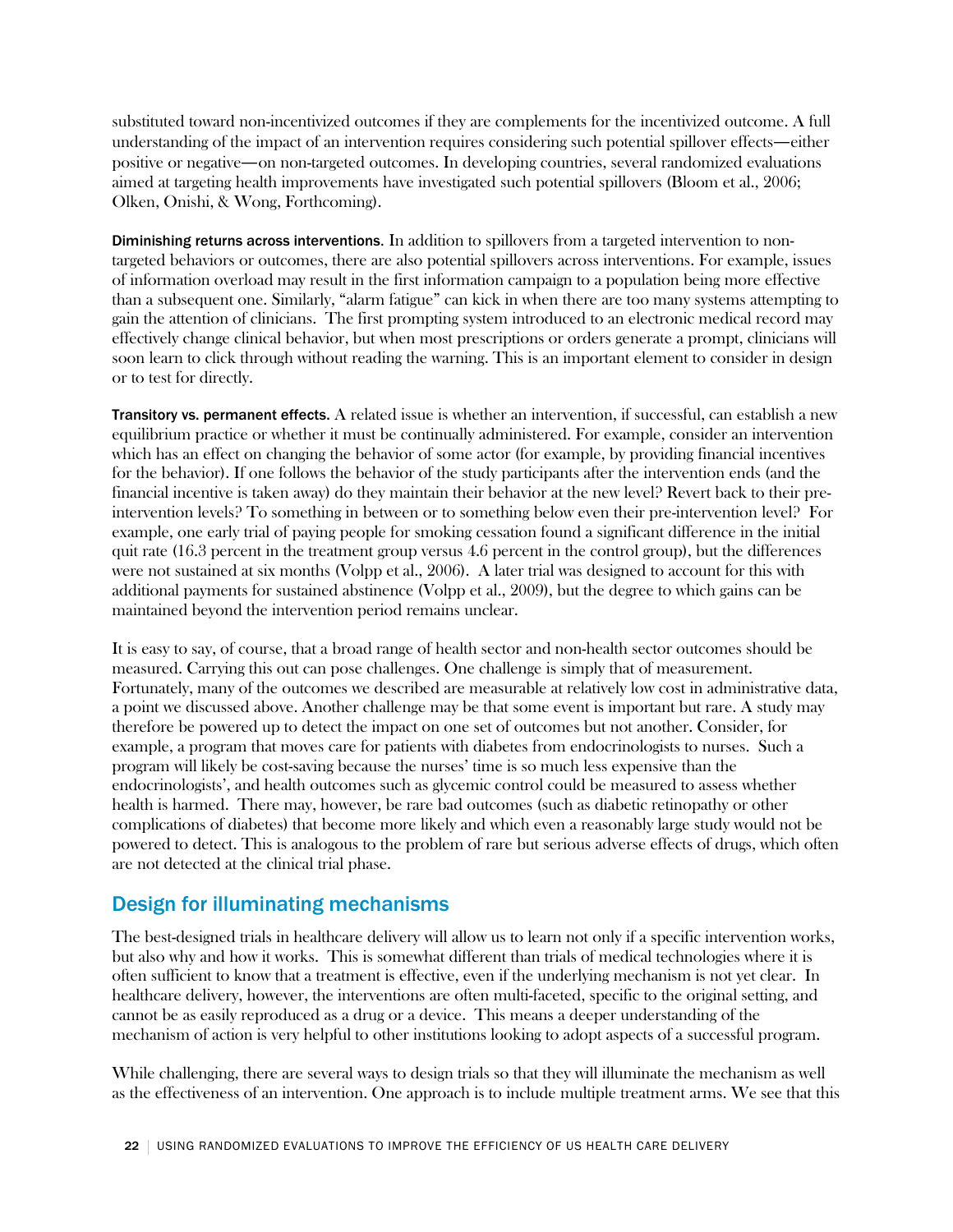approach is not the norm; Table 5 above showed that only about a quarter of healthcare delivery RCTs included multiple arms. Involving multiple arms can allow for testing of different "dosages" of the intervention or different components. It can also allow examination of the relative efficacy for different approaches. For example, is it better to change incentives, either financial (e.g., consumer cost-sharing, provider pay for performance) or non-financial (e.g., naming and shaming, ordeals and hassles), to provide information, to change the default option (Madrian & Shea, 2001), or to provide other "nudges" (Thaler & Sunstein, 2009)? The answer will of course depend on the context, but testing multiple approaches in different settings can help illuminate which situations may be best suited to which approaches. Another potential question is whether an actor should be given information or an incentive that is tied to his activities (inputs) or his results (outputs). Economic theory offers some general guidance (Holmstrom, 1982); this is a fruitful area for further empirical study.

In testing multiple treatment arms, it may also be interesting to assess the extent to which different instruments or interventions on different actors are complements or substitutes. For example, does the provision of information together with an incentive have more or less of an effect than the sum of their effects when done separately? Does an intervention on physicians and patients aimed at changing some aspect of healthcare choice have more or less of an effect when done together than the sum of their effects when done separately?

Another way to help inform our understanding of the mechanism—and hence the portability of an intervention to other contexts—is analysis of the impact of the intervention on different populations. For example, subgroup analysis can identify if the intervention is most effective on the very sickest patients (or those with a given history, or the youngest doctors, etc.), which can suggest hypotheses of how the intervention is working. The question of who responds most to the intervention is not limited to simple subgroup analysis, however. For example, comparing providing information (or changing incentives) for providers to doing the same for patients can shed light on the relative roles of the two groups in deciding on appropriate care. Similarly, care is often team-based, and testing different changes for the individuals on the team compared to the whole team illuminates the way the team works together.

More generally, interventions are ideally designed to shed light on theories for why they have the effect they do. This allows trial results to be put into a more general context. The design of the experiment can be crucial for maximizing what can be learned not only about one specific policy but also about broader theoretical mechanisms that can inform the design of more effective policies more generally.

As emphasized by Ludwig et al. (2011a), experiments designed to test or examine theories or "mechanisms" behind effects may often have greater policy value in terms of their ability to inform sensible policy design going forward than more "black box" (or  $A/B$  trial) policy evaluations that test the effect of a given intervention or policy directly. Most policy interventions are, naturally, bundles of a multi-faceted approach to a problem. Learning through a randomized evaluation whether a bundled / multi-faceted intervention does or does not have given effect is certainly a very useful piece of information. But without knowing *why* it has that effect, it may be difficult to successfully replicate in other contexts which will, by necessity, slightly differ in terms of e.g. the exact implementation or the target population.

Even interventions that directly test theories in settings that do not correspond to any (actual or contemplated) "real world policy" may provide useful guidance for sensible policy design in other contexts. For example, Ludwig et al. (2011a) describe how the "broken windows" policing policy—which encourages police to pursue minor crimes like vandalism on the theory that leaving it untouched gives the appearance that no one is paying attention to more serious crimes—has been experimentally tested not by randomizing the allocation of police who pursue vandalism, but rather by experimentally altering the presence of cars with broken windows in neighborhoods.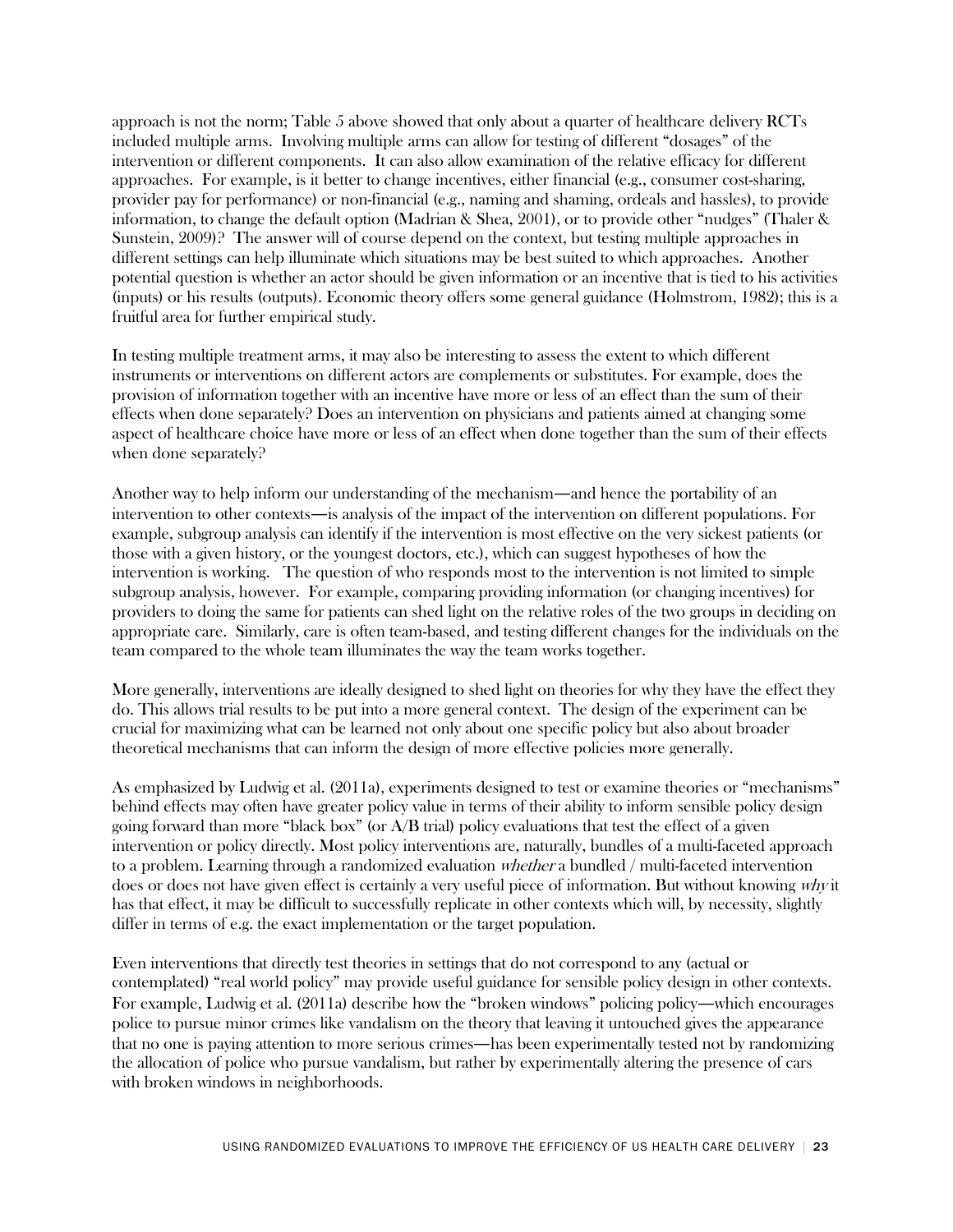<span id="page-23-1"></span>Another way to learn about mechanisms is by pooling results learned across a set of closely related studies, rather than designing from within a study. For example, there have been a number of RCTs investigating the impact of financial incentives on investments in health behaviors [\(See spotlight on Financial Incentives](#page-23-0)  [for Patient Health Behaviors\)](#page-23-0). The evidence seems to suggest that even small financial incentives can have effects on investments in individual health behaviors such as weight loss, smoking, and drug adherence, although there are still open questions regarding the magnitude and permanence of these effects.

One corollary is that experiments that are actively designed by researchers will often shed more light on mechanisms than ones that come about for other reasons. An interesting contrast that helps illustrate this point is the contrast between two randomized evaluations of the impact of health insurance coverage. The 2008 Oregon Health Insurance Experiment came about due to the interests of Oregon policymakers to allocate a limited number of Medicaid slots in a manner that they perceived as fair, and was not designed to shed light on mechanisms. As a result, although the findings have received much attention, they leave much to be debated in terms of whether an alternatively designed Medicaid program could achieve most of the benefits found at the same cost, or more benefits at the same cost (see e.g., (Douthat, 2013)). By contrast, the RAND Health Insurance Experiment (Aron-Dine, Einav, & Finkelstein, 2013; Newhouse & the Insurance Experiment Group, 1993) was prospectively designed by researchers to shed light on the tradeoffs involved in setting cost-sharing. It used multiple arms to randomly vary the cost-sharing features of health insurance that individuals received. It has been widely used in policy and academic analysis for discussions of optimal cost-sharing designs.

## <span id="page-23-0"></span>Spotlight on Testing Mechanisms: Financial Incentives for Patient Health **Behaviors**

In the spirit of "the exception to every rule", one area where there have been a relatively large number of RCTs testing a specific mechanism is the area of financial incentives to patients designed to change their health behaviors. Trials exploring whether financial incentives can motivate individuals to adopt healthier habits have been conducted across a range of habits including smoking cessation, weight loss, and medication adherence (Kimmel et al., 2012; Kullgren et al., 2013; Long, Jahnle, Richardson, Loewenstein, & Volpp, 2013; Volpp et al., 2006; Volpp et al., 2009). Each study had differences in terms of how the incentives are structured, but they share the common practice of paying for specific actions or for meeting specific targets.

Typically, the financial incentives involved are relatively small – on the order of \$100 – although some used incentives as high as \$750. In the most straightforward design, payments are made to individuals for taking a specific action, such a completing a smoking cessation course, or for reaching a target, such as having a urine cotinine test showing no evidence of smoking (Volpp et al., 2006; Volpp et al., 2009). Variations on this include group incentives (Kullgren et al., 2013) or more complex payment structures such as lotteries (Kimmel et al., 2012; Volpp et al., 2008). These trials are typically small (~100 participants) and have examined relatively short-term effects (less than 1 year). Effectiveness of the incentive interventions can depend on the design of the incentive and on the time horizon.

So far, the evidence seems to suggest that financial incentives can change people's behavior for the duration of the intervention, but the gains are not always sustained beyond the end of the incentives. The exception is interventions on smoking cessation, where the changes appear more persistent. In one randomized trial testing financial incentives for completing a smoking cessation program and for quitting smoking (Volpp et al., 2009 ), there were significant differences in the quit rate immediately post-intervention (14.7 percent vs. 5 percent) and six months after the incentives ended (9.4 percent vs. 3.6 percent).

[Back to section](#page-23-1)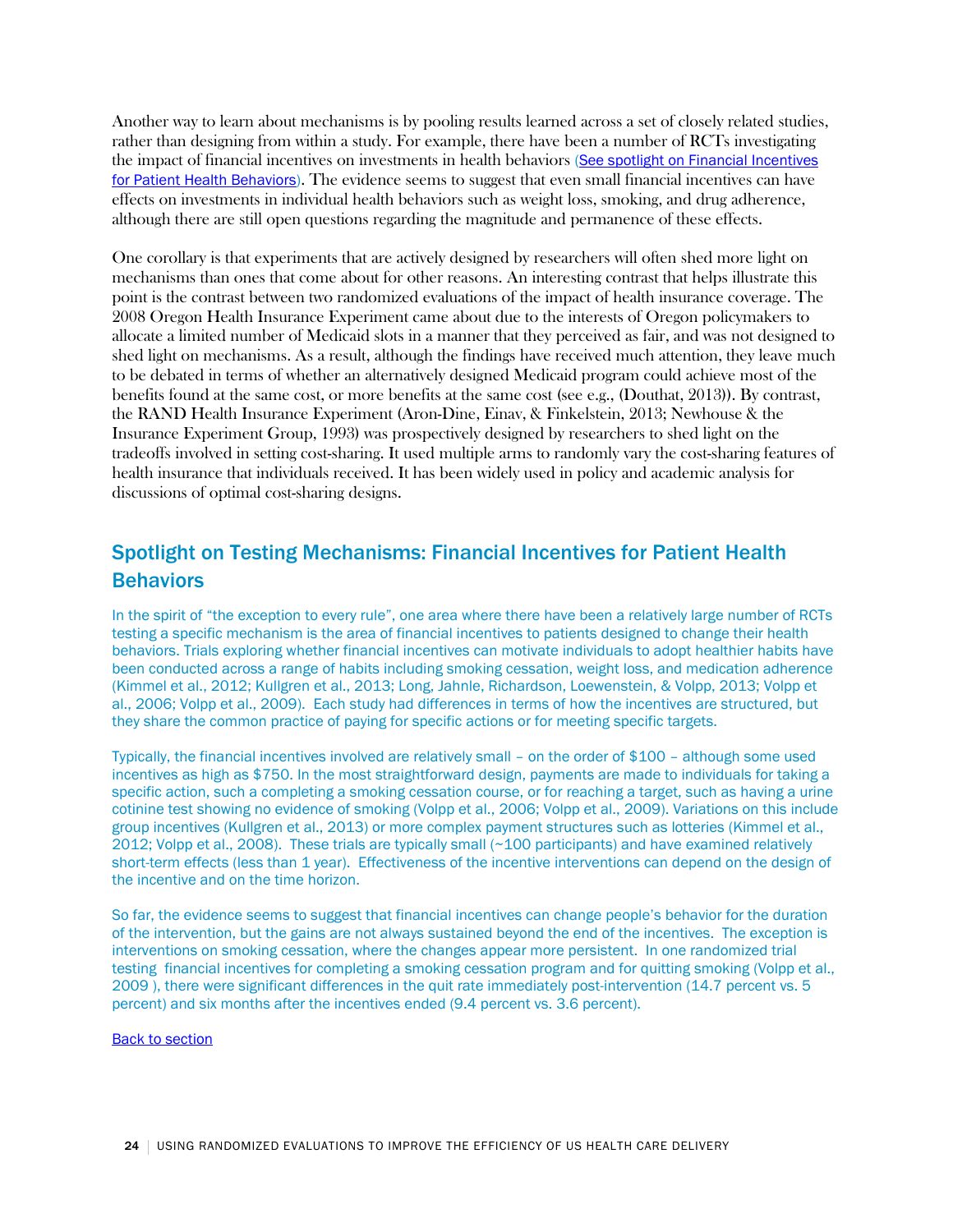## Attention to scaling

An additional challenge in designing healthcare delivery trials is thinking about the scalability of the intervention itself. Often the intervention tested in the trials that are done is a very specific program created by a handful of motivated people in a specific setting. Even if the intervention is found to be effective, there remains a problem of whether it can be adopted at scale. Programs may not adapt well to different populations, different providers, or different settings. A clear understanding of the mechanisms by which the program had its impact can be very important in assessing the likelihood of success in other settings, as well as making sure the key elements of the program are maintained in other applications.

However, even if a successful intervention in one setting is judged appropriate for other settings, there are many potential reasons why it may not easily scale. At the very simplest level, it is important to understand whether the program can be replicated in other settings. One reason why replication may be difficult is if the intervention is a complex bundle of services, so that fidelity in implementing the same intervention at other sites can be difficult to achieve. This was, for example, part of the difficulty involved in replicating the successful employment and earnings results of the Center for Employment Training (CET) job training programs for high school dropouts in San Jose, California at other sites around the country (Miller, Bos, Porter, Tseng, & Abe, 2005). Another reason may be that the sites that initially adopt an intervention, or choose to evaluate it via an RCT, may have higher impacts of the intervention than average. Allcott (2012) presents evidence of such site selection bias in the context of the RCTs conducted on Opower energy conservation programs. In this program, residential electricity consumers are mailed "home energy reports" that compare their energy use to that of their neighbors and provide energy conservation tips. Using data on 111 randomized controlled trials of Opower programs involving almost 9 million US households, Allcott (2012) shows that the evidence from the first ten RCTs substantially over-predicts the efficacy of the next 101 sites, due to the fact that both the communities that initially sought out the intervention and the sites the program managers initially chose to target tended to be more responsive to the intervention.

In addition, even when a successful intervention can be replicated in multiple settings, diffusion and adoption of the intervention may be limited. The history of medicine is littered with examples of successful interventions that were slow to diffuse. The British Navy waited almost 200 years to take steps to increase vitamin C intake among its sailors, despite extremely high sailor mortality from scurvy and experimental evidence of the importance of vitamin C in preventing it (Berwick, 2003). Lister's  $19<sup>th</sup>$  century discovery of the importance of sterile practice in preventing sepsis—a leading cause of death from surgery in his time took a generation to be incorporated into routine medical practice (Gawande, 2013). In modern times, studies have found that it takes, on average, about 17 years for new knowledge generated from clinical trials to diffuse into medical practice (Agency for Healthcare Research and Quality, 2004). There is a large literature exploring the forces behind the often-slow diffusion of technologies and knowledge, not only in medicine but in many other fields as well. For example, Jack (2013) provides an extensive discussion of the slow diffusion of technologies in agriculture in much of the developing world, and interventions designed to reduce barriers to adoption.

<span id="page-24-0"></span>As a result, even when RCTs have demonstrated the efficacy of an intervention aimed at improving the efficiency of healthcare delivery, they are often not adopted. For example, across a large number of RCTs, post-discharge follow-up of chronic heart failure patients involving home visits by nurses has been shown to reduce mortality and hospital readmissions [\(See spotlight on Reducing Re-admissions\)](#page-25-0) (Takeda et al., 2012). Moreover, as discussed above in Section III above, hospitals are now being offered financial incentives if they can reduce readmissions. Still, it does not appear that there has been widespread adoption of the practices found successful through these randomized evaluations. As with agricultural technology, an important area for RCTs in healthcare delivery is to better understand barriers to adoption and the efficacy of different types of interventions (e.g. financial incentives, information campaigns, IT-based solutions, etc.) in encouraging the spread of adoption of successful healthcare interventions.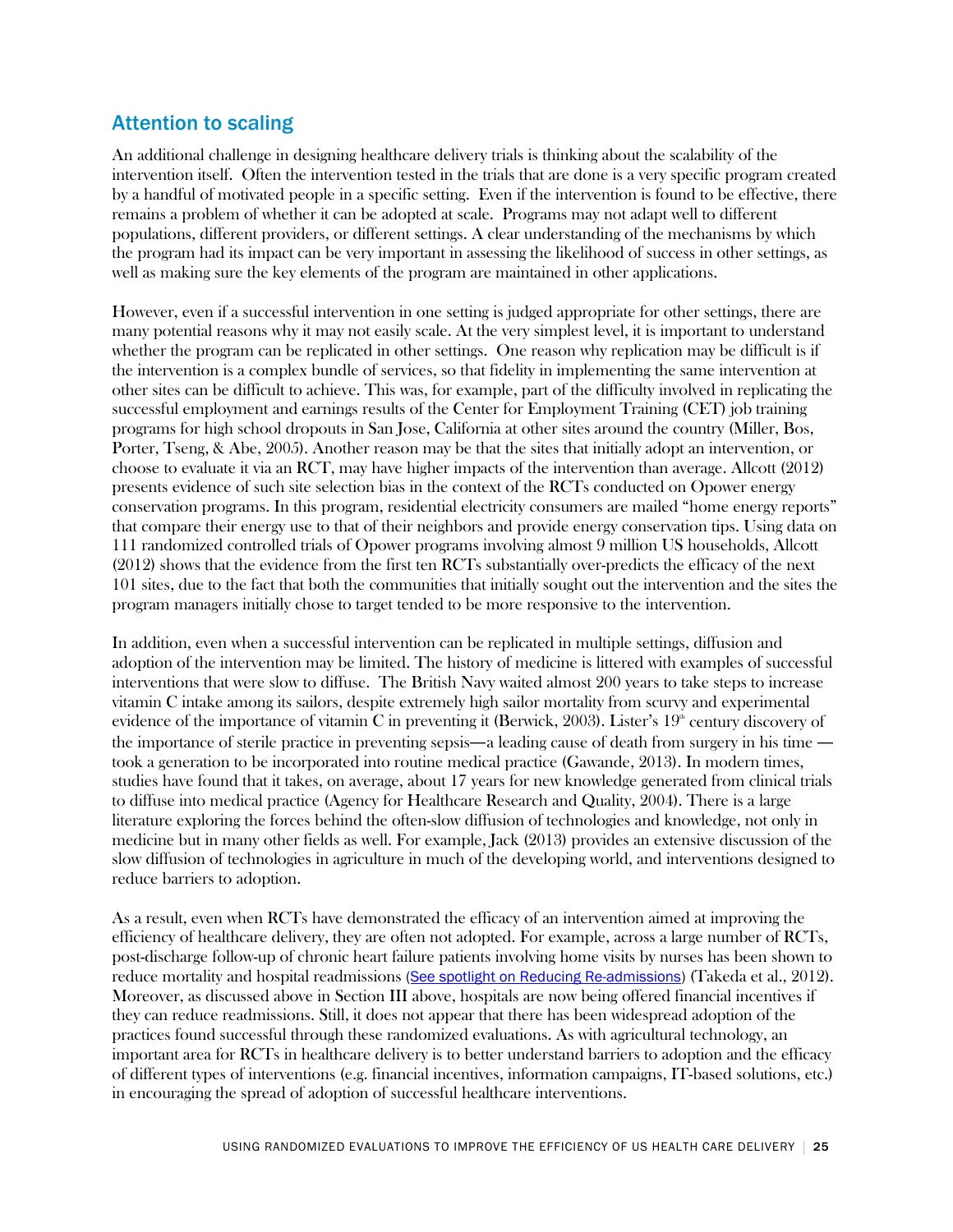In some cases, dedicated effort can be effective in scaling-up an intervention found effective through a randomized evaluation. For example, a randomized evaluation of a primary school deworming project in Kenya showed that school-based deworming reduced the incidence of infection by 25 percentage points and school absenteeism by 25 percent at a cost of 50 cents per child per year (Miguel & Kremer, 2004). In response to these findings, a non-profit organization, Deworm the World, was launched in 2007 to promote and sustain implementation of deworming. Since then, an estimated 59 million people have been reached by school-based deworming efforts coordinated by Deworm the World and its partner organizations (Lab).

<span id="page-25-0"></span>In other cases, the effort to scale up an intervention has been led by the government. For example, a large problem with redistribution programs in developing countries is making sure the transfer reaches the intended beneficiaries. A randomized evaluation of an identification card system to prevent "leakage" of a large targeted transfer program in Indonesia showed that the cards were effective in getting the subsidies to the intended households without generating social conflict between beneficiaries and non-beneficiaries, which was a main concern of the government in considering such a system (Banerjee, Hanna, Kyle, Olken, & Sumarto, 2014). As a result, the Government of Indonesia decided to scale up the identification card program and an estimated 65 million people have been reached by this improved distribution strategy (Abdul Latif Jameel Poverty Action Lab, 2014).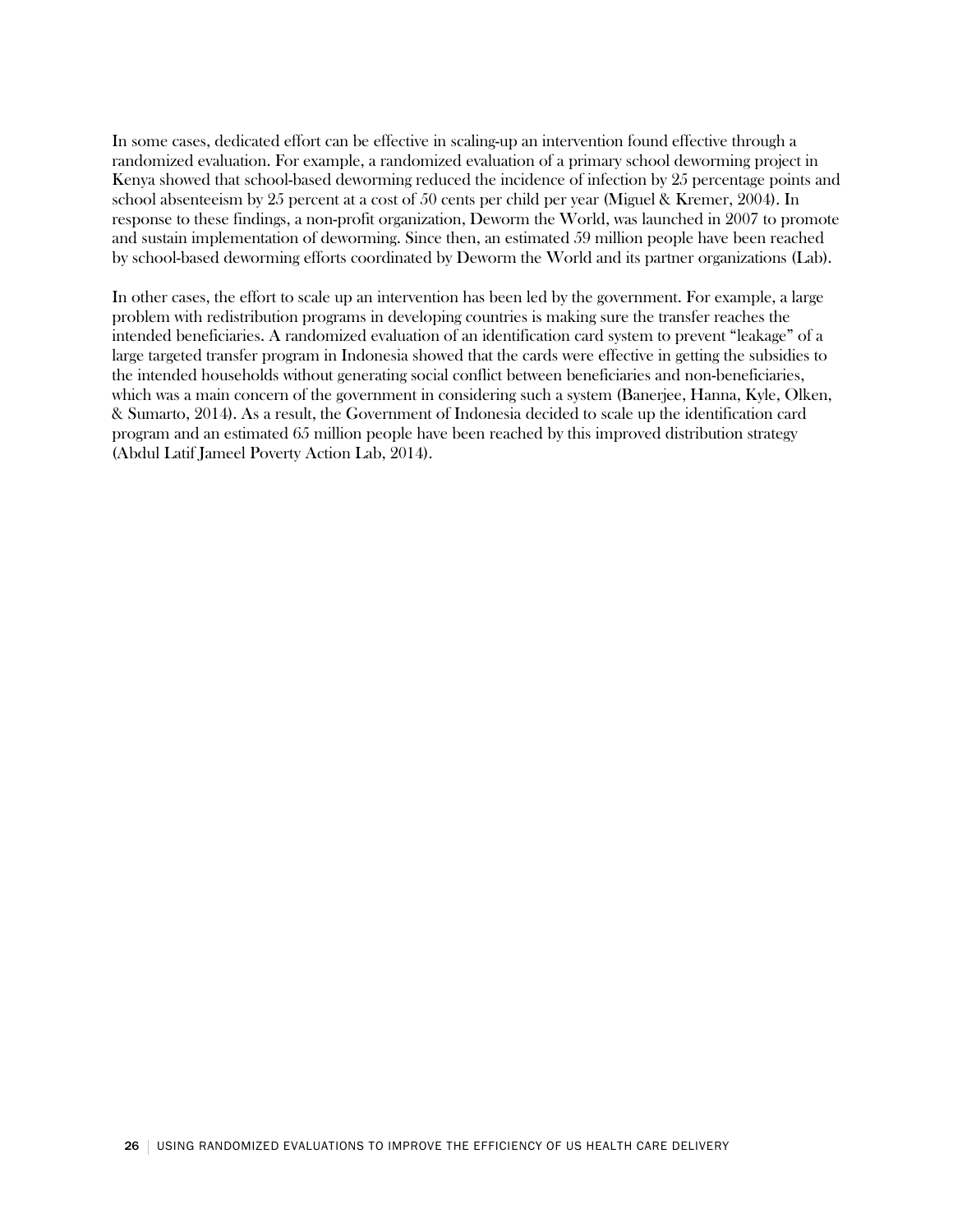## Spotlight on Scale Up Challenges: Reducing Re-admissions

One open question in healthcare delivery is how to organize care for individuals immediately following hospital care. Many patients end up back in the hospital relatively quickly after being discharged. Among Medicare beneficiaries, almost one-fifth are readmitted within 30 days and about one-third are readmitted within 90 days (Jencks, Williams, & Coleman, 2009). Patients with heart failure, a relatively common reason for initial hospital admission, are readmitted within 30 days about a quarter of the time. Fortunately, for patients leaving the hospital with chronic heart failure, many approaches to post-discharge care have been tested using randomized designs, and the accumulated evidence suggests that a case-management approach is successful at reducing hospital readmissions and subsequent mortality.

A recent Cochrane review and meta-analysis summarizes 25 randomized trials for post-discharge care for heart failure patients, involving over 6,000 patients total (Takeda et al., 2012). Six of the studies tested specialized "heart failure clinics" and found no significant reductions in hospital readmissions. Seventeen of the studies tested different case-management approaches, where patients were provided with additional follow-up through phone calls and home visits, typically provided by a nurse. Overall, a meta-analysis of these studies found the case-management approach substantially and significantly reduced hospital readmissions over both 6 months (OR 0.64; 95% CI: 0.46 to 0.88; P=0.007) and 12 months (OR 0.47; 95% CI: 0.30 to 0.76; P=0.002). More importantly, the case-management approach also reduced all-cause mortality over 12 months (OR 0.75; 95% CI: 0.57 to 0.99; P=0.011).

Despite this body of evidence for the benefits of a case-management approach for chronic heart failure patients leaving the hospital, adoption has remained relatively limited. Part of this may be natural hesitancy to implement an intervention until there is stronger evidence in its favor; in fact, a 2005 version of the same review found only non-significant reductions in mortality (Taylor et al., 2005). However, the potential harm to patients from the intervention seems limited, and it seems likely that the answer lies in financial and practical impediments to adoption.

Practically, adoption may appear rather complicated to a hospital. Hospitals have not typically provided this kind of post-discharge care, and unlike writing a prescription for a medication, this approach requires hiring, training and supervising staff in new roles. The above review included seventeen studies of case management, and there was quite a bit of variation in approach and results. Furthermore, many other studies of different variations and for differing conditions have been done under the rubrics of case management, care management, coordination of care, and transitional care, and some high profile ones found no improvements (McCall & Cromwell, 2011). All this complexity may discourage hospitals from implementing even a limited program for discharged heart failure patients, especially when combined with the financial impediments.

Financially, the case-management approach for heart failure patients leaving the hospital may reduce healthcare costs – particularly hospital readmissions – net of the intervention costs, but few of the studies actually measure costs of care as an outcome. Moreover, paying for post-discharge case management requires hospitals to incur a new up-front cost (for example, hiring specialty nurses to provide the care) likely without increased revenue. Indeed, since one effect of the intervention appears to be reduced readmissions, the hospital might also face reduced revenue. However, new penalties may change the financial calculations and encourage adoption. Starting in 2013, hospitals now face Medicare payment penalties for excess readmissions for three conditions, one of which is heart failure (Centers for Medicare and Medicaid Services, 2014b).

[Back to section](#page-24-0)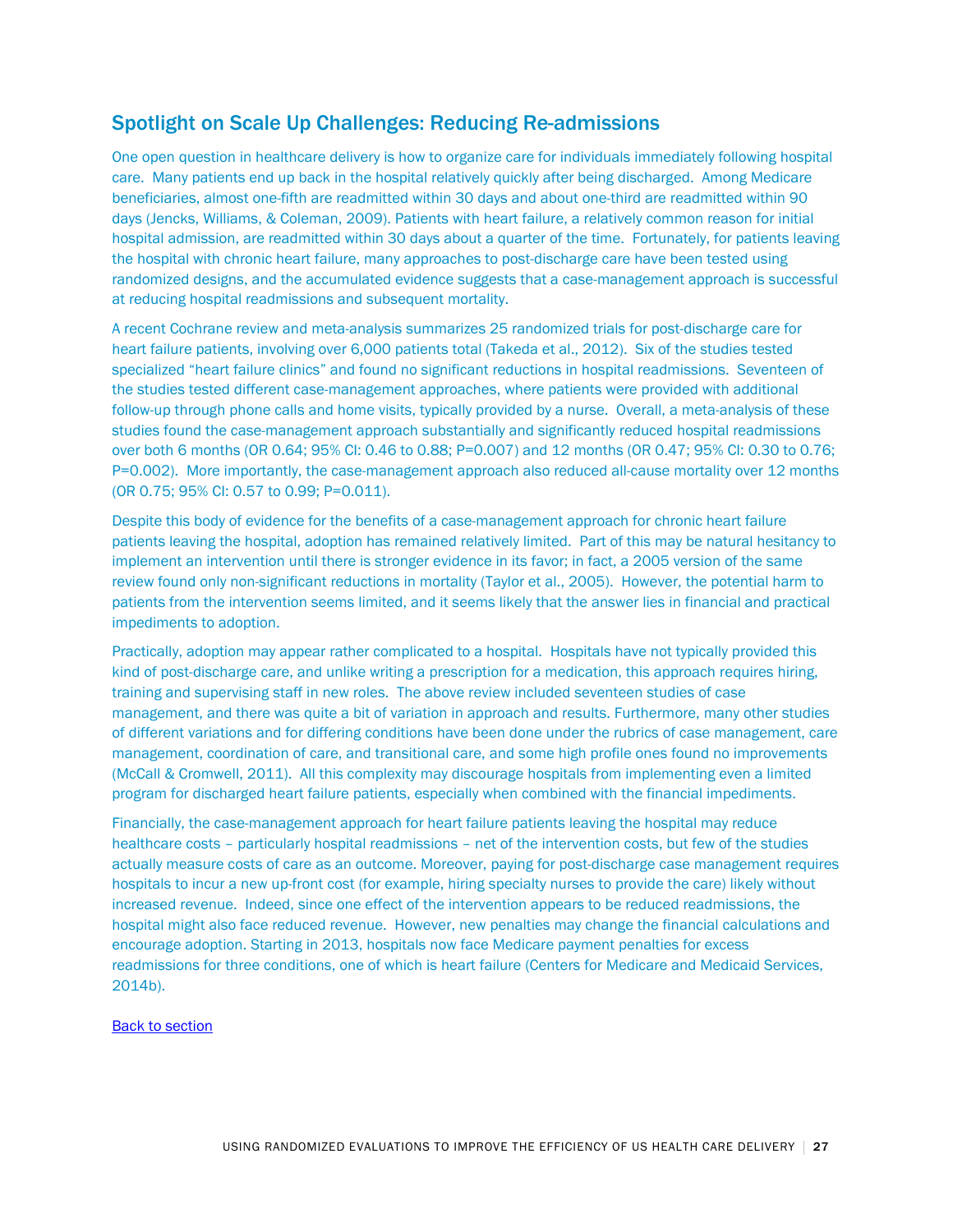## Registering, pre-specifying, and disclosing

Prospectively registering a study, pre-specifying the planned analyses, and sharing data and other materials are all elements of good research practice. The benefits of such practices are not limited to randomized evaluations but may be particularly important in this setting. Analyses of randomized interventions appear to be at the forefront of adopting these practices, as well as at the forefront of advocating for them (Miguel et al., 2014).

Prospective public registering of the design and primary outcomes of a randomized evaluation helps create a public record of studies that is not subject to concerns about publication bias. Registration through a centralized public registry can also help build a valuable resource for meta-analyses and for information on current research practices. In medicine, the US National Institutes of Health runs a centralized, public registry of clinical trials using human participants around the world [\(www.clinicaltrials.gov\)](http://www.clinicaltrials.gov/). In 2012, the American Economic Association created such a centralized registry for randomized controlled trials in the social sciences [\(www.socialscienceregistry.org\)](http://www.socialscienceregistry.org/).

The International Committee of Medical Journal Editors (ICMJE) now requires all randomized trials that began recruitment after January 1, 2005 to have been prospectively registered as a condition of publication (De Angelis et al., 2004). In economics, it has become more commonplace in recent years for researchers conducting RCTs to write detailed pre-analysis plans, attempting to completely specify the exact and full set of analyses to be run and results to be produced (see e.g. Alatas, Banerjee, Hanna, Olken, & Tobias, 2012; Casey, Glennerster, & Miguel, 2012; Finkelstein et al., 2012; Olken et al., Forthcoming).

At the other end of the research process, producing clear and accessible public use data files from the randomized evaluation can enhance the total amount that can be learned from the effort. Such public use files encourage both important replication exercises as well as open up the possibility for additional analyses, both with the existing data and through linking the study participants to other pre-existing data to study both other effects of the intervention and potentially longer run outcomes than in the original study.

Of course, registration, pre-analysis and disclosure are not always feasible, nor always desirable. As discussed below, sometimes random assignment is designed for policy purposes (such as fairness) rather than research purposes, and in such situations there may be limits to the extent of prospective registration and pre-specification depending on when in the process researchers become involved. Pre-specifying the analysis that will be run has great value in terms of reducing (or at least making clear the extent of) data mining and multiple hypothesis testing but can come at a significant time and cognitive burden, especially in the case of a trial where there are a variety of possible initial results, each of which suggest a different subsequent line of analysis and exploration (Olken, Forthcoming). Finally, it is not always administratively feasible; public disclosure of data files is sometimes prohibited by data use agreements necessary to be able to conduct the original analysis.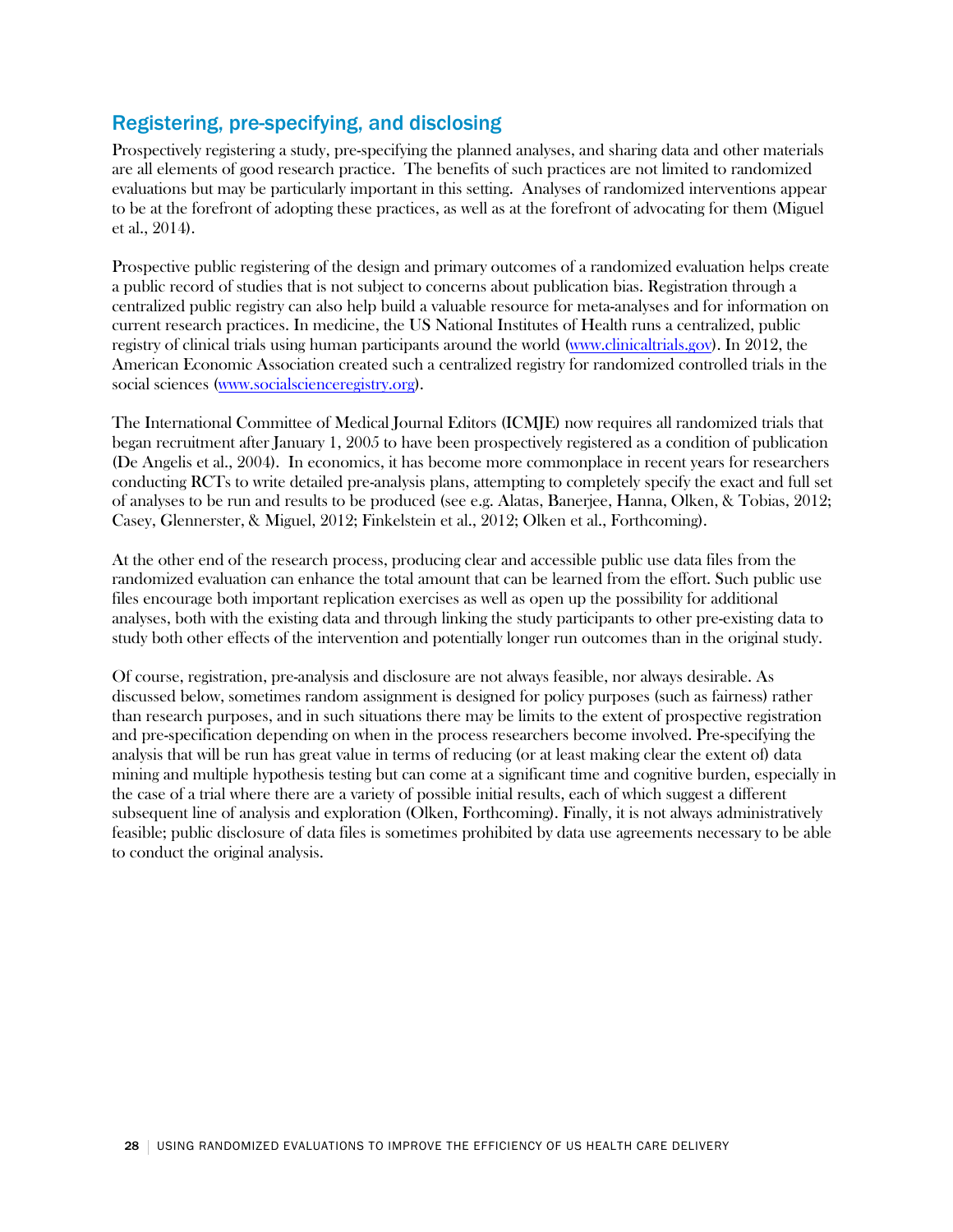# VI. When to Use RCTs

We have discussed many advantages of conducting randomized evaluations to test healthcare delivery innovations, but there are, of course, many challenges as well. These range from ethical considerations, to practical ones about time and cost, to theoretical ones about what is learned from such trials. Understanding the challenges as well as the advantages is important in deciding when using a randomized evaluation is an appropriate tool.

## Ethics of rationing

One commonly raised concern about randomized evaluations is whether such investigations are ethical. A standard framework for considering this question is that of clinical equipoise, asking if there is sufficient uncertainty about whether or not the intervention is beneficial. Of course, the hardworking individuals who have developed a program or intervention may well believe it will prove beneficial, just as the scientists who develop a new therapeutic compound may well believe it will prove effective. But if there is not compelling theory or evidence that would suggest it would be beneficial, there may well be clinical equipoise.

<span id="page-28-0"></span>Randomized evaluations are particularly appropriate when programs are oversubscribed, are scheduled to be rolled out in a gradual fashion, or are initially tested with pilot programs. In healthcare delivery, it is common that as programs start, or even if they are long-standing, they are reaching only a small fraction of the individuals who might benefit. In these cases, where there are capacity constraints, random assignment to the program may actually be a more equitable way to allocate slots than the ad hoc ways previously used. In fact, sometimes these sort of random allocations are chosen even without an eye to the research advantages. Perhaps the most famous example is the Vietnam Draft lottery, which has been used to study the impact of military service on post-military mortality (Hearst, Newman, & Hulley, 1986) and lifetime earnings (Angrist, 1990). Various charter school networks use lotteries to select students (Foundation, 2014), and the random selection used in the Oregon Health Insurance Experiment was designed in conjunction with stakeholders to address concerns about fairness rather than to facilitate research (Allen, Baicker, Taubman, Wright, & Finkelstein, 2013) [\(See spotlight on Oregon Health Insurance Experiment\)](#page-29-0).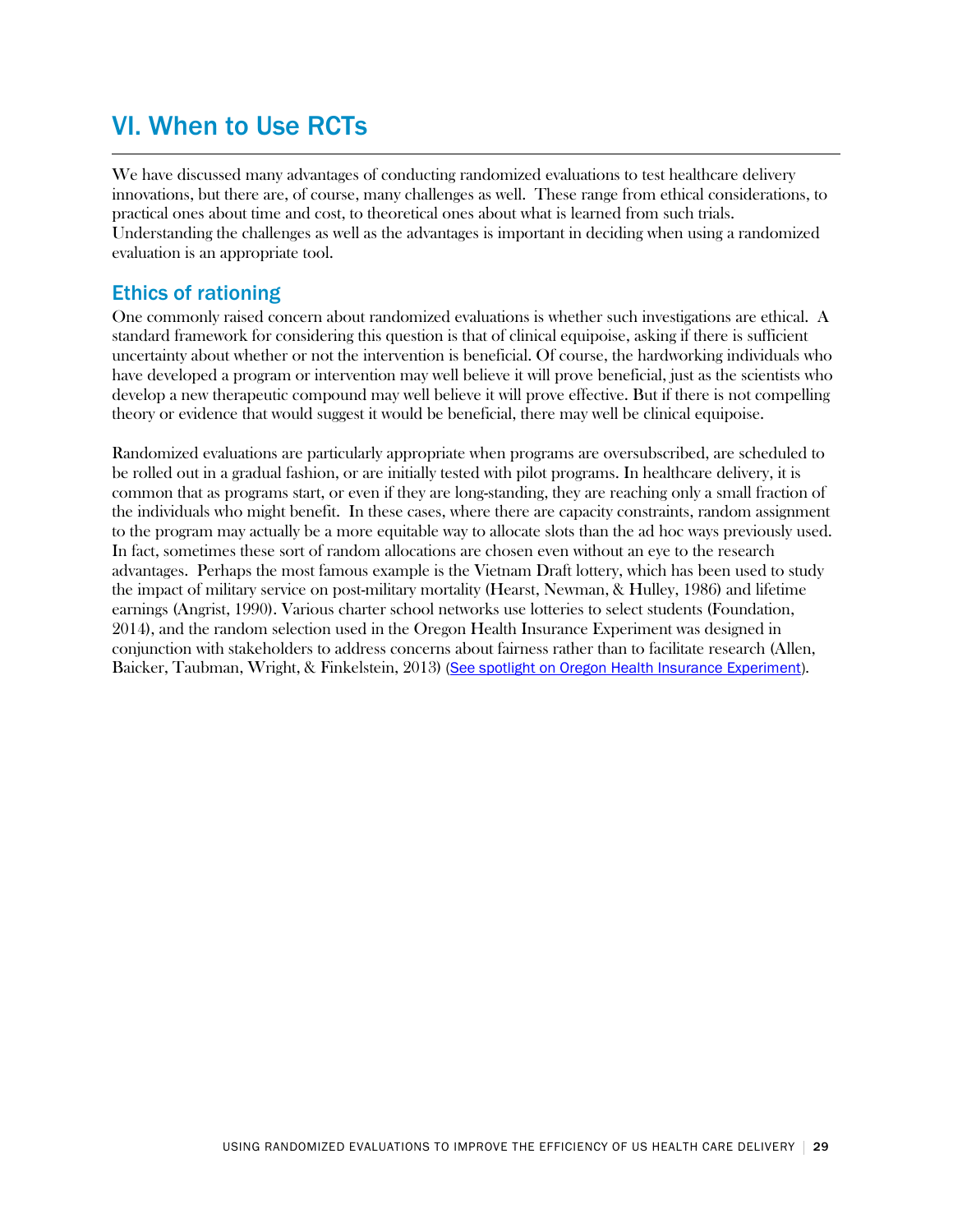## <span id="page-29-0"></span>Spotlight on Randomization for Fairness: Oregon Health Insurance Experiment

Sometimes randomization is chosen for reasons unrelated to research yet can still provide a valuable research opportunity. In 2008, Oregon decided to allocate limited slots in a previously closed Medicaid program by random selection from a waitlist, deeming this the fairest way to distribute the scarce slots. As this random assignment also created a rare research opportunity, the state government partnered with academics to study the impact of expanding public health insurance (Allen et al., 2013).

The Oregon Health Insurance Experiment followed 75,000 individuals who signed-up for the Medicaid waitlist. Of these, about 30,000 were selected in the lottery and mailed a Medicaid application; 10,000 eventually enrolled. The study included primary data collection—mail surveys, in-person interviews, anthropomorphic and blood pressure measurement, dried blood spots—and links to administrative data—hospital and emergency department records, credit reports, enrollment in social safety net programs, and employment and earnings records. The random assignment of the lottery allowed for the estimation of the casual impact of Medicaid coverage in the first 1-2 years (Baicker, Finkelstein, Song, & Taubman, 2014; Baicker et al., 2013; Finkelstein et al., 2012; Taubman et al., 2014).

Expanded Medicaid coverage increased use of healthcare services across the board—including hospital admissions, emergency department visits, doctor visits, prescription drugs, and perceived access to and quality of care. Medicaid decreased financial strain (including medical debt and collections) but did not significantly change employment or earnings. Expanded Medicaid coverage led to improvements in self-reported health and to a substantial reduction in depression. There were no statistically significant effects on measured physical health (blood pressure, cholesterol, and glycated hemoglobin).

These findings dispelled some claims of leading public policy figures and healthcare experts—such as the claim that Medicaid had no proven benefits, or that Medicaid would reduce use of the Emergency Room—and has corroborated others—such as that Medicaid increased use of healthcare, including primary care and preventive care, and increased healthcare spending. As there are currently important policy decisions being made about the expansion of Medicaid benefits, these findings generated considerable media attention and have subsequently been used in government reports on the likely effects of expansion (Council of Economic Advisers, 2014).

**[Back to section](#page-28-0)** 

### Time and cost considerations

Another commonly raised concern about randomized evaluations is that they are prohibitively costly in time and money. It is important, however, not to confuse the time and monetary costs that are associated with some research projects with the *incremental* cost of doing that research as a randomized evaluation. Although doing interventions and collecting data often can be expensive, and prospectively following individuals often takes a long time, adding randomization need not, and often does not, add substantially to the costs, and in fact can reduce costs, particularly on the back end, where the analytical work is much simpler due to the randomized design. Moreover, the use of administrative data can not only dramatically reduce the monetary costs of evaluation, but can also reduce the time lags by allowing the researcher to get results essentially in real-time, including, for example, daily updates on any hospital re-admissions for study participants (Finkelstein et al., 2014).

An important issue in understanding the time and cost considerations for an RCT is when the randomization will be conducted. The standard in trials of new medical technologies (drugs or devices) is to recruit individual patients into the study, screen each for eligibility, obtain individual informed consent from each, and then only randomize those eligible individuals who agree to participate. In trials such as this, the burden of screening and recruiting individual patients means the sample sizes are often quite small. On the other hand, adherence to the assigned protocol is typically relatively high and attrition from the study is typically relatively low.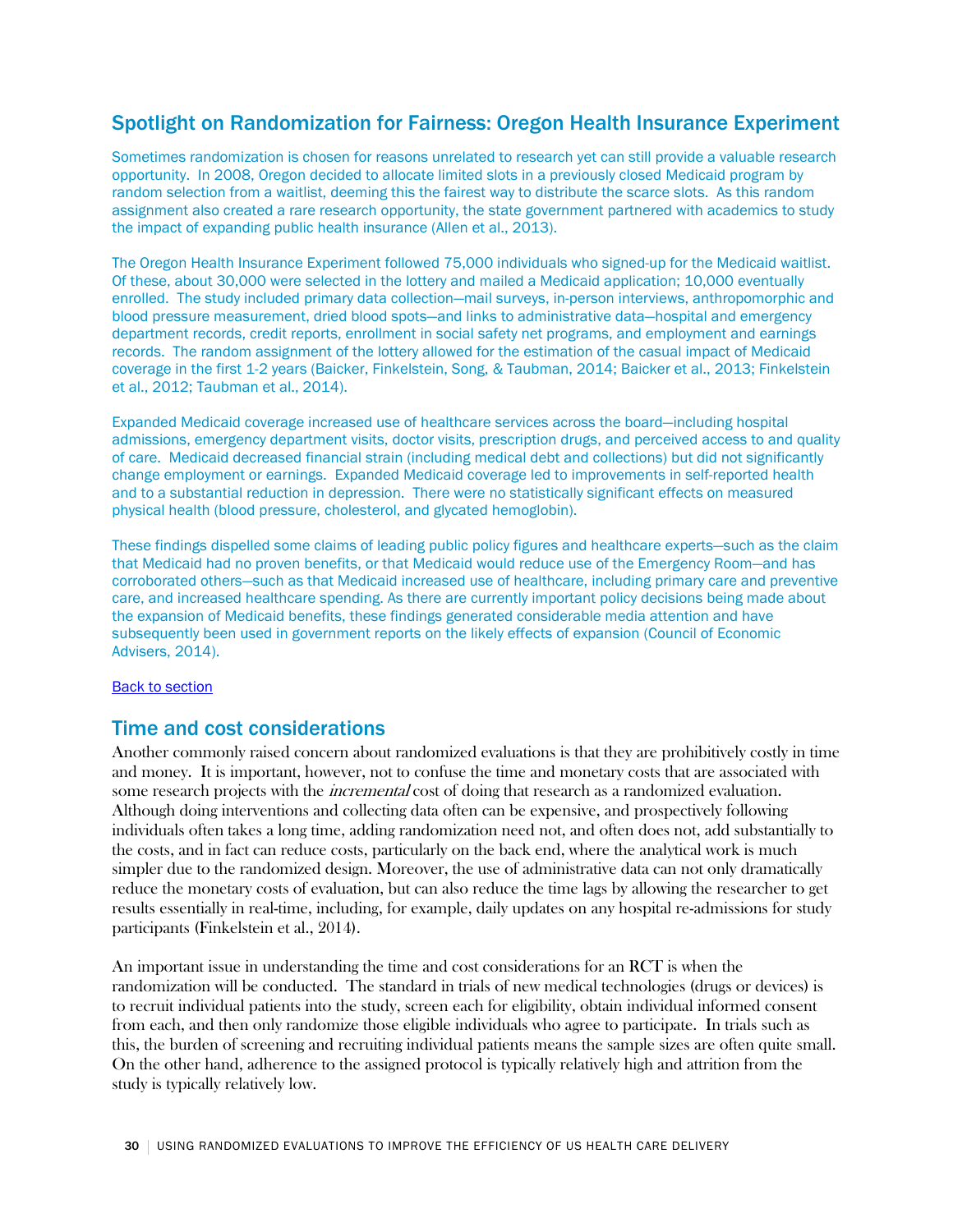In the context of healthcare delivery randomized trials, there is often an alternative approach, where participants are randomized into being offered the program, rather than into the program itself. Study participants randomized into the treatment are then offered the program, screened for eligibility (if necessary), and then only take part in the treatment if they so choose. All individuals included in the random assignment are followed—including those who do not accept the offer of the intervention—often passively in administrative data, to study the outcomes. In trials such as this, large number of individuals can be randomly assigned, and there can be essentially no impact of the study on the administrators of the intervention, who simply receive a list of people to intervene on. However, take-up of the program (adherence to the assigned protocol) is typically low (See [spotlight on Medicare Health Support Disease-](#page-31-0)[Management](#page-31-0) Pilot). This low take-up or adherence in a trial does not interfere with obtaining estimates of causal effects (Angrist, Imbens, & Rubin, 1996). However, low take-up is detrimental to the statistical power of the study to detect effects of the intervention (see Appendix C).

<span id="page-30-0"></span>For studies that are inherently small (when the intervention only applies to a limited set of people or there are capacity constraints), the gains in statistical power argue for enrolling participants and then randomizing them, as is typically done in medical trial. Similarly, if follow-up requires active participation from individuals, randomizing after enrollment limits the sample to those most likely to participate. Enrolling after randomization may also be ethically required in situations where there is potential for more than minimal risk to participants, as each participant needs to give informed consent. In other situations, however, where there is only minimal risk to participants, and follow-up can be done passively in existing administrative records, an "encouragement design"—where individuals are randomly assigned to be offered or encouraged to use the intervention—may be ethically acceptable and may make a large-scale trial practically feasible. These "encouragement designs" can be used both to test the relative efficacy of different encouragements (financial or non-financial incentives, information, defaults or nudges) and to test the effects of the intervention itself.

A related time concern is whether the intervention must remain static for the length of the RCT. In practice, many healthcare delivery innovations are complex programs which are continually adapting and improving. This model of changing and tweaking the intervention poses challenges for any evaluation design randomized or observational—as the evaluation will always be measuring the average effect of the intervention over the study period. To the extent that the intervention has very different effects early and late in the study as the result of adaptations, these differences may be obscured by examining only the average effect. This issue, however, is not linked to the randomized design. Randomization will always aid in identifying the causal impact of the program even when the program is changing over time. Sometimes, as in the case of drug trials, randomization is also linked to very narrowly specified protocols to clarify the intervention under study. This approach may not be as appropriate in healthcare delivery studies, where the interventions may be less easily forced into strict protocols.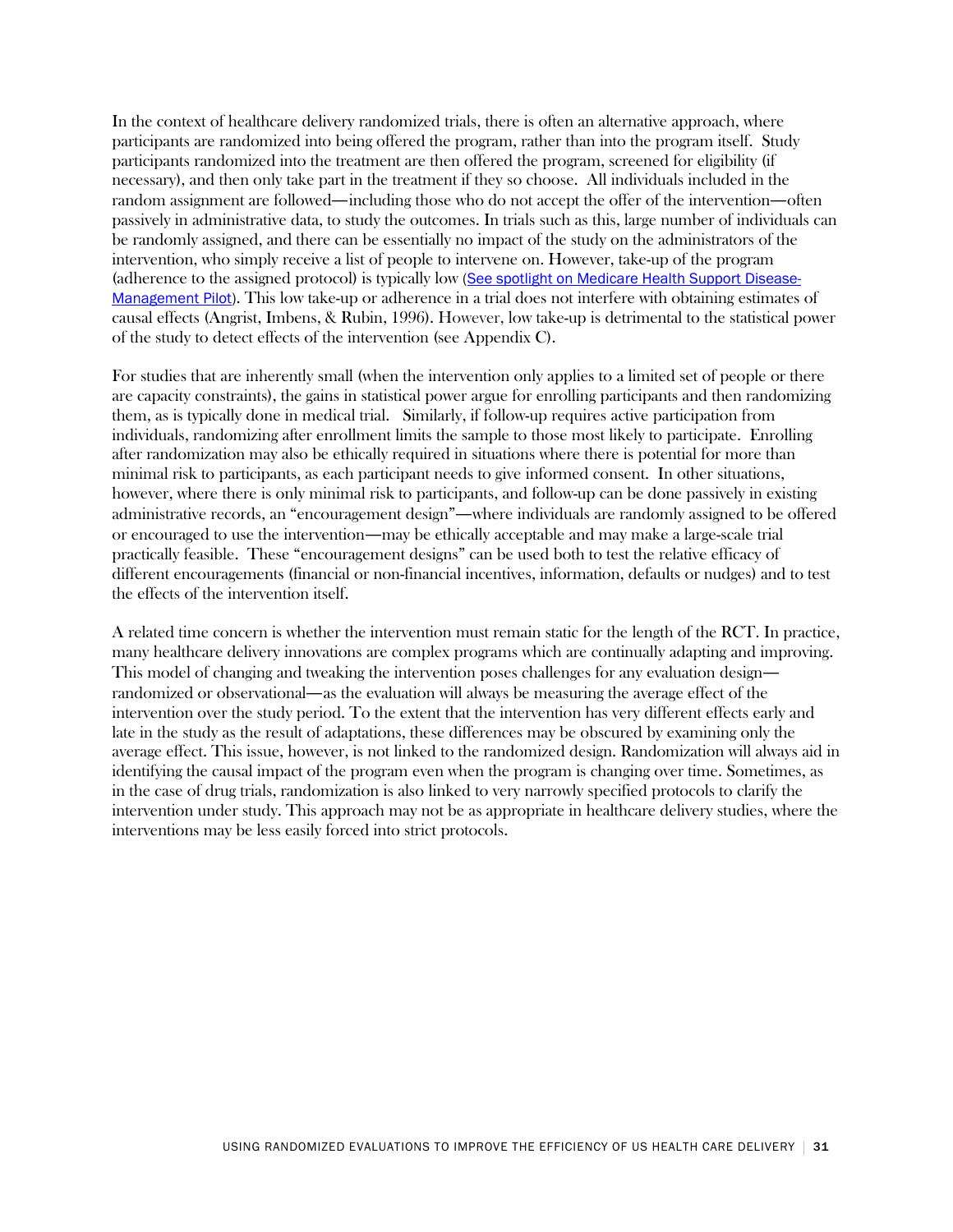## <span id="page-31-0"></span>Spotlight on Timing of Randomization: Medicare Health Support Disease-Management Pilot

Randomization need not occur prior to individuals agreeing to participate in a given program, as can be seen in the Medicare Health Support Disease-Management Pilot Program. To test using centralized call centers staffed by nurses to do disease management, Medicare randomly assigned which eligible beneficiaries were offered the support programs. The 242,417 Medicare beneficiaries who were included in the randomization were typically very sick and had, on average, more than one hospitalization annually and \$15,000 in 2004 Medicare expenditures (McCall & Cromwell, 2011). If assigned to the intervention group, the beneficiaries were offered disease management support from one of eight private companies, and could choose to participate or not. In practice, participation among those offered the programs was quite high (over 75 percent for all eight companies), but intensity of participation varied substantially; the percentage of participants with more than 10 contacts with health support ranged from as few as 20 percent to as high as 80 percent.

The evaluation examined changes in the rates at which patients received certain medical screenings ("processof-care" measures). It also analyzed the rates of hospitalizations and ER visits, both overall, and for a subset of conditions considered "ambulatory care sensitive" ("utilization of care" measures) (McCall & Cromwell, 2011). The study found that across the eight disease-management programs and five process-of-care measures, only 14/40 had any significant improvement for the intervention group. Moreover, these improvements were small in magnitude (1.3-3.1 percentage points). Only one company's intervention reduced the rate of growth of hospitalizations for any condition, and one other was able to reduce the rate of growth for hospitalizations for ambulatory care sensitive conditions.

This program shows the feasibility of randomizing very large numbers of beneficiaries prior to enrollment in the intervention program. Administrative data on Medicare beneficiaries was used to identify eligible candidates and to measure outcomes. The analysis was done on an intent-to-treat basis, identifying the effect of offering beneficiaries the health support. In this case, that may be the policy relevant parameter, but this could vary. It would also be possible to analyze the data using an instrumental variable approach to identify the effect of health support in those choosing to participate in the program when offered.

#### [Back to section](#page-30-0)

## Patient-level vs. organization or system level RCTs

As seen in Section IV, most RCTs on healthcare delivery randomize at the unit of the patient. For some questions, the necessary unit of randomization is larger. For example, a study of the efficacy of alternative interventions aimed at improving physician compliance with guidelines presumably needs to be randomized at the physician (rather than patient) level. Moreover, if physicians within a practice affect each other either through their behavior or through directly sharing information, such an intervention might in fact need to be done at yet a higher level of aggregation—the relevant physician "practice." Likewise, a study of the impact of improved electronic medical records might need to occur at the physician practice or hospital level. Efforts to randomize across these "larger" units—such as physician, physician practice, hospital unit, or hospital—can present logistical and financial challenges to achieving sufficient sample size. Coordination among multiple healthcare systems may well be needed to achieve sufficient sample size. Such clusterrandomization is not completely infeasible, however; some recent studies of ICU protocols to reduce hospital-acquired infections were randomized at the level of the ICU (Harris et al., 2013; Huang et al., 2013). More such efforts would be very valuable.

Of course, just because the intervention itself occurs at a large scale does not mean that the randomization must as well. New structures and organizations do not necessarily include all patients; more often they are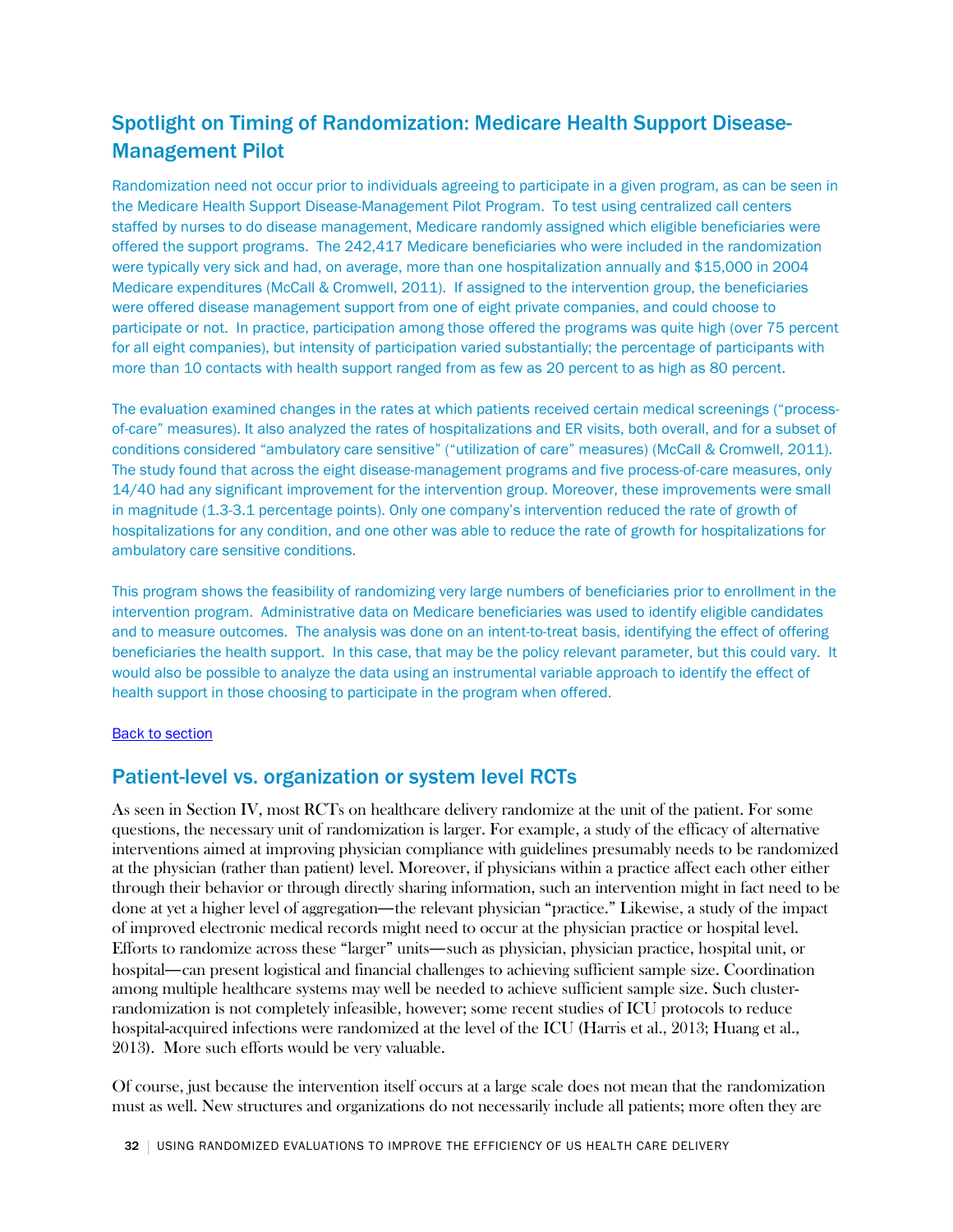created for some subset of patients (for example, those covered by a specific payer) and exist in parallel with the existing organizations and structures. At least in theory, then, some individuals could be randomized into the new structure or into difference incentives to enroll in the new system. We discuss this in more detail in Section VII below.

The converse is also true: even when the unit of intervention is small (e.g. a patient), the impact of the intervention may depend on the number of patients in the market (or relevant unit) affected. As a result, just because an intervention is at the patient level does not mean that the only relevant unit for randomization is the patient level. For example, the Oregon Health Insurance Experiment studied the impact of covering approximately 10,000 low-income uninsured adults in Oregon with Medicaid. This number, while large enough to measure the impact of Medicaid on many outcomes precisely, represents only a small fraction of the population of 4 million in Oregon, or even of the approximately 200,000 uninsured (Finkelstein et al., 2011). It therefore allows the researcher to detect effects of covering a given individual with health insurance, holding the general healthcare environment constant. The effects of a market-wide expansion in coverage of all or many of the uninsured may well be different (Finkelstein, 2007). They might be disproportionately smaller, for example, if patients encounter capacity constraints, such as a fixed supply of doctors and hospital beds, particularly in the short run. The effects of a marketwide expansion might also be disproportionately larger, if, for example, the market-wide change in insurance coverage causes changes in the general healthcare environment such as doctor practice style, or adoption of new medical technologies.

The challenges to designing a randomized evaluation that can capture effects of a sizable area-wide change in health insurance coverage (or some other policy) would presumably be substantial. In some contexts, however, researchers have been successful at designing studies to look at these broader effects. For example, Miguel and Kremer (2004) randomized de-worming treatments for children at the school (rather than student) level in order to capture the potential externalities on the education and health of untreated children at the school. Randomized evaluations can be designed to evaluate such spillover effects, by randomizing the *proportion* of individuals within the relevant unit that are assigned the treatment, as well as randomizing *which* individuals within the unit are assigned the treatment. Such designs have been effectively employed, for example, to study both the direct and indirect (displacement) impacts of job placement assistance on labor market outcomes for unemployed youth in France (Crepon, Duflo, Gurgand, Rathelot, & Zamora, 2013).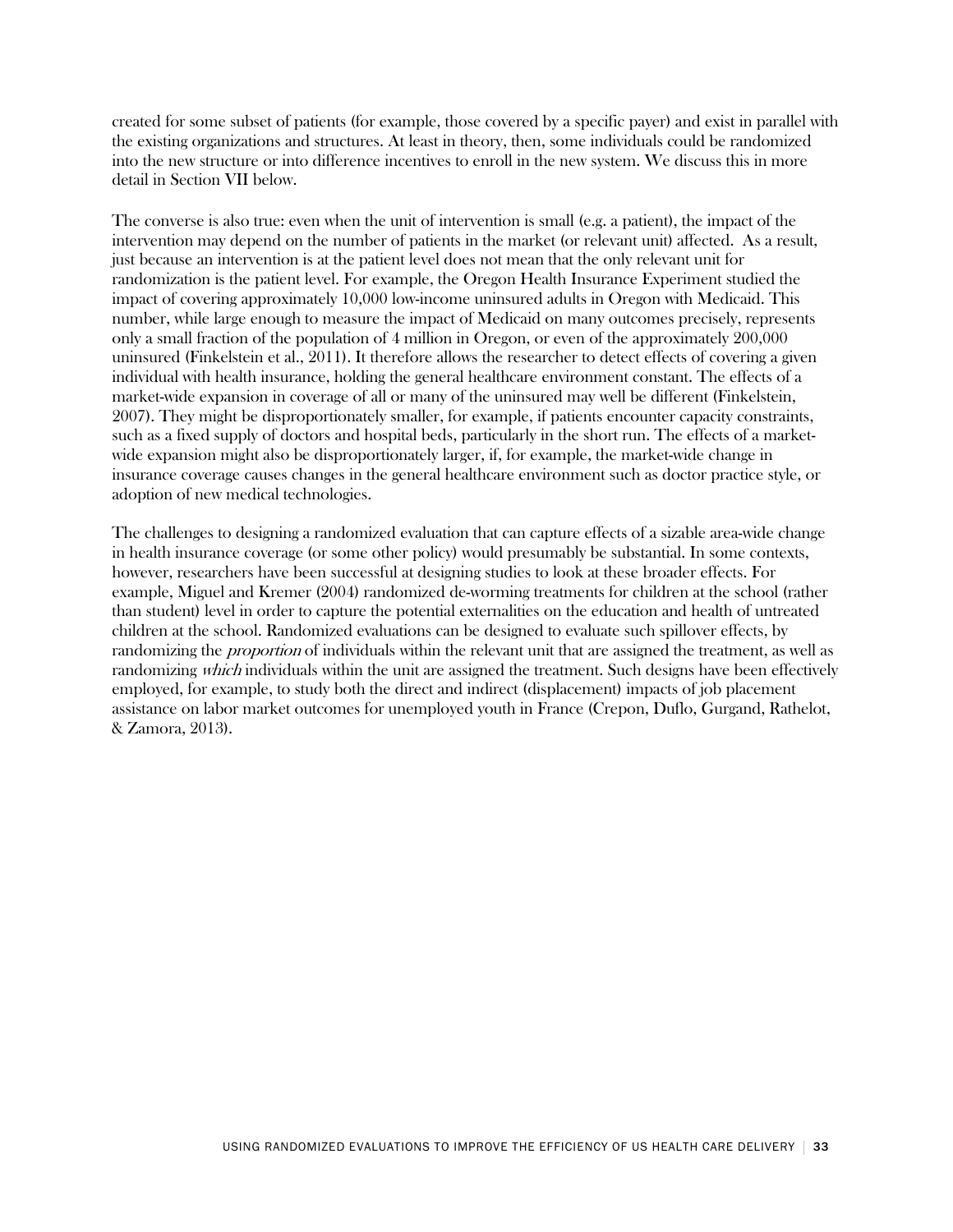# VII. Summary and Possibilities

Too few RCTs in US healthcare delivery are currently conducted. The value of more RCTs in the healthcare sector is very high and, fortunately, we see reasons to be optimistic that we will soon see many more RCTs in healthcare delivery; providers have increasing incentives ("skin in the game") to understand what is most effective at improving the efficiency of healthcare delivery, and the growing availability and sophistication of administrative data and information systems offer increasing opportunities for low-cost, high-quality RCTs. Attention to measuring a broad range of outcomes and to designing RCTs to test theories or uncover underlying mechanisms will further enhance their impact. Through our "spotlights," we have highlighted a few examples of RCTs on healthcare delivery interventions that have achieved some of these objectives.

We conclude by offering some questions on the efficiency of US healthcare delivery that could be explored through RCTs, along with some specific examples for each type of question. The discussion is not meant to be exhaustive or prescriptive. Rather it is meant to highlight the range of possible RCTs across interventions, actors, and outcomes. We emphasize in particular the potential for using RCTs to study the impact of interventions not only at the patient or provider level, but also the redesign of care to a specific population, and system-wide changes in practice. Some of these RCTs could be implemented quite easily with a single implementing partner (such as a hospital, pharmacy, employer, or insurer); others are more ambitious and require more coordination across multiple partners.

## Choice of appropriate care

In almost every area of medicine, there is evidence that individuals do not receive all the care that is recommended while receiving care that is not recommended. The examples are too numerous to list; they run the gamut from concerns about underuse of preventive vaccines or medication for chronic conditions, to underuse and overuse of screening or invasive surgery. Physician professional societies, the US Preventive Services Task Force and other groups have long published guidelines for appropriate care; more recently under the Choosing Wisely initiative, professional societies have started publishing lists of commonly provided care that should be questioned (Choosing Wisely, 2014).

One can imagine a wide range of potential randomized interventions across patients and/or across providers to examine the impact of interventions designed to bring practice more in line with recommendations. These could use many of the tools discussed above: financial and non-financial incentives, information, defaults and nudges, decision support tools. Table 7 provides just a few examples of these kinds of potential RCTs.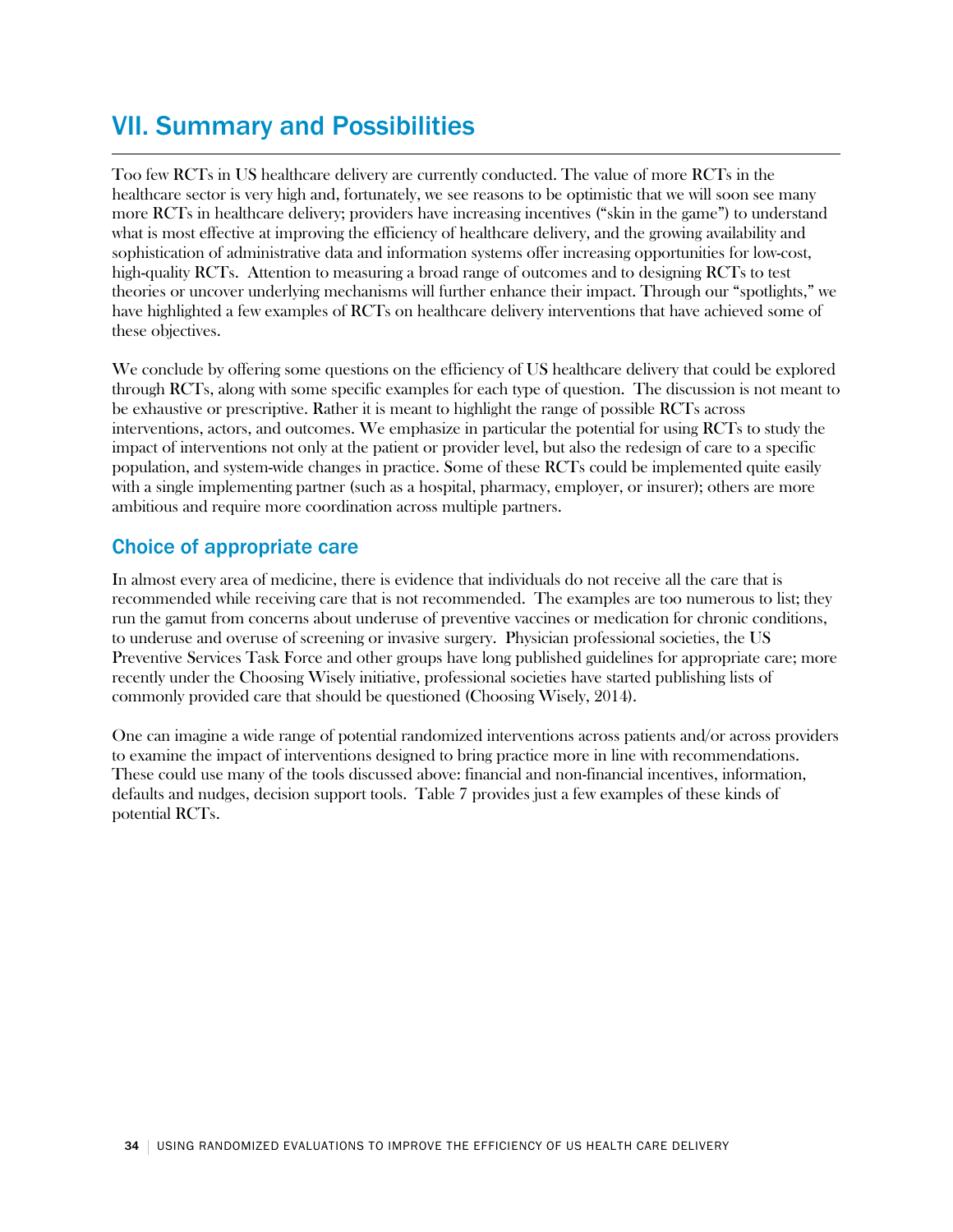### Table 7. Choice of appropriate care

|                                       | <b>Intervention</b>                                                                                                                             | <b>Randomization</b>                                                                                    | <b>Outcome</b>                                                                                                                                                                     |
|---------------------------------------|-------------------------------------------------------------------------------------------------------------------------------------------------|---------------------------------------------------------------------------------------------------------|------------------------------------------------------------------------------------------------------------------------------------------------------------------------------------|
| <b>Flu vaccines</b>                   | Provide information<br>on the health benefits<br>from flu vaccines<br>Provide reminders or<br>implementation prompt<br>encouragements           | Randomly assign<br>patients or<br>households.<br>Alternatively,<br>randomly assign<br>at zip-code level | In claims data, examine<br>impact on flu shot take up<br>and downstream use of<br>healthcare and health<br>outcomes (for influenza,<br>pneumonia, cardiovascular<br>events, etc.). |
| Diagnostic imaging                    | Provide decision<br>support information on<br>the "appropriateness" of<br>imaging when placing<br>orders in Electronic Medical<br>Record (EMR). | Randomly<br>assign physicians                                                                           | In EMR and claims data,<br>examine impacts on scan<br>rates, "appropriateness"<br>rates, and downstream<br>healthcare costs and<br>health outcomes.                                |
| <b>Colorectal cancer</b><br>screening | Financial payment to<br>individuals for getting<br>recommended screening<br>for colorectal cancer.                                              | Randomly<br>assign patients                                                                             | In claims data, examine<br>impacts on screening rates<br>and downstream<br>healthcare costs and<br>health outcomes.                                                                |

Tests of different approaches are most likely to arise in the context of a single medical condition and around a limited set of care choices and the results will therefore be most applicable to that condition and care choice. Ideally, however, through the accumulated evidence from multiple thoughtfully-designed studies, we can also learn some general principles about how we can likely best design systems that better encourage appropriate care. Moreover, any intervention that changes the likelihood of a specific treatment that is believed to be under- or over-used could then be used in an encouragement design to test the downstream effect of this treatment on patient health, healthcare utilization and healthcare costs.

## Who provides care and where and how care is provided

As with questions about how best to encourage appropriate care, questions of how to provide the care efficiently are nearly limitless. For almost any area of medicine or any specialty, there are questions to consider of who should provide the care, where, and how it is provided. One very active area of randomized trials in this space is the provision of care management, accounting for 11 percent of the healthcare delivery RCTs we reviewed and including the Medicare Care Coordination Demonstration (Coburn et al., 2012; Peikes, Chen, Schore, & Brown, 2009). To name just a few other questions of these sort (also included in Table 8): can patients be safely and appropriately discharged earlier after caesarean section, does an in-hospital specialist consult improve post-discharge outcomes, and what are the impacts of providing patients with e-mail and phone access to primary care nurses and physicians? The specific options in the choice set may vary—depending on the condition, the relevant question may be whether care is provided by specialists vs. generalists, physicians vs. nurses or other allied health professionals, in hospital vs. outpatient, in home vs. in office, in person vs. by videoconference, etc. And for all of these, a natural set of questions is whether and when care in these different formats are substitutes or complements.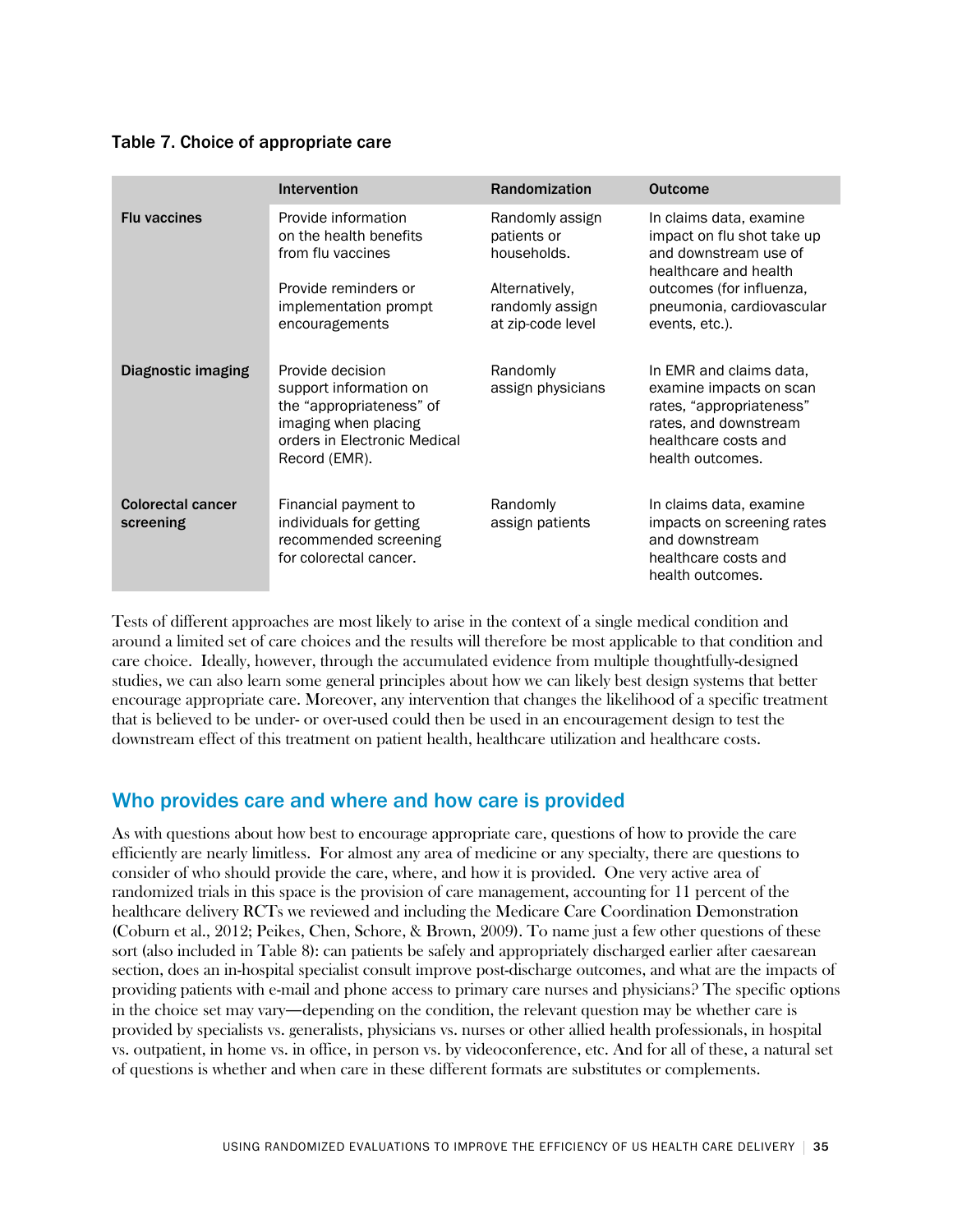|                                                 | <b>Intervention</b>                                                                                                                 | <b>Randomization</b>                                                                     | <b>Outcome</b>                                                                                                                                                   |
|-------------------------------------------------|-------------------------------------------------------------------------------------------------------------------------------------|------------------------------------------------------------------------------------------|------------------------------------------------------------------------------------------------------------------------------------------------------------------|
| Post-partum<br>length of stay                   | Offer early discharge after<br>Caesarian delivery with<br>post-discharge home visit by<br>a nurse and/or a lactation<br>consultant. | Randomly<br>assign patients                                                              | In EMR and claims data,<br>examine impact on length<br>of hospital stay, use of<br>outpatient care, and post-<br>discharge complications<br>for mother and baby. |
| In-hospital<br>pain specialist<br>consultations | Do not discharge opioid-<br>tolerant patients without<br>an in-hospital consultation<br>with a pain specialist                      | Randomly<br>assign patients                                                              | In claims data, examine<br>post-discharge use of<br>pain medication,<br>emergency department<br>visits, and readmissions                                         |
| Phone (or video)<br>primary care visits         | Offer "virtual" visits with<br>primary care nurse<br>practitioners and physicians                                                   | Randomly assign<br>patients<br>Alternatively,<br>randomly assign<br>primary care clinics | In claims data, examine<br>impacts on use of virtual<br>and standard primary<br>care visits, and<br>downstream healthcare<br>costs and outcomes.                 |

### Table 8. Who provides care and where and how care is provided

## Efficient use of existing resources

Another important set of questions is whether with better practices, the healthcare delivery system could make more productive use of existing resources (be it doctors, nurses, hospital beds, operating rooms, or imaging machines). For example, can operations research techniques borrowed from manufacturing help to reduce the amount of time that expensive capital equipment is idle? Can more efficient scheduling and staffing algorithms reduce wait times for appointments and allow more patients to be seen? A related question is how to reduce wasteful and fraudulent behavior by healthcare providers, which is estimated to cost the US healthcare system nearly \$200 billion each year, about \$60 billion of which occurs within Medicare and Medicaid (Berwick and Hackbarth 2012).

Table 9 provides some examples of the types of RCTs that would fall into this category. Unlike many of the other topics, in this area, the intervention is more likely to be on a back-office system and may not be transparent to the patient and providers.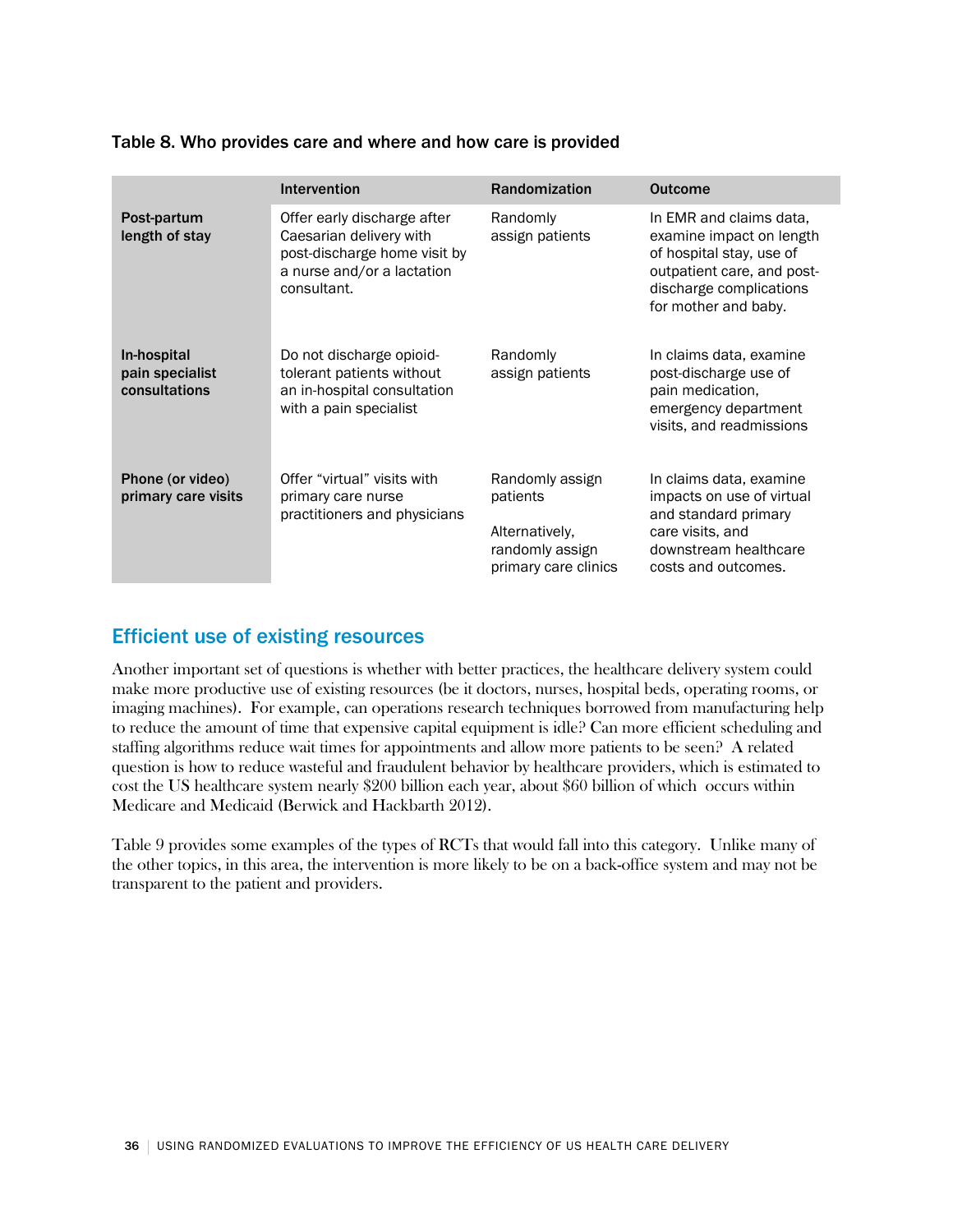### Table 9. Efficient use of resources

|                                                | <b>Intervention</b>                                                                                                  | Randomization                                           | <b>Outcome</b>                                                                                                                                                        |
|------------------------------------------------|----------------------------------------------------------------------------------------------------------------------|---------------------------------------------------------|-----------------------------------------------------------------------------------------------------------------------------------------------------------------------|
| <b>Outpatient</b><br>appointment<br>scheduling | Use machine-learning<br>to predict no-shows to<br>outpatient appointments<br>and adjust number of<br>patients booked | Randomly assign<br>scheduling blocks                    | In administrative data,<br>examine impact on patient<br>wait times and physician<br>time spent with patients                                                          |
| <b>Emergency</b><br>department staffing        | Use queuing theory to<br>adjust planned emergency<br>department staffing                                             | Randomly<br>assign weeks                                | In administrative data,<br>examine impact on<br>probability of patients<br>leaving without being<br>seen, patient wait times,<br>and use of staff                     |
| <b>Outlier billing</b>                         | Send letters to providers<br>with unusual billing behavior                                                           | Randomly assign<br>physicians or<br>physician practices | In claims data, examine<br>whether unusual billing<br>by providers decreases,<br>also spillover effects to<br>other billing areas and if<br>patients change providers |

## Insurance design

One area where there have been several large RCTs is insurance design and, in particular, the area of consumer cost-sharing. Evidence from randomized evaluations of cost-sharing in the RAND Health Insurance Experiment and the Oregon Health Insurance Experiment indicates that healthcare use rises when consumer out of pocket payments fall (Finkelstein et al., 2012; Newhouse & the Insurance Experiment Group, 1993). A recent large RCT even used this price-sensitivity to selectively adjust costsharing to encourage the use of recommended medications (Choudhry et al., 2011).

There is much less evidence on some of the contract and reimbursement insurance design ideas currently being explored. One such idea is the use of tiered or reference pricing systems which could be applied to coverage across providers or to coverage of different treatment options. Others include pre-authorization requirements and systems, and limited or high-value networks.

Table 10 gives some examples of potential RCTs in insurance and reimbursement design, including the use of reference pricing for CT scans, reimbursement rates for different types of care, and the extent of the provider network. Design of such RCTs presents some challenges, including often requiring coordination across multiple players (government, employers, hospital systems, providers). In addition, regulations may prevent employers or other payers from randomizing across individuals, even between actuarially equivalent plans. As a result, plans may need to be randomized at the employer-plan or employer level. The example of previous RCTs testing targeted consumer cost-sharing changes (Choudhry et al., 2011) and targeted physician pay-for-performance programs (Bardach et al., 2013; Petersen et al., 2013) offers a proof of concept that these types of RCTs may be feasible. Alternatively, one could consent individuals into participating in a study where they will be randomized into one of several different plans provided by the experiment, much as the RAND Health Insurance Experiment did over thirty years ago. Such ambitious trials may be needed to answer fundamental questions about the health insurance market.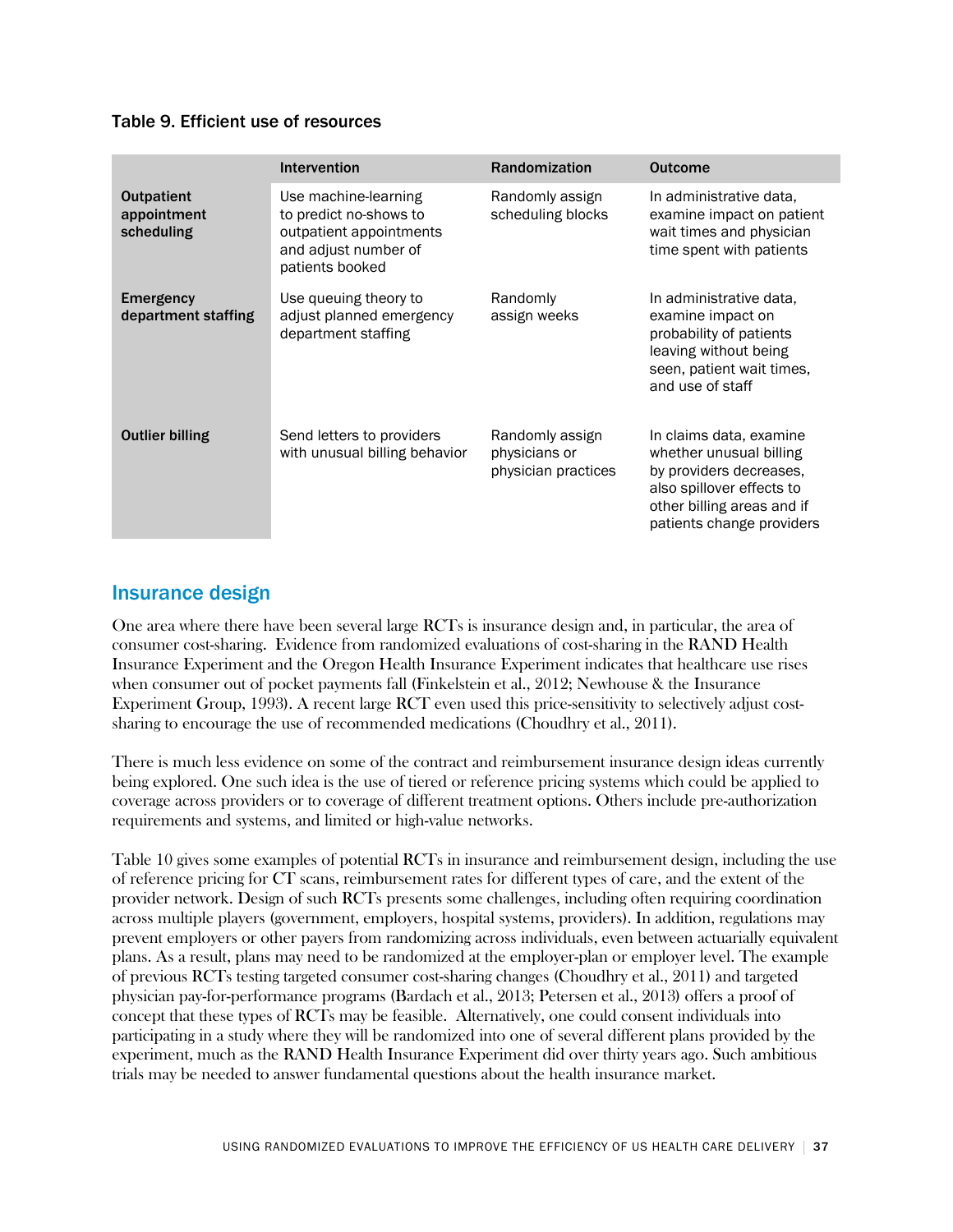### Table 10. Insurance contract and reimbursement design

|                                   | <b>Intervention</b>                                                                | Randomization                                                                                              | <b>Outcome</b>                                                                                                                       |
|-----------------------------------|------------------------------------------------------------------------------------|------------------------------------------------------------------------------------------------------------|--------------------------------------------------------------------------------------------------------------------------------------|
| Reference pricing<br>for CT scans | Cover only reference price<br>for CT scans with patient<br>responsible for balance | Randomly assign<br>at employer level                                                                       | In claims data, examine<br>impact on use of CT scans,<br>provider choice, and<br>downstream healthcare<br>costs and outcomes         |
| <b>Adjusting prices</b>           | Pay more for high-value care<br>and less for low-value care                        | Randomly assign<br>billing codes to<br>readjustment                                                        | In claims data, examine<br>impact on healthcare use,<br>costs, and outcomes                                                          |
| Limited network<br>plans          | Cover only limited (high-<br>value) network of providers                           | Randomly assign<br>consenting<br>individuals to<br>different provided<br>plans (actuarially<br>equivalent) | In primary and<br>administrative data,<br>examine impact on<br>healthcare use and<br>costs, access, quality,<br>health, and finances |

## System-wide innovations

An oft-heard concern about RCTs as a tool in improving the efficiency of healthcare delivery is that they are not feasible for the sort of system-wide innovations that may be needed. As a counterargument to this, we discuss in more detail two specific, distinct examples of system-wide issues and how RCTs might be used in those settings.

### Hospital management

There is a great deal of variation across US hospitals in the quality of their management practices (Bloom, Genakos, Sadun, & Reenen, 2012) and in the health outcomes they produce with a given amount of inputs (Chandra, Finkelstein, Sacarny, & Syverson, 2013). There are many case studies on good management practices and cross-sectional evidence that better hospital management practices are associated with better patient clinical outcomes and better hospital financial outcomes (Bloom, Raffaella, & Van Reenen, 2014; Gawande, 2012; Leonhardt, 2009). A randomized trial of the introduction of better management practices on patient outcomes and hospital performance would tell us the direct causal impact of better management practices.

Such an RCT is wholly within the realm of possibility. Proof of concept has been provided by a successfully implemented RCT on management practices in textile plants. The researchers randomized the provision of free consulting on management practices to a randomly selected set of treatment plants and found that relative to the control plants, those who were randomized into the free management consulting services adopted better management practices and experienced increased productivity within a year through improved quality and efficiency and reduced inventory (Bloom, Eifert, Mahajan, McKenzie, & Roberts, 2013).

### Payment reform

A major new theme in health policy is innovation in the payment structure for healthcare providers, including bundling payments for episodes of care and creating shared saving contracts. Because they are market-wide interventions, these innovations are often held up as an example of something that is hard to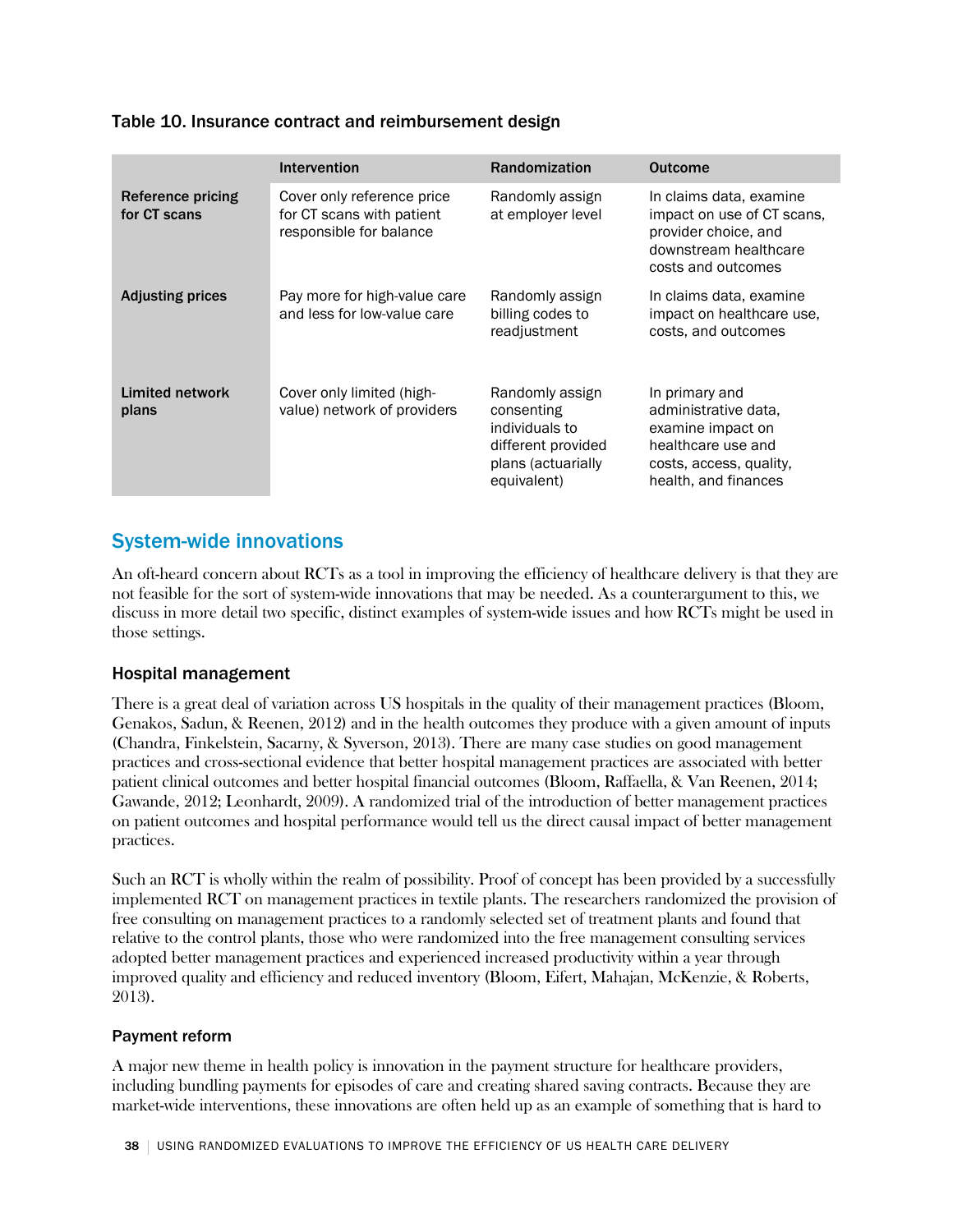study through a randomized evaluation. Yet as these payment mechanisms evolve, the set of patients or conditions included is expanded and re-defined. As they expand to take on new blocks of risk (i.e. new groups of patients), one could randomize at the patient level which patients are included. Of course, as discussed in Section VI—and in Finkelstein (Finkelstein, 2007)—this would miss any impact of the payment reform that operates by providers modifying care for all patients (including those not covered by the payment reform). However it would still provide very useful information on the impact of alternate payment structures on health outcomes and healthcare use and costs that result from modifying care at the patient level.

More generally, even system-wide innovations in U.S. healthcare delivery often start as pilot or demonstration projects. This can provide opportunities to randomize at the patient level, as described above, or at the organization level. For example, CMS may run a demonstration project where they partner with a limited number of states, hospital systems, or other care organizations. When there is sufficient interest, it might be possible to use random selection to determine which of the well-qualified partners participate and to create a clear control group.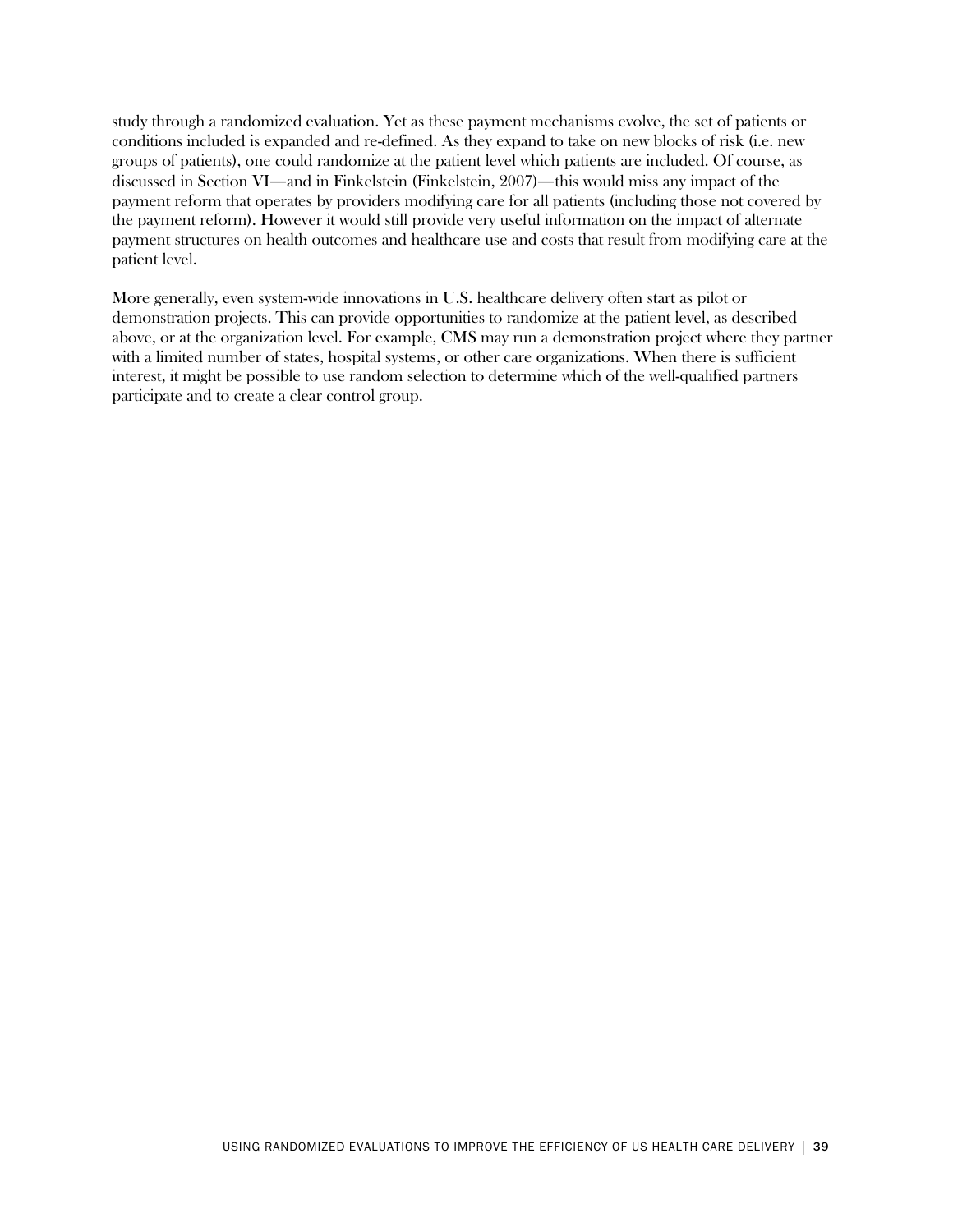## **References**

Abdul Latif Jameel Poverty Action Lab; Raskin: Improving Targeting Aid Distribution of Subsidized Rice; [http://www.povertyactionlab.org/scale-ups/raskin-improving-targeting-and-distribution](http://www.povertyactionlab.org/scale-ups/raskin-improving-targeting-and-distribution-subsidized-)[subsidized-rice;](http://www.povertyactionlab.org/scale-ups/raskin-improving-targeting-and-distribution-subsidized-) August 22, 2014.

Abt Associates. 2013. Projects & Publications.

- Agency for Healthcare Research and Quality; A Critical Analysis of Quality Improvement Strategies; [http://www.ahrq.gov/research/findings/factsheets/quality/qgapfact/index.html;](http://www.ahrq.gov/research/findings/factsheets/quality/qgapfact/index.html) June 27, 2014.
- Alatas, V., Banerjee, A., Hanna, R., Olken, B., & Tobias, J. 2012. Targeting the Poor: Evidence from a Field Experiment in Indonesia. American Economic Review, 102(4): 1206-1240.
- Allcott, H. 2012. Site Selection Bias in Program Evaluation, Working Paper: NBER.
- Allen, H., Baicker, K., Taubman, S., Wright, B., & Finkelstein, A. 2013. The Oregon Health Insurance Experiment: When Limited Policy Resources Provide Research Opportunities. Journal of Health Politics, Policy and Law, 38(6): 1185-1194.
- Angrist, J. 1990. Lifetime Earnings and the Vietnam Era Draft Lottery: Evidence from Social Security Administrative Records. American Economic Review, 80(3): 313-336.
- Angrist, J., Imbens, G., & Rubin, D. 1996. Identification of Causal Effects Using Instrumental Variables. Journal of the American Statistical Association, 91(434): 444-455.
- Angrist, J. & Pischke, J.-S. 2010. The Credibility Revolution in Empirical Economics: How Better Research Design Is Taking the Con out of Econometrics. Journal of Economic Perspectives, 24(2): 3-30.
- Aron-Dine, A., Einav, L., & Finkelstein, A. 2013. The RAND Health Insurance Experiment, Three Decades Later. Journal of Economic Perspectives, 27(1): 197-222.
- Ashenfelter, O. & Plant, M. 1990. Nonparametric Estimates of the Labor-Supply Effects of Negative Income Tax Programs. Journal of Labor Economics, 8(1): S396-S415.
- Baicker, K., Cutler, D., & Song, Z. 2010. Workplace Wellness Programs Can Generate Savings. Health Affairs, 29(2): 304-311.
- Baicker, K., Taubman, S. L., Allen, H. L., Bernsterin, M., Gruber, J. H., Newhouse, J. P., Schneider, E. C., Wright, B. J., Zaslavsky, A. M., & Finkelstein, A. N. 2013. The Oregon Experiment – Effects of Medicaid on Clinical Outcomes. New England Journal of Medicine, 368(18): 1713-1722.
- Baicker, K., Finkelstein, A., Song, J., & Taubman, S. 2014. The Impact of Medicaid on Labor Market Activity and Program Participation: Evidence from the Oregon Health Insurance Experiment. American Economic Review, 104(5): 322-328.
- Banerjee, A., Hanna, R., Kyle, J., Olken, B., & Sumarto, S. 2014. Information is Power: Identification Cards and Food Subsidy Programs in Indonesia Working Paper: MIT.
- Bardach, N., Wang, J., De Leon, S., Shih, S., Boscardin, J., Goldman, E., & Dudley, A. 2013. Effect of pay-for-performance incentives on quality of care in small practices with electronic health records: a randomized trial. Journal of the American Medical Association, 310(10): 1051-1059.
- Berwick, D. 2003. Disseminating Innovations in Health Care. Journal of the American Medical Association, 289(15): 1969-1975.
- Berwick, D., Nolan, T., & Whittington, J. 2008. The Triple Aim: Care, Health, and Cost. Health Affairs, 27(3): 759-769.
- Bloom, E., King, E., Kremer, M., Bhushan, I., Clingingsmith, D., Loevinsohn, B., Hong, R., & Schwartz, B. 2006. Contracting for Health: Evidence from Cambodia: Brookings Institution.
- Bloom, N., Genakos, C., Sadun, R., & Reenen, J. V. 2012. Management Practices Across Firms and Countries. Academy of Management Perspectives, 26(1): 12-33.
- Bloom, N., Eifert, B., Mahajan, A., McKenzie, D., & Roberts, J. 2013. Does Management Matter? Evidence from India. The Quarterly Journal of Economics, 128(1): 1-51.
- Bloom, N., Raffaella, S., & Van Reenen, J. 2014. Does Management Matter in Healthcare?, Mimeo: Stanford.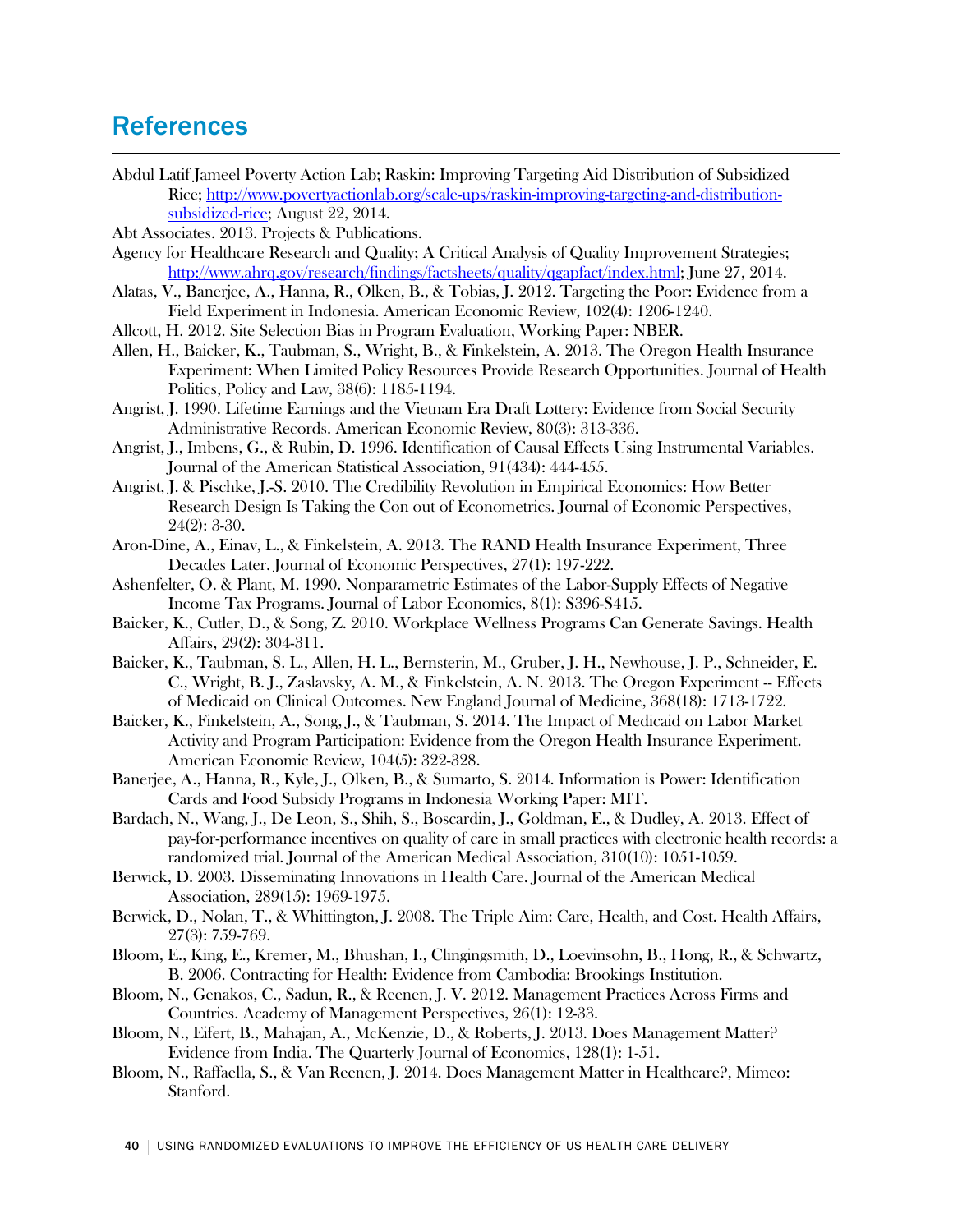- Bosworth, H., Olsen, J., Neary, A., Orr, M., Powers, B., Adams, M., Svetkey, L., Reed, S., Li, Y., Dolor, R., & Oddone, E. 2009. Two Self-management Interventions to Improve Hypertension Control: A Randomized Trial. Annals of Internal Medicine, 151(10): 687-695.
- Card, D., Dobkin, C., & Maestas, N. 2008. The Impact of Nearly Universal Insurance Coverage on Health Care Utilization: Evidence from Medicare. American Economic Review, 98(5): 2242-2258.
- Card, D., Dobkin, C., & Maestas, N. 2009. Does Medicare Save Lives? Quarterly Journal of Economics, 124(2): 597-636.
- Casey, K., Glennerster, R., & Miguel, E. 2012. Reshaping Institutions: Evidence on Aid Impacts Using a Preanalysis Plan. Quarterly Journal of Economics, 127(4): 1755-1812.
- Centers for Medicare and Medicaid Services; National Health Expenditures: 2012 Highlights; [http://www.cms.gov/Research-Statistics-Data-and-Systems/Statistics-Trends-and-](http://www.cms.gov/Research-Statistics-Data-and-Systems/Statistics-Trends-and-Reports/NationalHealthExpendData/downloads/highlights.pdf)[Reports/NationalHealthExpendData/downloads/highlights.pdf;](http://www.cms.gov/Research-Statistics-Data-and-Systems/Statistics-Trends-and-Reports/NationalHealthExpendData/downloads/highlights.pdf) June 30, 2014.
- Centers for Medicare and Medicaid Services. 2013. Medicare Hospice Benefits.
- Centers for Medicare and Medicaid Services; Health Care Innovation Awards Round Two; July 1, 2014.
- Centers for Medicare and Medicaid Services. 2014b. Readmissions Reduction Program.
- Centers for Medicare and Medicaid Services; Medicare Care Choices Model; [http://innovation.cms.gov/initiatives/Medicare-Care-Choices/;](http://innovation.cms.gov/initiatives/Medicare-Care-Choices/) June 24, 2014.
- Chandra, A., Finkelstein, A., Sacarny, A., & Syverson, C. 2013. Healthcare Exceptionalism? Productivity and Allocation in the U.S. Healthcare Sector, Working Paper: National Bureau of Economic Research.
- Chaudry, S. I., Mattera, J. A., Curtis, J. P., Spertus, J. A., Herrin, J., Lin, Z., Phillips, C. O., Hodshon, B. V., Cooper, L. S., & Krumholtz, H. M. 2010. Telemonitoring in Patients with Heart Failure. New England Journal of Medicine, 363(24).
- Chetty, R., Friedman, J., Hilger, N., Saez, E., Schanzenbach, D., & Yagan, D. 2011. How does your kindergarten classroom affect your earnings? Evidence from Project STAR. Quarterly Journal of Economics, 126(4): 1593-1660.
- Choosing Wisely; Choosing Wisely; [http://www.choosingwisely.org/;](http://www.choosingwisely.org/) August 24, 2014.
- Choudhry, N., Avorn, J., Glynn, R., Antman, E., Schneeweiss, S., Toscano, M., Reisman, L., Fernandes, J., Spettell, C., Lee, J., Levin, R., Brennan, T., & Shrank, W. 2011. Full Coverage for Preventive Medications after Myocardial Infarction. New England Journal of Medicine, 365(22): 2088-2097.
- Climo, M., Yoke, D., Warren, D., Perl, T., Bolon, M., Herwaldt, L., Weinstein, R., Sepkowitz, K., & Jernigan, J. 2013. Effect of Daily Chlorhexidine Bathing on Hospital-Acquired Infection. New England Journal of Medicine, 368(6): 533-542.
- Clinicaltrials.gov; History, Policies, and Laws; [http://clinicaltrials.gov/ct2/about](http://www.cms.gov/Research-Statistics-Data-and-Systems/Statistics-Trends-and-Reports/NationalHealthExpendData/downloads/highlights.pdf)[site/history#CongressPassesLawFDAMA;](http://www.cms.gov/Research-Statistics-Data-and-Systems/Statistics-Trends-and-Reports/NationalHealthExpendData/downloads/highlights.pdf) July 2, 2014.
- Coburn, K., Marcantonio, S., Lazansky, R., Keller, M., & Davis, N. 2012. Effect of a Community-Based Nursing Intervention on Mortality in Chronically Ill Older Adults: A Randomized Controlled Trial. PLOS Medicine, 9(7): e1001265.
- Council of Economic Advisers. 2014: Executive Office of the President of the United States.
- Crepon, B., Duflo, E., Gurgand, M., Rathelot, R., & Zamora, P. 2013. Do Labor Market Policies Have Displacement Effects? Evidence from a Clustered Randomized Experiment. Quarterly Journal of Economics, 128(2): 531–580.
- De Angelis, C., Drazen, J., Frizelle, F., Haug, C., Hoey, J., Horon, R., Kotzin, S., Laine, C., Marusic, A., Overbeke, J., Schroeder, T., Sox, H., & Van Der Weyden, M. 2004. Clinical Trial Registration: A Statement from the International Committee of Medical Journal Editors. New England Journal of Medicine, 351(12): 1250-1251.
- Douthat, R. 2013. What Health Insurance Doesn't Do, New York Times.
- Eckenrode, J., Ganzel, B., Henderson, C. R., Smith, E., Olds, D. L., Powers, J., Cole, R., Kitzman, H., & Sidora, K. 2000. Preventing Child Abuse and Neglect with a Program of Nurse Home Visitation. Journal of the American Medical Association, 284(11): 1385-1391.
- Eckenrode, J., Campa, M., Luckey, D. W., Henderson Jr., C. R., Cole, R., Kitzman, H., Anson, E.,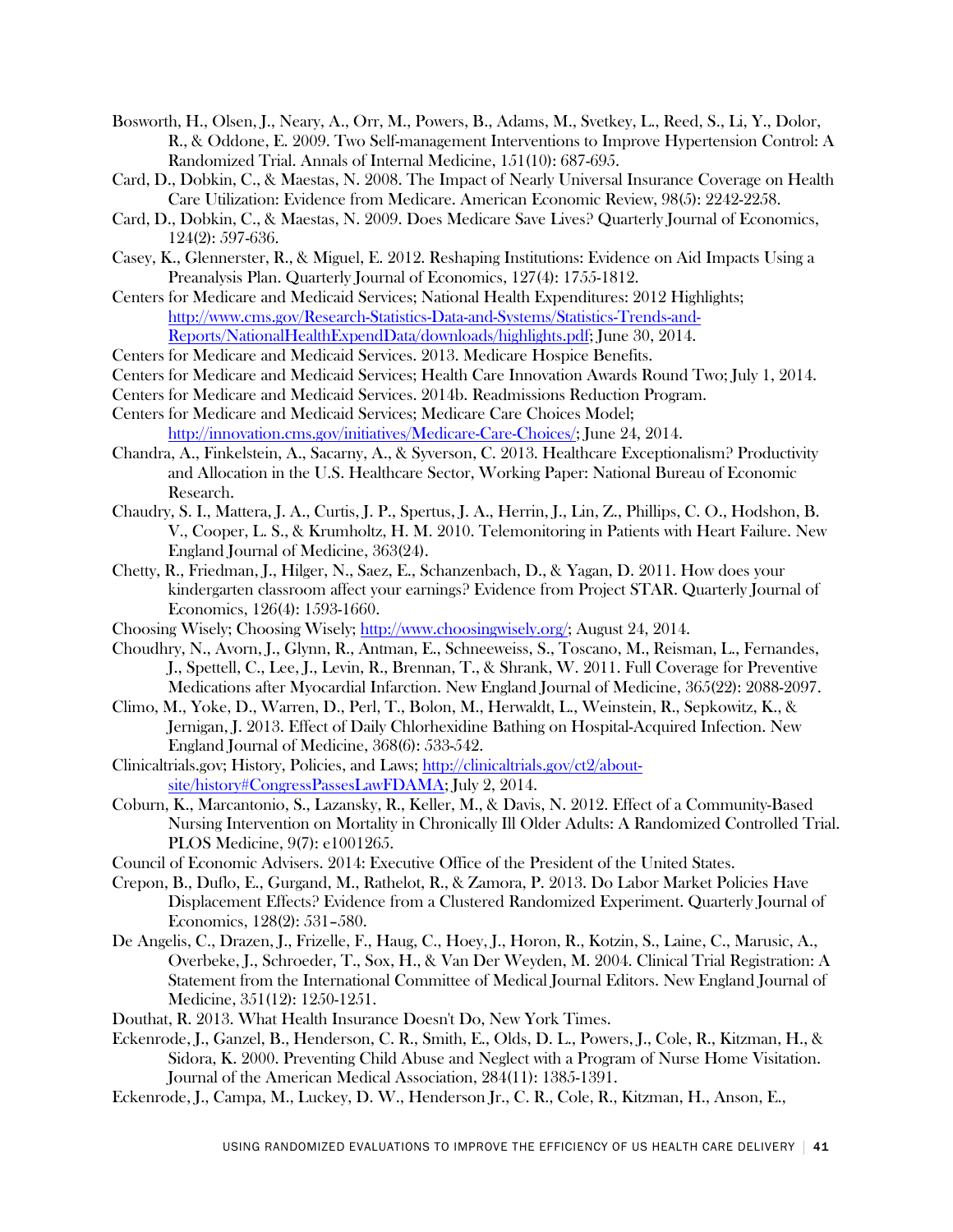Sidora-Arcoleo, K., Powers, J., & Olds, D. 2010. Long-term Effects of Prenatal and Infancy Nurse Home Visitation on the Life Course of Youths: 19-Year Follow-up of a Randomized Trial. Archives of Pediatrics & Adolescent Medicine, 164(1): 9-15.

- Engemann, K. & Wall, H. 2009. A Journal Ranking for the Ambitious Economist. Federal Reserve Bank of St. Louis Review, 91(3): 127-140.
- Finkelstein, A. 2007. The Aggregate Effects of Health Insurance: Evidence from the Introduction of Medicare. Quarterly Journal of Economics, 122(1): 1-37.
- Finkelstein, A., Taubman, S., Wright, B., Bernstein, M., Gruber, J., Newhouse, J. P., Allen, H., Baicker, K., & The Oregon Health Study Group. 2011. The Oregon Health Insurance Experiment: Evidence from the First Year. NBER Working Paper, 17190.
- Finkelstein, A., Taubman, S., Wright, B., Bernstein, M., Gruber, J., Newhouse, J. P., Allen, H., Baicker, K., & Group, O. H. S. 2012. The Oregon Health Insurance Experiment: Evidence from the First Year. The Quarterly Journal of Economics, 127(3): 1057-1106.
- Finkelstein, A., Doyle, J., Taubman, S., Zhou, R., & Brenner, J. 2014. Health Care Hotspotting: A Randomized Controlled Trial (Analysis Plan).
- Foundation, K.; Frequently Asked Questions; [http://www.kipp.org/about-kipp/faq;](http://www.kipp.org/about-kipp/faq) July 3, 2014.
- Gawande, A. 2012. Big Med, The New Yorker.
- Gawande, A. 2013. Slow Ideas, The New Yorker.
- Ginsburg, P. B. 2011. Spending to Save ACOs and the Medicare Shared Savings Program. New England Journal of Medicine, 364(22): 2085-2086.
- Glennerster, R. & Takavarasha, K. 2013. Running Randomized Evaluations: A Practical Guide: Princeton University Press.
- Greenberg, D. & Halsey, H. 1983. Systematic Misreporting and Effects of Income Maintenance Experiments on Work Effort: Evidence from the Seattle-Denver Experiment. Journal of Labor Economics, 1(4): 380-407.
- Harris, A., Pineles, L., Belton, B., Johnson, K., Shardell, M., Loeb, M., Newhouse, R., Dembry, L., Braun, B., Perencevich, E., Hall, K., & Morgan, D. 2013. Universal Glove and Gown Use and Acquisition of Antibiotic-Resistant Bacteria in the ICU: A Randomized Trial. Journal of the American Medical Association, 310(15): 1571-1580.
- Healthcare Cost and Utilization Project; Data Organizations Participating in the SID; [http://www.hcup](http://www.hcup-us.ahrq.gov/partners.jsp?SID)[us.ahrq.gov/partners.jsp?SID;](http://www.hcup-us.ahrq.gov/partners.jsp?SID) July 9, 2014.
- Hearst, N., Newman, T. B., & Hulley, S. B. 1986. Delayed Effects of the Military Draft on Mortality: A Randomized Natural Experiment. New England Journal of Medicine, 314.
- Higgins, J. & (editors), S. G. 2011. Cochrane Handbook for Systematic Reviews of Interventions The Cochrane Collaboration. Available from www.cochrane-handbook.org.
- Holmstrom, B. 1979. Moral Hazard and Observability. Bell Journal of Economics, 10(1): 74-91.
- Holmstrom, B. 1982. Moral Hazard in Teams. Bell Journal of Economics, 13(2): 324-340.
- Holmstrom, B. & Milgrom, P. 1991. Multitask Principal-Agent Analyses: Incentive Contracts, Asset Ownership, and Job Design. Journal of Law, Economics, and Organizations, 7.
- Huang, S., Septimus, E., Kleinman, K., Moody, J., Hickok, J., Avery, T., Lankiewicz, J., Gombosev, A., Terpstra, L., Hartford, F., Hayden, M., Jernigan, J., Weinstein, R., Fraser, V., Haffenreffer, K.,
- Cui, E., Kaganov, R., & Lolans, K. 2013. Targeted versus Universal Decolonization to Prevent ICU Infection. New England Journal of Medicine, 368(24): 2255-2265.
- Jencks, S., Williams, M., & Coleman, E. 2009. Rehospitalizations among Patients in the Medicare Feefor-Service Program. New England Journal of Medicine, 360(14): 1418-1428.
- Junod, S. W.; FDA and Clinical Drug Trials: A Short History; June 26.
- Kerlin, M. P., Small, D., Cooney, E., Fuchs, B., Bellini, L., Mikkelsen, M., Schweickert, W., Bakhru, R., Gabler, N., Harhay, M., Hansen-Flaschen, J., & Halpern, S. 2013. A Randomized Trial of Nighttime Physician Staffing in an Intensive Care Unit. New England Journal of Medicine, 368(23): 2201-2209.
- Kimmel, S. E., Troxel, A. B., Loewenstein, G., Brensinger, C. M., Jaskowiak, J., Doshi, J. A., Laskin, M.,

42 | USING RANDOMIZED EVALUATIONS TO IMPROVE THE EFFICIENCY OF US HEALTH CARE DELIVERY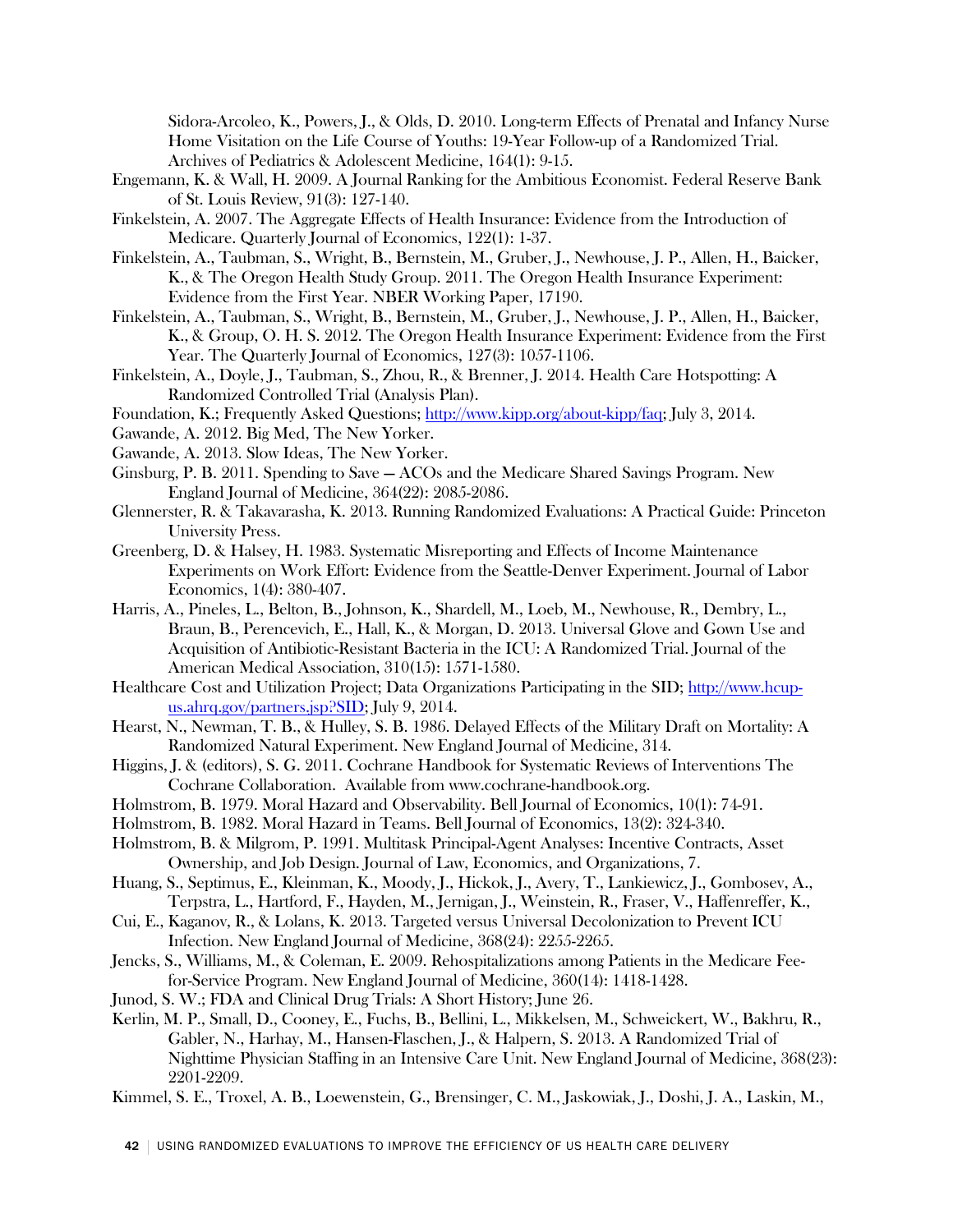& Volpp, K. 2012. Randomized trial of lottery-based incentives to improve warfarin adherence. Am Heart J, 164(2): 268-274.

- Kitzman, H., Olds, D., Sidora, K., Henderson, C., Hanks, C., Cole, R., Luckey, D., Bondy, J., Cole, K., & Glazner, J. 2000. Enduring Effects of Nurse Home Visitation on Maternal Life Course: A 3-Year Follow-up of a Randomized Trial. Journal of the American Medical Association, 283(15): 1983- 1989.
- Kullgren, J., Troxel, A., Loewenstein, G., Asch, D., Norton, L., Wesby, L., Tao, Y., Zhu, J., & Volpp, K. 2013. Individual- Versus Group-Based Financial Incentives for Weight Loss. Annals of Internal Medicine, 158(7): 505-514.
- Lab, A. L. J. P. A.; School-based Deworming; [http://www.povertyactionlab.org/scale-ups/school-based](http://www.povertyactionlab.org/scale-ups/school-based-deworming)[deworming;](http://www.povertyactionlab.org/scale-ups/school-based-deworming) August 22, 2014.
- Leonhardt, D. 2009. Making Health Care Better, The New York Times Magazine.
- Long, J., Jahnle, E., Richardson, D., Loewenstein, G., & Volpp, K. 2013. Peer Mentoring and Financial Incentives to Improve Glucose Control in African American Veterans: A Randomized, Controlled Trial. Annals of Internal Medicine, 156(6): 416-424.
- Ludwig, J., Kling, J., & Mullainathan, S. 2011a. Mechanism Experiments and Policy Evaluations. Journal of Economic Perspectives, 25(3): 17-38.
- Ludwig, J., Sanbonmatsu, L., Gennetian, L., Adam, E., Duncan, G., Katz, L., Kessler, R., Kling, J., Lindau, S. T., Whitaker, R., & McDade, T. 2011b. Neighborhoods, Obesity, and Diabetes — A Randomized Social Experiment. New England Journal of Medicine, 365(16): 1509-1519.
- Ludwig, J., Duncan, G., Gennetian, L., Katz, L., Kessler, R., Kling, J., & Sanbonmatsu, L. 2013. Long-Term Neighborhood Effects on Low-Income Families: Evidence from Moving to Opportunity. American Economic Review, 103(3): 226-231.
- Madrian, B. & Shea, D. 2001. The Power of Suggestion: Inertia in 401(k) Participation and Savings Behavior. Quarterly Journal of Economics, 116(4): 1149-1187.
- Margolis, K. L., Asche, S. E., Dehmer, S. P., Groen, S. E., Kadrmas, H. M., Kerby, T. J., Klotzle, K. J., Maciosek, M. V., Michels, R. D., O'Connor, P. K., Pritchard, R. A., Sekenski, J. L., Spel-Hillen, J. M., & Trower, N. K. 2013. Effect of Home Blood Pressure Telemonitoring and Pharmacist Management on Blood Pressure Control: A Cluster Randomized Trial. Journal of the American Medical Association, 310(1): 46-56.
- Matchar, D. B., Jacobson, A., Dolor, R., Edson, R., Uyeda, L., Phibbs, C., Vertrees, J. E., Shih, M.-C., Holodniy, M., & Lavori, P. 2010. Effect of Home Testing of International Normalized Ratio on Clinical Events. New England Journal of Medicine, 363(17): 1608-1620.
- Mathematica Policy Research. 2013. Publications.
- McCall, N. & Cromwell, J. 2011. Results of the Medicare Health Support Disease-Management Pilot Program. New England Journal of Medicine, 365(18): 1704-1712.
- MDRC. 2013. Publications.
- Michalopoulos, C., Wittenburg, D., Israel, D. A. R., & Warren, A. 2012. The Effects of Health Care Benefits on Health Care Use and Health: A Randomized Trial for Disability Insurance Benefits. Medical Care, 50(9): 764-771.
- Miguel, E. & Kremer, M. 2004. Worms: Identifying Impacts on Education and Health in the Presence of Treatment Externalities. Econometrica, 72(1): 159-217.
- Miguel, E., Camerer, C., Casey, K., Cohen, J., Esterling, K. M., Gerber, A., Glennerster, R., Green, D. P., Humphreys, M., Imbens, G., Laitin, D., Madon, T., Nelson, L., Nosek, B. A., Petersen, M., Sedlmayr, R., Simmons, J. P., Simonsohn, U., & Van der Laan, M. 2014. Promoting Transparency in Social Science Research. Science, 343(6166): 30-31.
- Miller, C., Bos, J., Porter, K., Tseng, F. M., & Abe, Y. 2005. The Challenge of Repeating Success in a Changing World: Final Report on the Center for Employment Training Replication Sites. National Institutes of Health; Funding Opportunity Announcement; [http://grants.nih.gov/grants/guide/rfa-files/RFA-HL-14-019.html;](http://grants.nih.gov/grants/guide/rfa-files/RFA-HL-14-019.html) July 1, 2014.
- National Institutes of Health; National Institutes of Health Launches ClinicalTrials.gov Results Database,;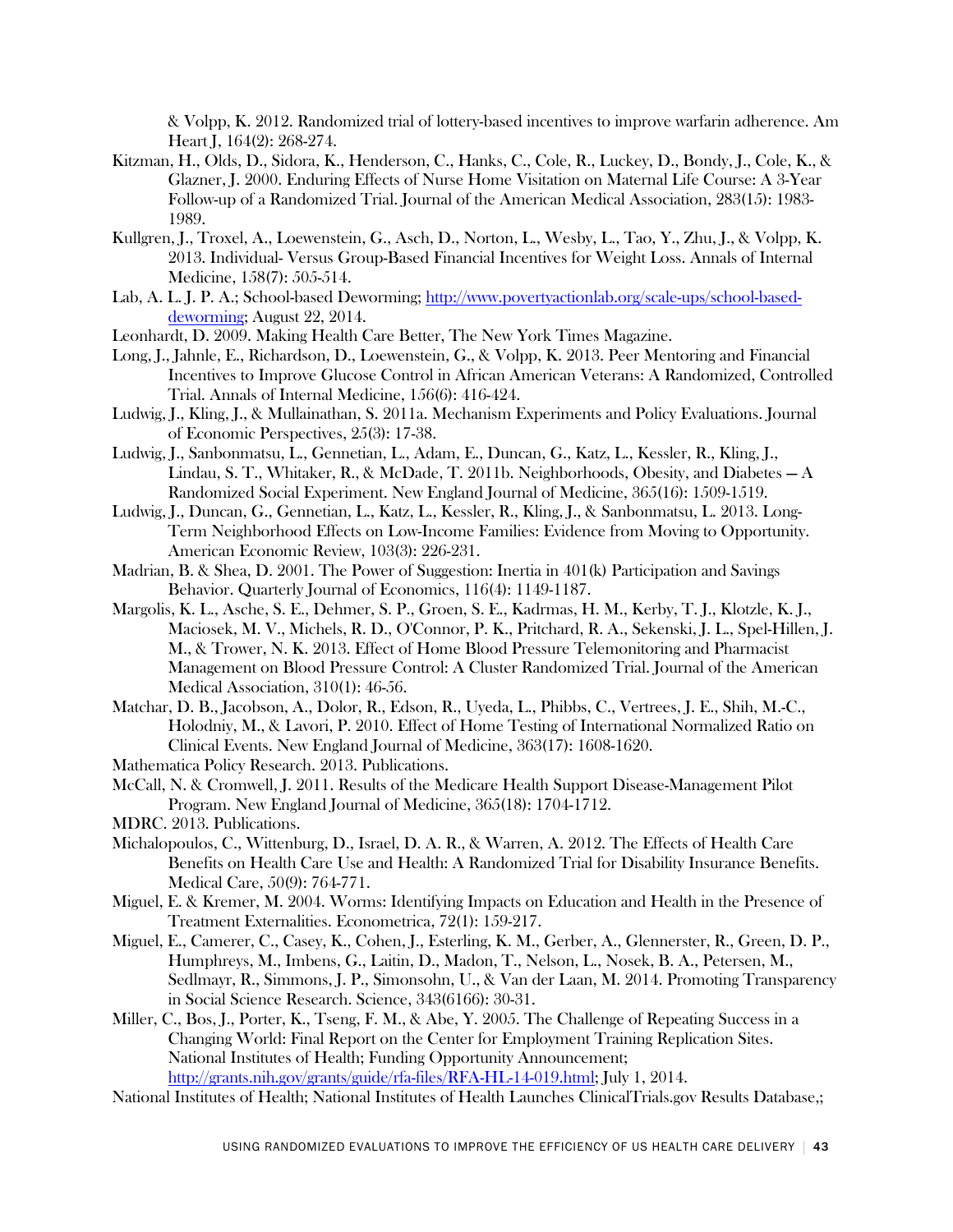[http://www.nlm.nih.gov/news/expanded\\_clinicaltrials.html;](http://www.nlm.nih.gov/news/expanded_clinicaltrials.html) July 2, 2014.

- Newhouse, J. P. & the Insurance Experiment Group. 1993. Free for All: Lessons from the RAND Health Insurance Experiment. Cambridge: Harvard University Press.
- Olds, D., Henderson, C., Tatelbaum, R., & Chamberlin, R. 1988. Improving the Life-Course Development of Socially Disadvantaged Mothers: A Randomized Trial of Nurse Home Visitation. American Journal of Public Health, 78(11): 1436-1445.
- Olds, D., Robinson, J., Pettitt, L., Luckey, D., Holmberg, J., Ng, R., Isacks, K., Sheff, K., & Henderson, C. 2004. Effects of Home Visits by Paraprofessionals and by Nurses: Age 4 Follow-Up Results of a Randomized Trial. Pediatrics, 114(6): 1560-1568.
- Olds, D., Kitzman, H., Hanks, C., Cole, R., Anson, E., Sidora-Arcoleo, K., Luckey, D., Henderson, C., Holmberg, J., Tutt, R., Stevenson, A., & Bondy, J. 2007. Effects of Nurse Home Visiting on Maternal and Child Functioning: Age-9 Follow-up of a Randomized Trial. Pediatrics, 120(4): 832- 845.
- Olds, D. L., Henderson, C. R., & Kitzman, H. 1994. Does Prenatal and Infancy Nurse Home Visitation Have Enduring Effects on Qualities of Parental Caregiving and Child Health at 25 to 50 Months of Life? Pediatrics, 93(1): 89-98.
- Olken, B. Forthcoming. Pre-Analysis Plans in Economics. Journal of Economics Perspectives.
- Olken, B., Onishi, J., & Wong, S. Forthcoming. Should Aid Reward Performance? Evidence from a field experiment on health and education in Indonesia. American Economic Journal: Applied Economics, Forthcoming.
- Patient-Centered Outcomes Research Institute; How We're Funded; [http://www.pcori.org/about-us/how](http://www.pcori.org/about-us/how-were-funded)[were-funded/;](http://www.pcori.org/about-us/how-were-funded) July 1, 2014.
- Peikes, D., Chen, A., Schore, J., & Brown, R. 2009. Effects of Care Coordination on Hospitalization, Quality of Care, and Health Care Expenditures Among Medicare Beneficiaries. Journal of the American Medical Association, 301(6): 603-618.
- Petersen, L., Simpson, K., Pietz, K., Urech, T., Hysong, S., Profit, J., Conrad, D., Dudley, R. A., & Woodard, L. 2013. Effects of Individual Physician-Level and Practice-Level Financial Incentives on Hypertension Care: A Randomized Trial. Journal of the American Medical Association, 310(10): 1042-1050.
- RAND; Program Evaluation; [http://www.rand.org/topics/program-evaluation.html?content](http://www.rand.org/topics/program-evaluation.html?content-type=research+brief)[type=research+brief.](http://www.rand.org/topics/program-evaluation.html?content-type=research+brief)
- Song, Z., Safran, D. G., Landon, B., He, Y., Ellis, R., Mechanic, R., Day, M., & Chernew, M. 2011. Health care spending and quality in year 1 of the alternative quality contract. New England Journal of Medicine, 365(10): 909-918.
- Takeda, A., Taylor, S., Taylor, R., Khan, F., Krum, H., & Underwood, M. 2012. Clinical service organisation for heart failure. Cochrane Database of Systematic Reviews.
- Taubman, S. L., Allen, H. L., Wright, B. J., Baicker, K., & Finkelstein, A. N. 2014. Medicaid increases emergency-department use: evidence from Oregon's Health Insurance Experiment. Science, 343(6168): 263-268.
- Taylor, S., Bestall, J., Cotter, S., Falshaw, M., Hood, S., Parsons, S., Wood, L., & Underwood, M. 2005. Clinical service organisation for heart failure. Cochrane Database of Systematic Reviews.
- Temel, J., Greer, J., Muzikansky, A., Gallagher, E., Admane, S., Jackson, V., Dahlin, C., Blinderman, C., Jacobsen, J., Pirl, W., Billings, A., & Lynch, T. 2010. Early palliative care for patients with metastatic non-small-cell lung cancer. New England Journal of Medicine, 363(8): 733-742.
- Thaler, R. H. & Sunstein, C. R. 2009. Nudge: Improving Decisions about Health, Wealth, and Happiness: Punguin Books.
- Thompson Reuters. 2012a. 2012 Journal Citation Reports Social Sciences Edition: Thompson Reuters.
- Thompson Reuters. 2012b. 2012 Journal Citation Reports Science Edition: Thompson Reuters.
- Volpp, K., Gurmankin Levy, A., Asch, D., Berlin, J., Murphy, J., Gomez, A., Sox, H., Zhu, J., & Lerman, C. 2006. A randomized controlled trial of financial incentives for smoking cessation. Cancer Epidemiology, Biomarkers & Prevention, 15(1): 12-18.

44 | USING RANDOMIZED EVALUATIONS TO IMPROVE THE EFFICIENCY OF US HEALTH CARE DELIVERY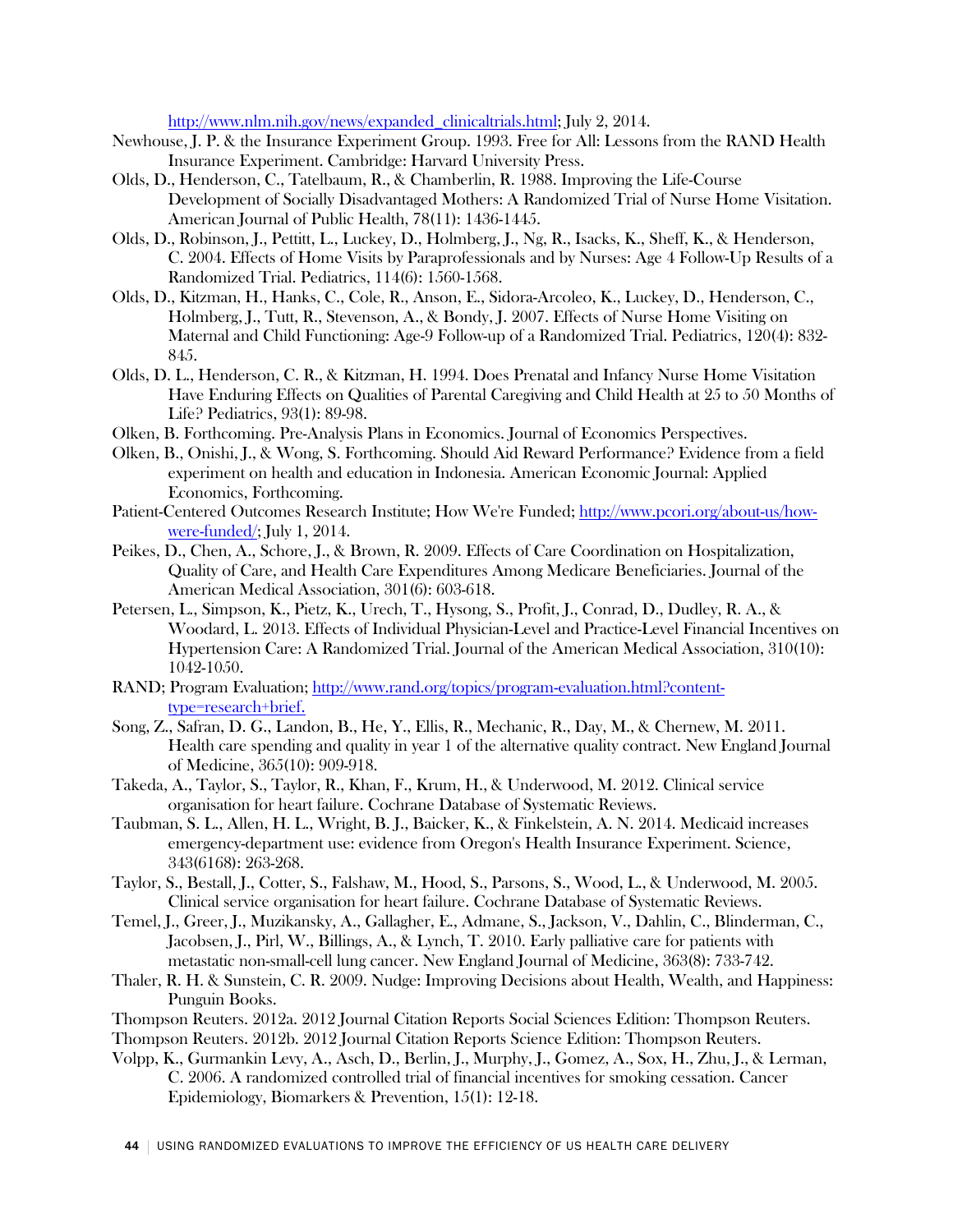- Volpp, K., Troxel, A., Pauly, M., Glick, H., Puig, A., Asch, D., Galvin, R., Zhu, J., Wan, F., DeGuzman, J., Corbett, E., Weiner, J., & Audrain-McGovern, J. 2009. A Randomized, Controlled Trial of Financial Incentives for Smoking Cessation. New England Journal of Medicine, 360(7): 699-709.
- Volpp, K., Shea, J., Small, D., Basner, M., Zhu, J., Norton, L., Ecker, A., Novak, C., Bellini, L., Dine, J., Mollicone, D., & Dinges, D. 2012. Effect of a Protected Sleep Period on Hours Slept During Extended Overnight In-hospital Duty Hours Among Medical Interns. Journal of the American Medical Association, 308(21): 2208-2217.
- Volpp, K. G., John, L. K., Troxel, A. B., Norton, L., Fassbender, J., & Loewenstein, G. 2008. Financial incentive-based approaches for weight loss: a randomized trial. JAMA, 300(22): 2631-2637.
- Weathers, R. & Stegman, M. 2012. The effect of expanding access to health insurance on the heath and mortality of Social Security Disability Insurance beneficiaries. Journal of Health Economics, 31(6): 863-875.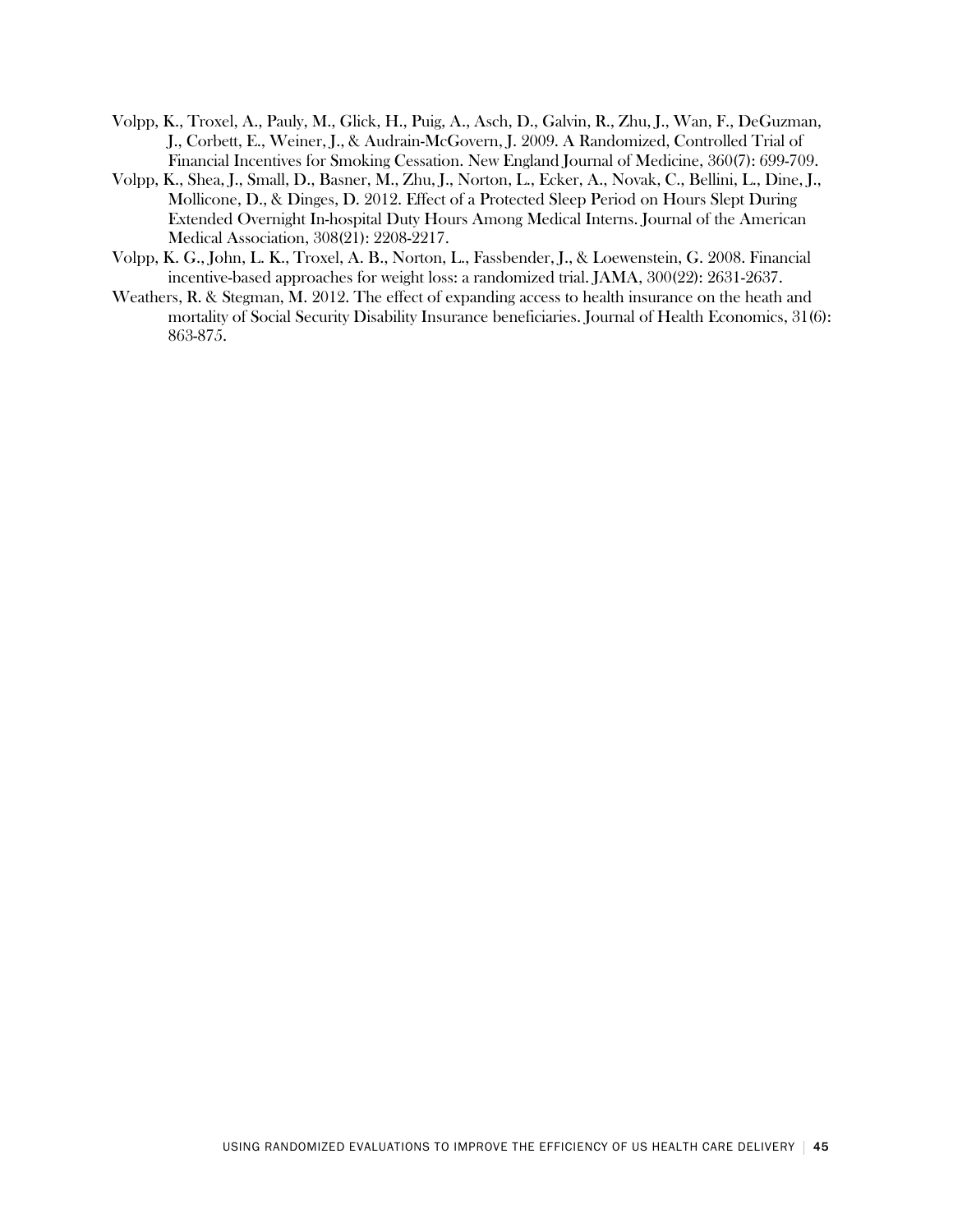## Frequency of randomized trials vs. non-randomized studies of healthcare delivery

To understand how commonly RCTs are used to test healthcare delivery innovations, we conducted a review of papers on healthcare delivery published from 2009-2013 in the top journals in three fields where we expected studies of healthcare delivery interventions to be most common: medicine, health services research, and economics. In economics, we reviewed all papers published in American Economic Review, Quarterly Journal of Economics, Journal of Political Economy, and Econometrica. [4](#page-45-0) In health services journals, we reviewed all papers published in *Health Affairs, Medical Care*, and *Milbank Quarterly.*<sup>[5](#page-45-1)</sup> In medicine, we reviewed papers published in the New England Journal of Medicine, the Journal of the American Medical Association, Annals of Internal Medicine, and PLoS Medicine.<sup>6</sup> Because of the high volume of publications in these journals in medicine, we randomly selected 4 months per year, for a total of 20 months.

In all cases, we limited our review to inference studies that investigate a potentially causal link or association between an intervention (treatment) and an outcome. In addition, we further excluded those inference studies not taking place at least partly in the US or for which the location was unknown (with the exception of the economics literature review, where we included an explicit comparison to development studies).

Research assistants reviewed the online table of contents and abstracts to identify inference studies. Where necessary, they also reviewed the full article. For all inference studies, the research assistants recorded the title, authors, journal, and year in a spreadsheet, whether the design was a randomized controlled trial, and the topic field (such as healthcare delivery, medical technology, education, etc.). We provide more detail on each of the literature searches below.

### Medicine

In medicine, we reviewed all articles in the *New England Journal of Medicine, the Journal of the American* Medical Association, Annals of Internal Medicine, and PLoS Medicine from four randomly selected months in the years 2009-2013. In total, there were 925 articles published in the four journals in the twenty months considered. Two research assistants split the work of reviewing the 925 abstracts. A randomly selected subsample of 60 abstracts was double-coded. For the 60 abstracts reviewed by both, they disagreed on the classification as inference on 3 articles and on the classification as healthcare delivery vs. medical on 2 articles.

We limit our discussion to inference studies that investigate a potentially causal link or association between a treatment and an outcome and that considered either a medical or healthcare delivery innovation (N=450). We further excluded those inference studies not taking place at least partly in the United States (N=203) or where the location of the study was not available (N=9). This left 238 US-based inference studies in either healthcare delivery or medical innovations.

<span id="page-45-0"></span><sup>4</sup> These economics journals have been ranked as the top journals for "ambitious economists" (Engemann, K. & Wall, H., 2009). We excluded the non-peer reviewed "Papers and Proceedings" issue of the *American Economic Review.*  $\overline{a}$ 

<span id="page-45-1"></span><sup>5</sup> These health services journals are the top three ranked by impact factor (Thompson Reuters. 2012a.).

<sup>6</sup> These four journals are among the top six journals for general and internal medicine ranked by impact factor (Thompson Reuters. 2012.b.). We excluded the other two journals in the top six (*The Lancet,* and *British Medical Journal*) after a preliminary investigation of 4 months of articles found no papers on US healthcare delivery published in these British journals.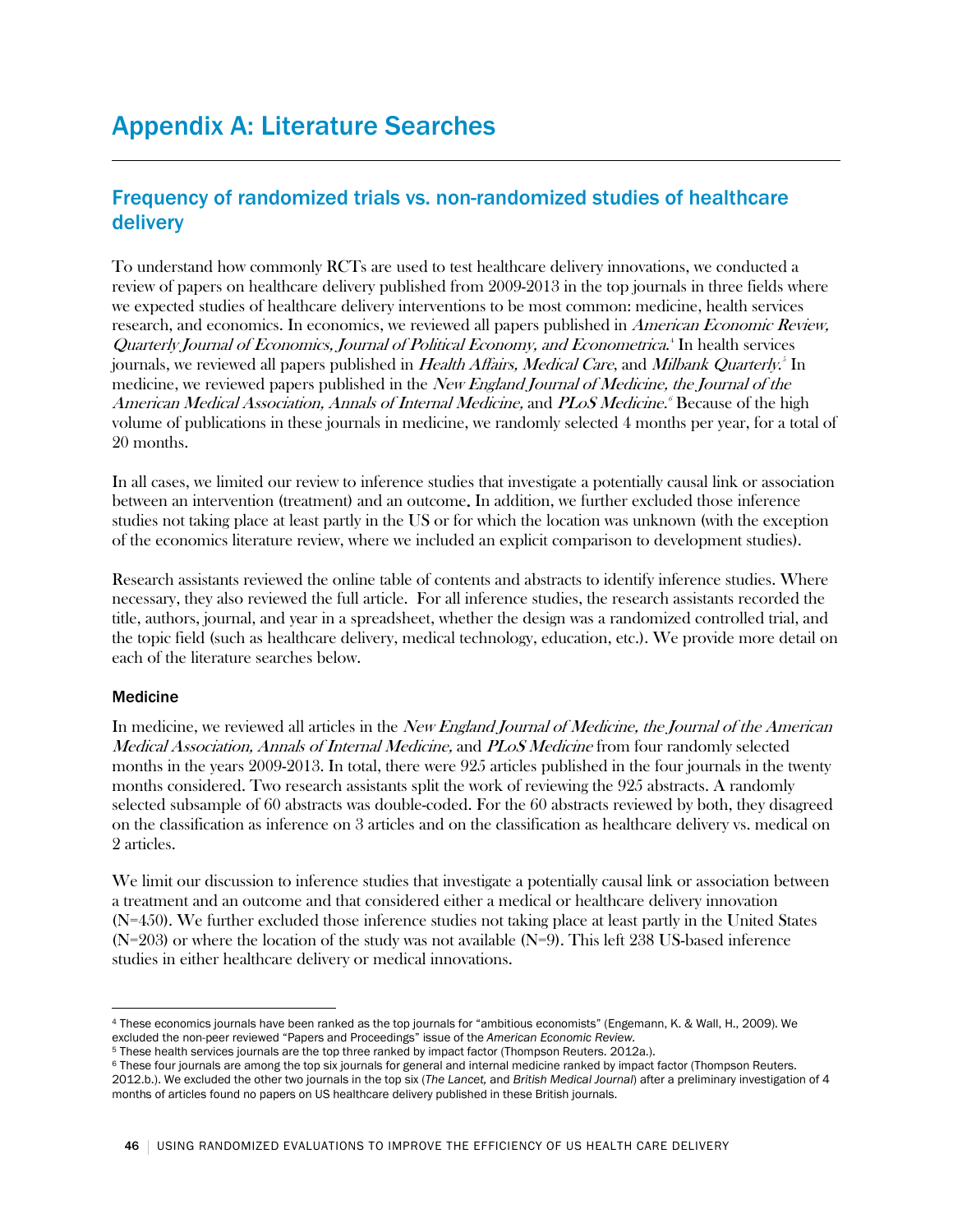### Health Services Research

For the years 2009-2013, we reviewed all the abstracts of the papers in *Health Affairs, Medical Care*, and the *Milbank Quarterly*. A single research assistant reviewed the titles and abstracts of the over 2200 articles published in those journals in those years. This review identified 548 empirical inference studies that investigate a potentially causal link or association between a treatment and an outcome  $(N=548)$ . These were coded by location of the study, as being on healthcare delivery or not, and as being randomized control trials or not. Restricting to US-based healthcare delivery studies left 405 articles.

### Economics

For the years 2009-2013, we reviewed all the abstracts of the papers in American Economic Review, Quarterly Journal of Economics, Journal of Political Economy, and Econometrica. A single research assistant reviewed the titles of abstracts of the roughly 1200 articles published in those journals in those years. This review identified 314 applied microeconomic papers making causal inferences. This excludes laboratory-based studies. These inference studies were coded by location of the study, general topic, and as being randomized controlled trials or not. There were 197 studies based at least partly in the US on healthcare delivery and other topics. We also use data on the 31 international development papers as a further comparison group.

## Publications from evaluation firms

We reviewed the publication databases at MDRC, Mathematica Policy Research (MPR), Abt Associates, and the program evaluations database at RAND (Abt Associates, 2013; Mathematica Policy Research, 2013; MDRC, 2013; RAND, 2013). We restricted our search to publications from 2013 of work that took place in the US. We limit our discussion to inference studies that investigate a potentially causal link or association between a treatment and an outcome. We further exclude publications that only discussed aspects of the implementation of a study but did not discuss the results of the intervention itself. When a single study resulted in multiple publications, we count that study once. We do, however, allow studies to contribute to multiple topic areas when appropriate.

### Potential publication bias

Many medical journals require that randomized studies that prospectively and randomly assign participants to an intervention have their basic information recorded in a registry before they begin. The Food and Drug Modernization Act of 1997 required the registration of all trials of new and experimental drugs (Clinicaltrials.gov, 2014). By 2005, the International Committee of Medical Journal Editors (ICMJE) had announced that it would require all trials to be registered as a condition of publication (De Angelis et al., 2004). Run by the US National Institutes of Health, www.clinicaltrials.gov is the largest single registry of clinical trials (National Institutes of Health, 2013b).

To estimate how many registered randomized controlled trials are for healthcare delivery innovations, we consider all studies whose information was first received by clinicaltrials.gov from January 1, 2006 and December 31, 2010.' We downloaded links to study descriptions for all 1[7](#page-46-0),947 randomized "interventional studies" which were US-based. Studies were divided in the registry into nine categories according to the type of intervention tested: Drug, Behavioral, Procedure, Device, Biological, Dietary Supplement, Radiation, Genetic and Other. We randomly selected 50 studies from each category (except for "Genetic" and

<span id="page-46-0"></span><sup>7</sup> We use earlier years for the search in clinicaltrials.gov than for the search in the top medical journals because study registration occurs much earlier for a given study than the publication of findings. We use a 5-year period beginning in 2006 because that was the first full year for which study registration is required for subsequent publication in most journals.  $\overline{a}$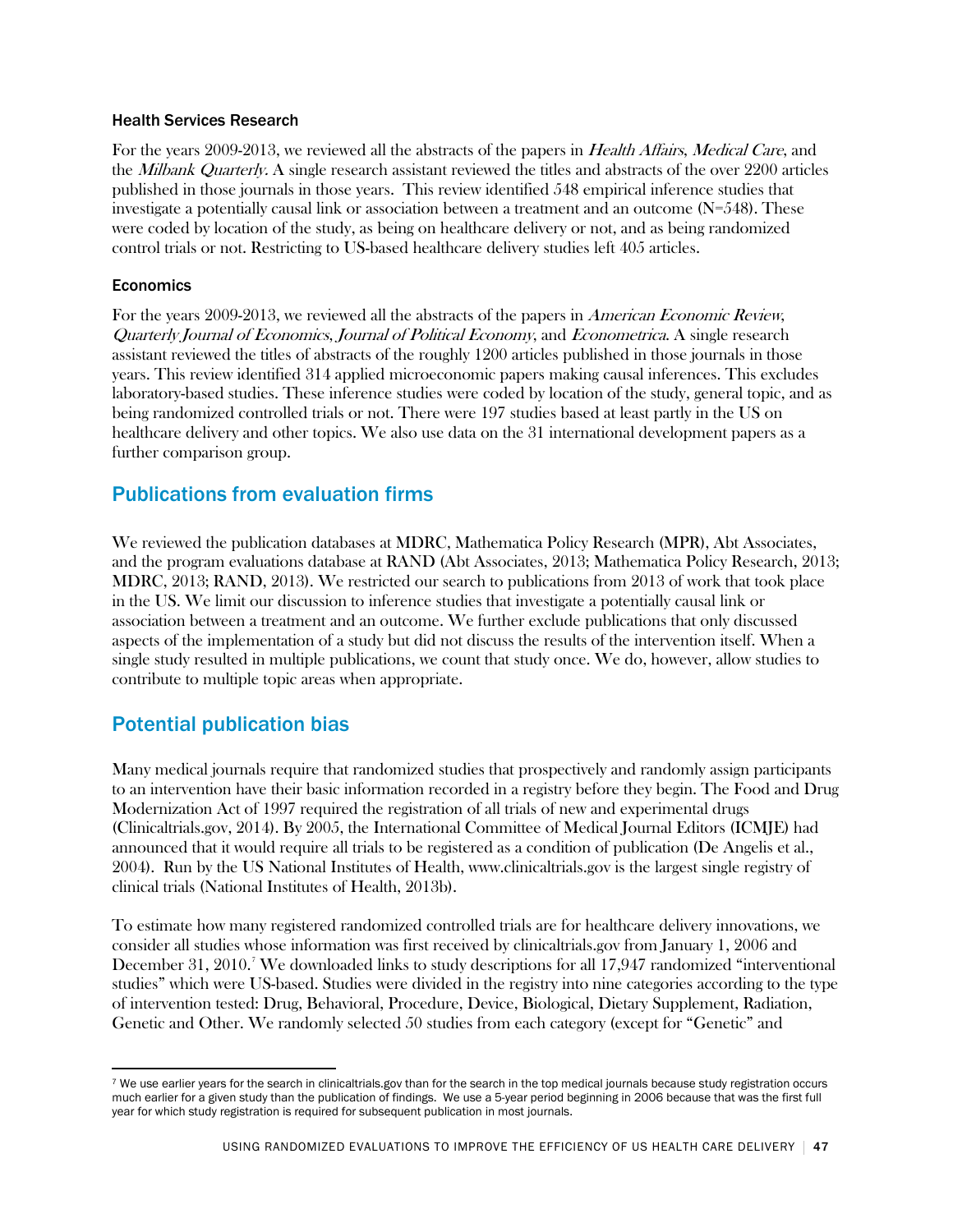"Radiation" studies, which had only  $25$  and  $36$  studies, respectively) to be catalogued: a total of  $411$  studies. We recorded whether the studies were for medical interventions (such as drugs and devices) or for healthcare delivery innovations. To calculate statistics based on this stratified random sampling, we use weights equal to the average probability of being sampled divided by the probability of being sampled in the individual intervention category.

## Characteristics of randomized trials of healthcare delivery

To identify randomized trials of US healthcare delivery innovations, we reviewed articles published in 2009- 2013 in four top medical journals the *New England Journal of Medicine*, the Journal of the American Medical Association, Annals of Internal Medicine, and PLoS Medicine. We used the Cochrane Highly Sensitive Search Strategy (Higgins & (editors), 2011) to search PubMed for randomized studies published in these journals during those years. This search returned 1784 results, and we identified 99 as RCTs testing healthcare delivery innovations in the United States. The citations for the 99 included studies are included below.

Two research assistants split the work of reviewing the titles and abstracts returned by the search. For articles identified as healthcare delivery RCTs, they reviewed the full article as well. The research assistants recorded the author, journal, and year of the article and coded a variety of measures on the size and length of the trial, the randomization, the intervention, the data sources, and the outcomes measured. A total of 10 studies were double-coded by both research assistants. This identified several discrepancies in the coding procedures, and variables were recoded using new agreed-upon procedures.

<span id="page-47-0"></span><sup>8</sup> A minority of randomized interventions (7 percent) had two different study types listed. In these cases, studies were classified based on the first listed intervention type.  $\overline{a}$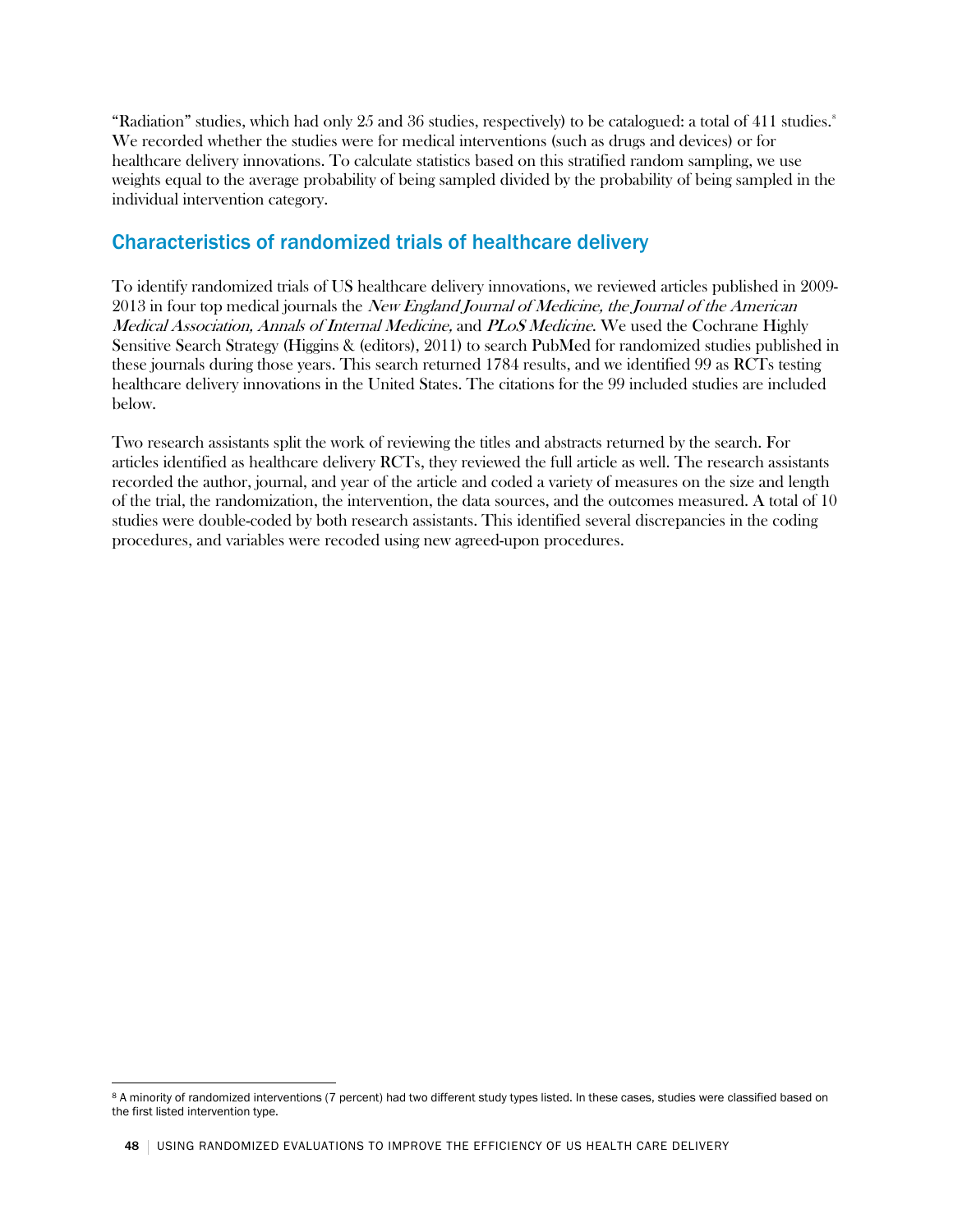## Appendix B: List of Healthcare Delivery RCTs

### From Top Medical Journals (2009-2013)

- Adair, R., Wholey, D. R., Christianson, J., White, K. M., Britt, H., & Lee, S. (2013). Improving chronic disease care by adding laypersons to the primary care team: a parallel randomized trial. Ann Intern Med, 159(3), 176-184. doi: 10.7326/0003-4819-159-3-201308060-00007
- Allen, K. D., Oddone, E. Z., Coffman, C. J., Datta, S. K., Juntilla, K. A., Lindquist, J. H., Bosworth, H. B. (2010). Telephone-based self-management of osteoarthritis: A randomized trial. Ann Intern Med, 153(9), 570-579. doi: 10.7326/0003-4819-153-9-201011020-00006
- Arriaga, A. F., Bader, A. M., Wong, J. M., Lipsitz, S. R., Berry, W. R., Ziewacz, J. E., Gawande, A. A. (2013). Simulation-based trial of surgical-crisis checklists. N Engl J Med, 368(3), 246-253. doi: 10.1056/NEJMsa1204720
- Baicker, K., Taubman, S. L., Allen, H. L., Bernstein, M., Gruber, J. H., Newhouse, J. P., Smith, J. (2013). The Oregon experiment--effects of Medicaid on clinical outcomes. N Engl J Med, 368(18), 1713-1722. doi: 10.1056/NEJMsa1212321
- Bakitas, M., Lyons, K. D., Hegel, M. T., Balan, S., Brokaw, F. C., Seville, J., Ahles, T. A. (2009). Effects of a palliative care intervention on clinical outcomes in patients with advanced cancer: the Project ENABLE II randomized controlled trial. Jama, 302(7), 741-749. doi: 10.1001/jama.2009.1198
- Bardach, N. S., Wang, J. J., De Leon, S. F., Shih, S. C., Boscardin, W. J., Goldman, L. E., & Dudley, R. A. (2013). Effect of pay-for-performance incentives on quality of care in small practices with electronic health records: a randomized trial. Jama, 310(10), 1051-1059. doi: 10.1001/jama.2013.277353
- Bednarek, P. H., Creinin, M. D., Reeves, M. F., Cwiak, C., Espey, E., & Jensen, J. T. (2011). Immediate versus delayed IUD insertion after uterine aspiration. N Engl J Med, 364(23), 2208- 2217. doi: 10.1056/NEJMoa1011600
- Blumenthal, J. A., Babyak, M. A., O'Connor, C., Keteyian, S., Landzberg, J., Howlett, J., Whellan, D. J. (2012). Effects of exercise training on depressive symptoms in patients with chronic heart failure: the HF-ACTION randomized trial. Jama, 308(5), 465-474. doi: 10.1001/jama.2012.8720
- Bosworth, H. B., Olsen, M. K., Grubber, J. M., Neary, A. M., Orr, M. M., Powers, B. J., Oddone, E. Z. (2009). Two self-management interventions to improve hypertension control: a randomized trial. Ann Intern Med, 151(10), 687-695. doi: 10.7326/0003-4819-151-10-200911170-00148
- Carling, C. L., Kristoffersen, D. T., Montori, V. M., Herrin, J., Schunemann, H. J., Treweek, S., Oxman, A. D. (2009). The effect of alternative summary statistics for communicating risk reduction on decisions about taking statins: a randomized trial. PLoS Med, 6(8), e1000134. doi: 10.1371/journal.pmed.1000134
- Chaudhry, S. I., Mattera, J. A., Curtis, J. P., Spertus, J. A., Herrin, J., Lin, Z., Krumholz, H. M. (2010). Telemonitoring in patients with heart failure. N Engl J Med, 363(24), 2301-2309. doi: 10.1056/NEJMoa1010029
- Cherkin, D. C., Sherman, K. J., Kahn, J., Wellman, R., Cook, A. J., Johnson, E., Deyo, R. A. (2011). A comparison of the effects of 2 types of massage and usual care on chronic low back pain: a randomized, controlled trial. Ann Intern Med, 155(1), 1-9. doi: 10.7326/0003-4819-155-1- 201107050-00002
- Chlan, L. L., Weinert, C. R., Heiderscheit, A., Tracy, M. F., Skaar, D. J., Guttormson, J. L., & Savik, K. (2013). Effects of patient-directed music intervention on anxiety and sedative exposure in critically ill patients receiving mechanical ventilatory support: a randomized clinical trial. Jama, 309(22), 2335-2344. doi: 10.1001/jama.2013.5670
- Choudhry, N. K., Avorn, J., Glynn, R. J., Antman, E. M., Schneeweiss, S., Toscano, M., Shrank,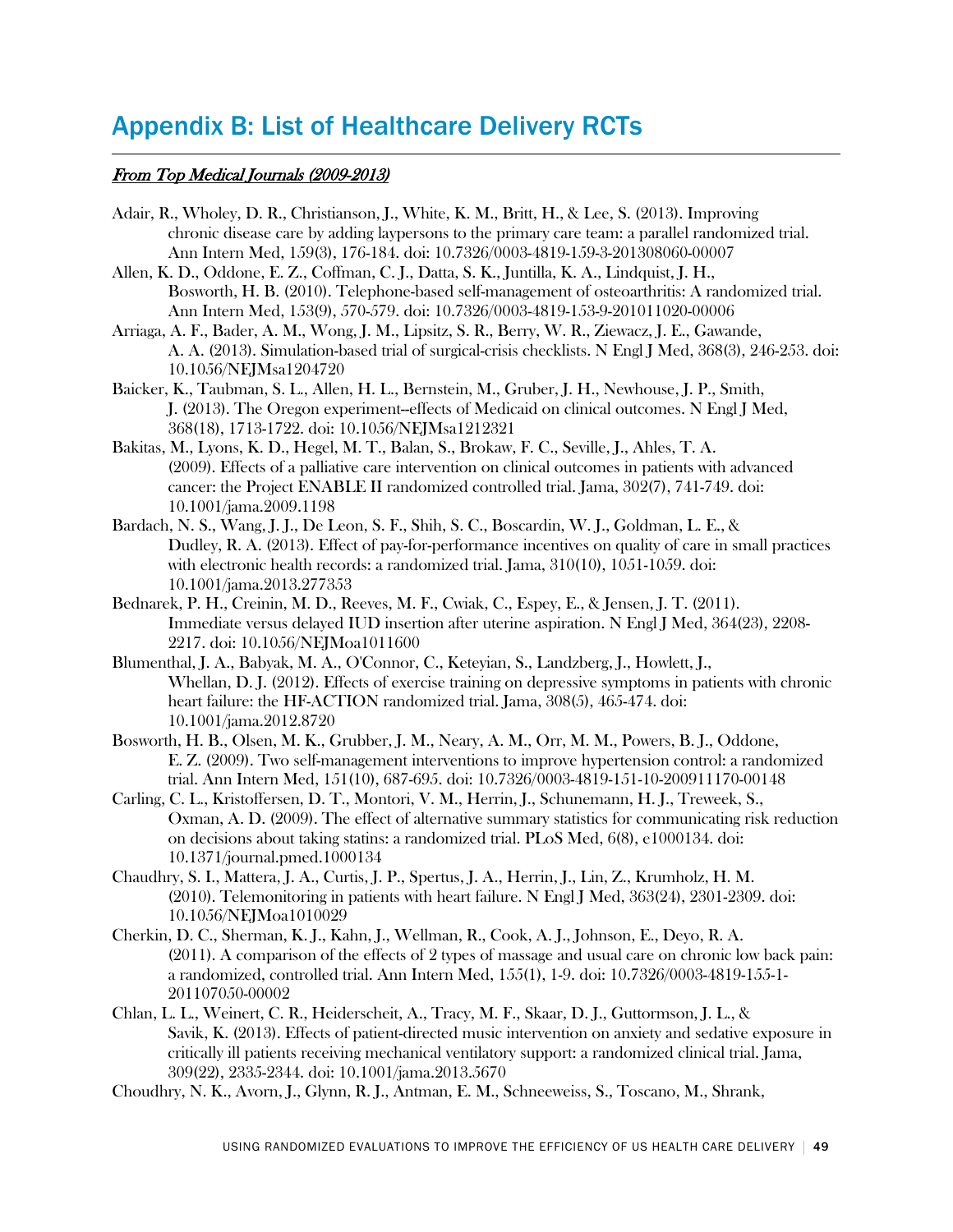W. H. (2011). Full coverage for preventive medications after myocardial infarction. N Engl J Med, 365(22), 2088-2097. doi: 10.1056/NEJMsa1107913

- Church, T. S., Blair, S. N., Cocreham, S., Johannsen, N., Johnson, W., Kramer, K., Earnest, C. P. (2010). Effects of aerobic and resistance training on hemoglobin A1c levels in patients with type 2 diabetes: a randomized controlled trial. Jama, 304(20), 2253-2262. doi: 10.1001/jama.2010.1710
- Climo, M. W., Yokoe, D. S., Warren, D. K., Perl, T. M., Bolon, M., Herwaldt, L. A., Wong, E. S. (2013). Effect of daily chlorhexidine bathing on hospital-acquired infection. N Engl J Med, 368(6), 533-542. doi: 10.1056/NEJMoa1113849
- Coburn, K. D., Marcantonio, S., Lazansky, R., Keller, M., & Davis, N. (2012). Effect of a community-based nursing intervention on mortality in chronically ill older adults: a randomized controlled trial. PLoS Med, 9(7), e1001265. doi: 10.1371/journal.pmed.1001265
- Curtis, J. R., Back, A. L., Ford, D. W., Downey, L., Shannon, S. E., Doorenbos, A. Z., Engelberg, R. A. (2013). Effect of communication skills training for residents and nurse practitioners on quality of communication with patients with serious illness: a randomized trial. Jama, 310(21), 2271-2281. doi: 10.1001/jama.2013.282081
- Daumit, G. L., Dalcin, A. T., Jerome, G. J., Young, D. R., Charleston, J., Crum, R. M., Appel, L. J. (2011). A behavioral weight-loss intervention for persons with serious mental illness in psychiatric rehabilitation centers. Int J Obes (Lond), 35(8), 1114-1123. doi: 10.1038/ijo.2010.224
- Davis, C. L., Pollock, N. K., Waller, J. L., Allison, J. D., Dennis, B. A., Bassali, R., Gower, B. A. (2012). Exercise dose and diabetes risk in overweight and obese children: a randomized controlled trial. Jama, 308(11), 1103-1112. doi: 10.1001/2012.jama.10762
- Digenio, A. G., Mancuso, J. P., Gerber, R. A., & Dvorak, R. V. (2009). Comparison of methods for delivering a lifestyle modification program for obese patients: a randomized trial. Ann Intern Med, 150(4), 255-262.
- Dobscha, S. K., Corson, K., Perrin, N. A., Hanson, G. C., Leibowitz, R. Q., Doak, M. N., Gerrity, M. S. (2009). Collaborative care for chronic pain in primary care: a cluster randomized trial. Jama, 301(12), 1242-1252. doi: 10.1001/jama.2009.377
- Duncan, P. W., Sullivan, K. J., Behrman, A. L., Azen, S. P., Wu, S. S., Nadeau, S. E., Hayden, S. K. (2011). Body-weight-supported treadmill rehabilitation after stroke. N Engl J Med, 364(21), 2026-2036. doi: 10.1056/NEJMoa1010790
- Dykes, P. C., Carroll, D. L., Hurley, A., Lipsitz, S., Benoit, A., Chang, F., Middleton, B. (2010). Fall prevention in acute care hospitals: a randomized trial. Jama, 304(17), 1912-1918. doi: 10.1001/jama.2010.1567
- Ebbeling, C. B., Feldman, H. A., Chomitz, V. R., Antonelli, T. A., Gortmaker, S. L., Osganian, S. K., & Ludwig, D. S. (2012b). A randomized trial of sugar-sweetened beverages and adolescent body weight. N Engl J Med, 367(15), 1407-1416. doi: 10.1056/NEJMoa1203388
- Fan, V. S., Gaziano, J. M., Lew, R., Bourbeau, J., Adams, S. G., Leatherman, S., Niewoehner, D. E. (2012). A comprehensive care management program to prevent chronic obstructive pulmonary disease hospitalizations: a randomized, controlled trial. Ann Intern Med, 156(10), 673-683. doi: 10.7326/0003-4819-156-10-201205150-00003
- Flynn, K. E., Pina, I. L., Whellan, D. J., Lin, L., Blumenthal, J. A., Ellis, S. J., Weinfurt, K. P. (2009). Effects of exercise training on health status in patients with chronic heart failure: HF-ACTION randomized controlled trial. Jama, 301(14), 1451-1459. doi: 10.1001/jama.2009.457
- Foster, G. D., Wyatt, H. R., Hill, J. O., Makris, A. P., Rosenbaum, D. L., Brill, C., Klein, S. (2010). Weight and metabolic outcomes after 2 years on a low-carbohydrate versus low-fat diet: a randomized trial. Ann Intern Med, 153(3), 147-157. doi: 10.7326/0003-4819-153-3-201008030- 00005
- Franklin, M. E., Sapyta, J., Freeman, J. B., Khanna, M., Compton, S., Almirall, D., March, J. S. (2011). Cognitive behavior therapy augmentation of pharmacotherapy in pediatric obsessivecompulsive disorder: the Pediatric OCD Treatment Study II (POTS II) randomized controlled trial. Jama, 306(11), 1224-1232. doi: 10.1001/jama.2011.1344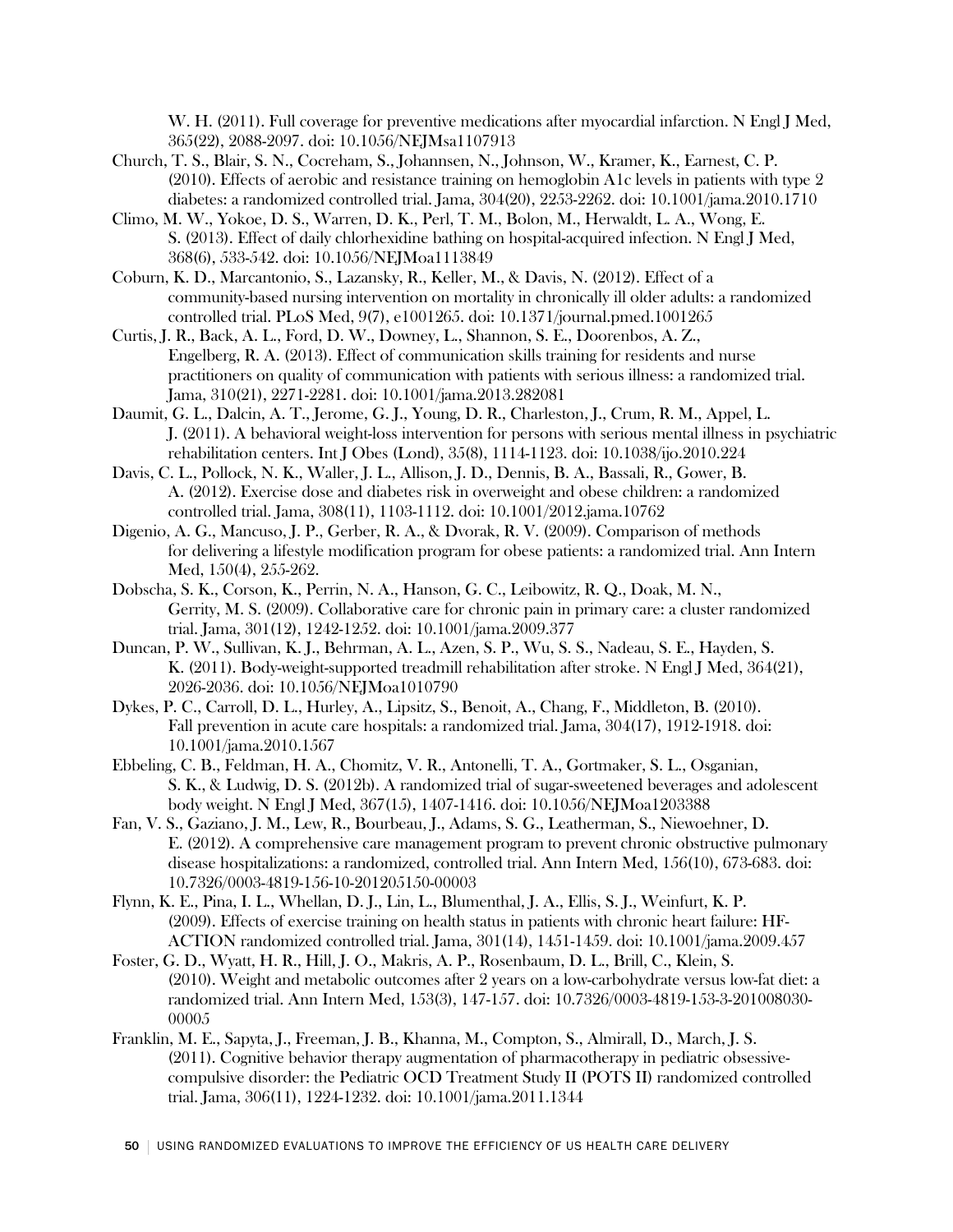- Garber, J., Clarke, G. N., Weersing, V. R., Beardslee, W. R., Brent, D. A., Gladstone, T. R., Iyengar, S. (2009). Prevention of depression in at-risk adolescents: a randomized controlled trial. Jama, 301(21), 2215-2224. doi: 10.1001/jama.2009.788
- Gerber, J. S., Prasad, P. A., Fiks, A. G., Localio, A. R., Grundmeier, R. W., Bell, L. M., Zaoutis, T. E. (2013). Effect of an outpatient antimicrobial stewardship intervention on broad-spectrum antibiotic prescribing by primary care pediatricians: a randomized trial. Jama, 309(22), 2345-2352. doi: 10.1001/jama.2013.6287
- Gitlin, L. N., Harris, L. F., McCoy, M. C., Chernett, N. L., Pizzi, L. T., Jutkowitz, E., Hauck, W. W. (2013). A home-based intervention to reduce depressive symptoms and improve quality of life in older African Americans: a randomized trial. Ann Intern Med, 159(4), 243-252. doi: 10.7326/0003-4819-159-4-201308200-00005
- Gitlin, L. N., Winter, L., Dennis, M. P., Hodgson, N., & Hauck, W. W. (2010). A biobehavioral home-based intervention and the well-being of patients with dementia and their caregivers: the COPE randomized trial. Jama, 304(9), 983-991. doi: 10.1001/jama.2010.1253
- Giugliano, R. P., White, J. A., Bode, C., Armstrong, P. W., Montalescot, G., Lewis, B. S., Newby, L. K. (2009). Early versus delayed, provisional eptifibatide in acute coronary syndromes. N Engl J Med, 360(21), 2176-2190. doi: 10.1056/NEJMoa0901316
- Goodpaster, B. H., Delany, J. P., Otto, A. D., Kuller, L., Vockley, J., South-Paul, J. E., Jakicic, J. M. (2010). Effects of diet and physical activity interventions on weight loss and cardiometabolic risk factors in severely obese adults: a randomized trial. Jama, 304(16), 1795-1802. doi: 10.1001/jama.2010.1505
- Green, B. B., Wang, C. Y., Anderson, M. L., Chubak, J., Meenan, R. T., Vernon, S. W., & Fuller, S. (2013). An automated intervention with stepped increases in support to increase uptake of colorectal cancer screening: a randomized trial. Ann Intern Med, 158(5 Pt 1), 301-311. doi: 10.7326/0003-4819-158-5-201303050-00002
- Gregg, E. W., Chen, H., Wagenknecht, L. E., Clark, J. M., Delahanty, L. M., Bantle, J., Bertoni, A. G. (2012). Association of an intensive lifestyle intervention with remission of type 2 diabetes. Jama, 308(23), 2489-2496. doi: 10.1001/jama.2012.67929
- Harris, A. D., Pineles, L., Belton, B., Johnson, J. K., Shardell, M., Loeb, M., Safdar, N. (2013). Universal glove and gown use and acquisition of antibiotic-resistant bacteria in the ICU: a randomized trial. Jama, 310(15), 1571-1580. doi: 10.1001/jama.2013.277815
- Heisler, M., Vijan, S., Makki, F., & Piette, J. D. (2010). Diabetes control with reciprocal peer support versus nurse care management: a randomized trial. Ann Intern Med, 153(8), 507-515. doi: 10.7326/0003-4819-153-8-201010190-00007
- Houston, T. K., Allison, J. J., Sussman, M., Horn, W., Holt, C. L., Trobaugh, J., Hullett, S. (2011). Culturally appropriate storytelling to improve blood pressure: a randomized trial. Ann Intern Med, 154(2), 77-84. doi: 10.7326/0003-4819-154-2-201101180-00004
- Huang, S. S., Septimus, E., Kleinman, K., Moody, J., Hickok, J., Avery, T. R., Platt, R. (2013). Targeted versus universal decolonization to prevent ICU infection. N Engl J Med, 368(24), 2255- 2265. doi: 10.1056/NEJMoa1207290
- Jacobs, A. K., Normand, S. L., Massaro, J. M., Cutlip, D. E., Carrozza, J. P., Jr., Marks, A. D., Mauri, L. (2013). Nonemergency PCI at hospitals with or without on-site cardiac surgery. N Engl J Med, 368(16), 1498-1508. doi: 10.1056/NEJMoa1300610
- Jakicic, J. M., Tate, D. F., Lang, W., Davis, K. K., Polzien, K., Rickman, A. D., Finkelstein, E. A. (2012). Effect of a stepped-care intervention approach on weight loss in adults: a randomized clinical trial. Jama, 307(24), 2617-2626. doi: 10.1001/jama.2012.6866
- Katon, W. J., Lin, E. H., Von Korff, M., Ciechanowski, P., Ludman, E. J., Young, B., McCulloch, D. (2010). Collaborative care for patients with depression and chronic illnesses. N Engl J Med, 363(27), 2611-2620. doi: 10.1056/NEJMoa1003955
- Kerlin, M. P., Small, D. S., Cooney, E., Fuchs, B. D., Bellini, L. M., Mikkelsen, M. E., Halpern,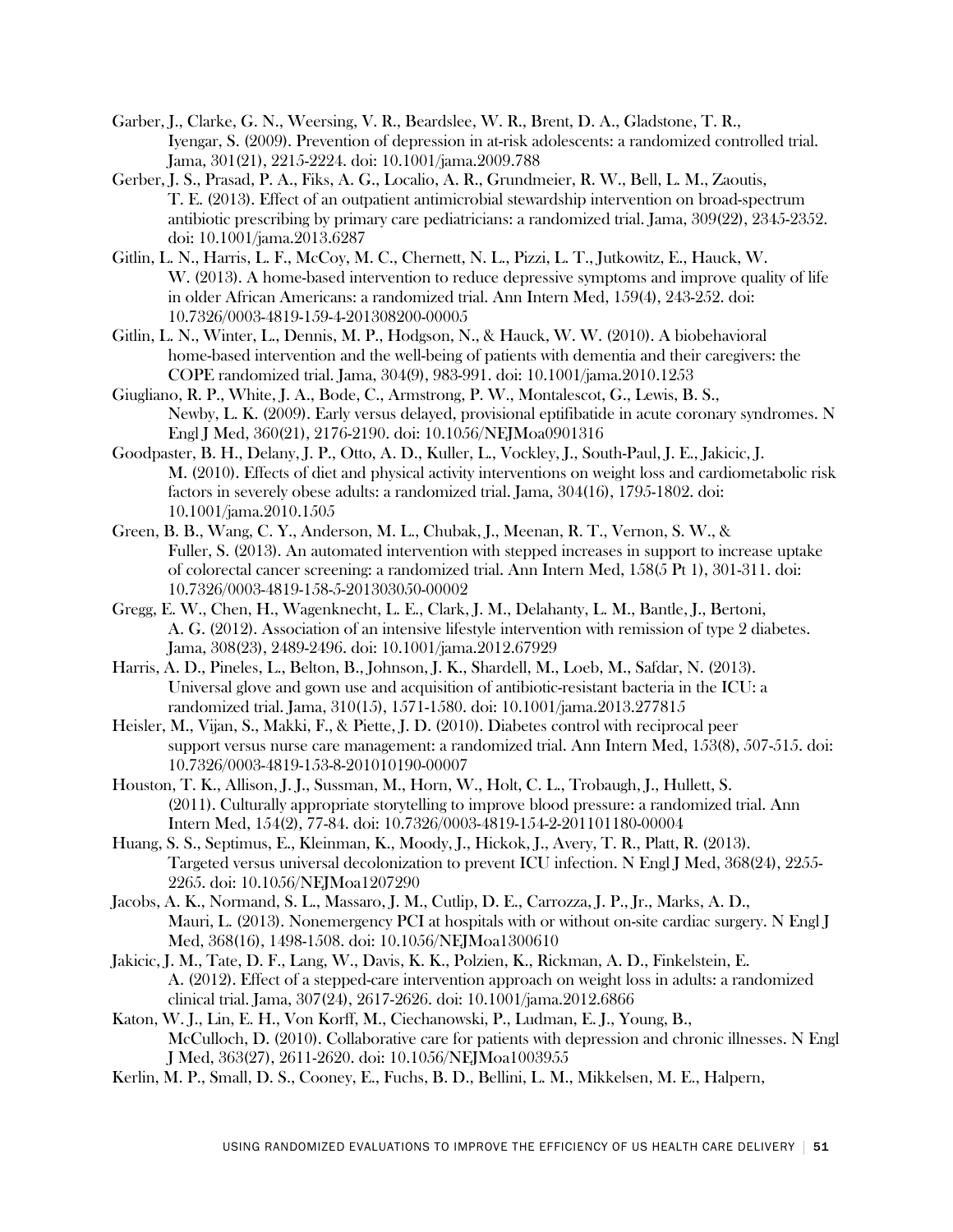S. D. (2013). A randomized trial of nighttime physician staffing in an intensive care unit. N Engl J Med, 368(23), 2201-2209. doi: 10.1056/NEJMoa1302854

- Klevens, J., Kee, R., Trick, W., Garcia, D., Angulo, F. R., Jones, R., & Sadowski, L. S. (2012). Effect of screening for partner violence on women's quality of life: a randomized controlled trial. Jama, 308(7), 681-689. doi: 10.1001/jama.2012.6434
- Kravitz, R. L., Franks, P., Feldman, M. D., Tancredi, D. J., Slee, C. A., Epstein, R. M., Jerant, A. (2013). Patient engagement programs for recognition and initial treatment of depression in primary care: a randomized trial. Jama, 310(17), 1818-1828. doi: 10.1001/jama.2013.280038
- Kripalani, S., Roumie, C. L., Dalal, A. K., Cawthon, C., Businger, A., Eden, S. K., Schnipper, J. L. (2012). Effect of a pharmacist intervention on clinically important medication errors after hospital discharge: a randomized trial. Ann Intern Med, 157(1), 1-10. doi: 10.7326/0003-4819-157- 1-201207030-00003
- Kroenke, K., Bair, M. J., Damush, T. M., Wu, J., Hoke, S., Sutherland, J., & Tu, W. (2009). Optimized antidepressant therapy and pain self-management in primary care patients with depression and musculoskeletal pain: a randomized controlled trial. Jama, 301(20), 2099-2110. doi: 10.1001/jama.2009.723
- Li, F., Harmer, P., Fitzgerald, K., Eckstrom, E., Stock, R., Galver, J., Batya, S. S. (2012). Tai chi and postural stability in patients with Parkinson's disease. N Engl J Med, 366(6), 511-519. doi: 10.1056/NEJMoa1107911
- Long, J. A., Jahnle, E. C., Richardson, D. M., Loewenstein, G., & Volpp, K. G. (2012). Peer mentoring and financial incentives to improve glucose control in African American veterans: a randomized trial. Ann Intern Med, 156(6), 416-424. doi: 10.7326/0003-4819-156-6-201203200- 00004
- Ludwig, J., Sanbonmatsu, L., Gennetian, L., Adam, E., Duncan, G. J., Katz, L. F., McDade, T. W. (2011). Neighborhoods, obesity, and diabetes--a randomized social experiment. N Engl J Med, 365(16), 1509-1519. doi: 10.1056/NEJMsa1103216
- Margolis, K. L., Asche, S. E., Bergdall, A. R., Dehmer, S. P., Groen, S. E., Kadrmas, H. M., Trower, N. K. (2013). Effect of home blood pressure telemonitoring and pharmacist management on blood pressure control: a cluster randomized clinical trial. Jama, 310(1), 46-56. doi: 10.1001/jama.2013.6549
- Matchar, D. B., Jacobson, A., Dolor, R., Edson, R., Uyeda, L., Phibbs, C. S., Lavori, P. (2010). Effect of home testing of international normalized ratio on clinical events. N Engl J Med, 363(17), 1608-1620. doi: 10.1056/NEJMoa1002617
- McDermott, M. M., Ades, P., Guralnik, J. M., Dyer, A., Ferrucci, L., Liu, K., Criqui, M. H. (2009). Treadmill exercise and resistance training in patients with peripheral arterial disease with and without intermittent claudication: a randomized controlled trial. Jama, 301(2), 165-174. doi: 10.1001/jama.2008.962
- McDermott, M. M., Liu, K., Guralnik, J. M., Criqui, M. H., Spring, B., Tian, L., Rejeski, W. J. (2013). Home-based walking exercise intervention in peripheral artery disease: a randomized clinical trial. Jama, 310(1), 57-65. doi: 10.1001/jama.2013.7231
- McFall, M., Saxon, A. J., Malte, C. A., Chow, B., Bailey, S., Baker, D. G., Lavori, P. W. (2010). Integrating tobacco cessation into mental health care for posttraumatic stress disorder: a randomized controlled trial. Jama, 304(22), 2485-2493. doi: 10.1001/jama.2010.1769
- Messier, S. P., Mihalko, S. L., Legault, C., Miller, G. D., Nicklas, B. J., DeVita, P., Loeser, R. F. (2013). Effects of intensive diet and exercise on knee joint loads, inflammation, and clinical outcomes among overweight and obese adults with knee osteoarthritis: the IDEA randomized clinical trial. Jama, 310(12), 1263-1273. doi: 10.1001/jama.2013.277669
- Metsch, L. R., Feaster, D. J., Gooden, L., Schackman, B. R., Matheson, T., Das, M., Colfax, G. N. (2013). Effect of risk-reduction counseling with rapid HIV testing on risk of acquiring sexually transmitted infections: the AWARE randomized clinical trial. Jama, 310(16), 1701-1710. doi: 10.1001/jama.2013.280034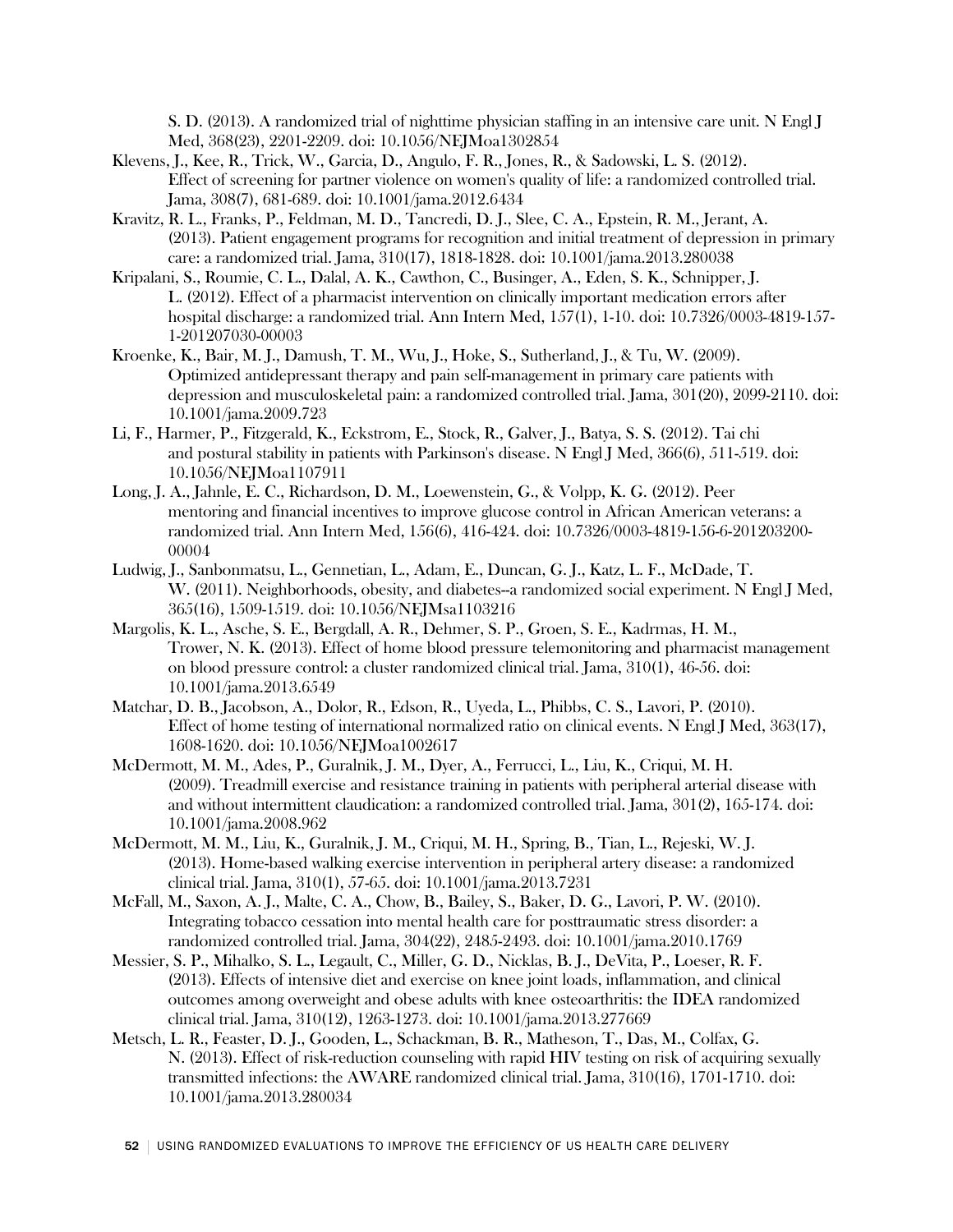- Mohr, D. C., Ho, J., Duffecy, J., Reifler, D., Sokol, L., Burns, M. N., Siddique, J. (2012). Effect of telephone-administered vs face-to-face cognitive behavioral therapy on adherence to therapy and depression outcomes among primary care patients: a randomized trial. Jama, 307(21), 2278-2285. doi: 10.1001/jama.2012.5588
- Monson, C. M., Fredman, S. J., Macdonald, A., Pukay-Martin, N. D., Resick, P. A., & Schnurr, P. P. (2012). Effect of cognitive-behavioral couple therapy for PTSD: a randomized controlled trial. Jama, 308(7), 700-709. doi: 10.1001/jama.2012.9307
- Morey, M. C., Snyder, D. C., Sloane, R., Cohen, H. J., Peterson, B., Hartman, T. J., Demark-Wahnefried, W. (2009). Effects of home-based diet and exercise on functional outcomes among older, overweight long-term cancer survivors: RENEW: a randomized controlled trial. Jama, 301(18), 1883-1891. doi: 10.1001/jama.2009.643
- Nedeltcheva, A. V., Kilkus, J. M., Imperial, J., Schoeller, D. A., & Penev, P. D. (2010). Insufficient sleep undermines dietary efforts to reduce adiposity. Ann Intern Med, 153(7), 435-441. doi: 10.7326/0003-4819-153-7-201010050-00006
- Olanow, C. W., Rascol, O., Hauser, R., Feigin, P. D., Jankovic, J., Lang, A., Tolosa, E. (2009). A double-blind, delayed-start trial of rasagiline in Parkinson's disease. N Engl J Med, 361(13), 1268- 1278. doi: 10.1056/NEJMoa0809335
- Peikes, D., Chen, A., Schore, J., & Brown, R. (2009). Effects of care coordination on hospitalization, quality of care, and health care expenditures among Medicare beneficiaries: 15 randomized trials. Jama, 301(6), 603-618. doi: 10.1001/jama.2009.126
- Petersen, L. A., Simpson, K., Pietz, K., Urech, T. H., Hysong, S. J., Profit, J., Woodard, L. D. (2013). Effects of individual physician-level and practice-level financial incentives on hypertension care: a randomized trial. Jama, 310(10), 1042-1050. doi: 10.1001/jama.2013.276303
- Powell, L. H., Calvin, J. E., Jr., Richardson, D., Janssen, I., Mendes de Leon, C. F., Flynn, K. J., Avery, E. (2010). Self-management counseling in patients with heart failure: the heart failure adherence and retention randomized behavioral trial. Jama, 304(12), 1331-1338. doi: 10.1001/jama.2010.1362
- Rejeski, W. J., Ip, E. H., Bertoni, A. G., Bray, G. A., Evans, G., Gregg, E. W., & Zhang, Q. (2012). Lifestyle change and mobility in obese adults with type 2 diabetes. N Engl J Med, 366(13), 1209-1217. doi: 10.1056/NEJMoa1110294
- Robbins, G. K., Lester, W., Johnson, K. L., Chang, Y., Estey, G., Surrao, D., Freedberg, K. A. (2012). Efficacy of a clinical decision-support system in an HIV practice: a randomized trial. Ann Intern Med, 157(11), 757-766. doi: 10.7326/0003-4819-157-11-201212040-00003
- Rock, C. L., Flatt, S. W., Sherwood, N. E., Karanja, N., Pakiz, B., & Thomson, C. A. (2010). Effect of a free prepared meal and incentivized weight loss program on weight loss and weight loss maintenance in obese and overweight women: a randomized controlled trial. Jama, 304(16), 1803- 1810. doi: 10.1001/jama.2010.1503
- Rollman, B. L., Belnap, B. H., LeMenager, M. S., Mazumdar, S., Houck, P. R., Counihan, P. J., Reynolds, C. F., 3rd. (2009). Telephone-delivered collaborative care for treating post-CABG depression: a randomized controlled trial. Jama, 302(19), 2095-2103. doi: 10.1001/jama.2009.1670
- Sacks, F. M., Bray, G. A., Carey, V. J., Smith, S. R., Ryan, D. H., Anton, S. D., Williamson, D. A. (2009). Comparison of weight-loss diets with different compositions of fat, protein, and carbohydrates. N Engl J Med, 360(9), 859-873. doi: 10.1056/NEJMoa0804748
- Sadowski, L. S., Kee, R. A., VanderWeele, T. J., & Buchanan, D. (2009). Effect of a housing and case management program on emergency department visits and hospitalizations among chronically ill homeless adults: a randomized trial. Jama, 301(17), 1771-1778. doi: 10.1001/jama.2009.561
- Safren, S. A., Sprich, S., Mimiaga, M. J., Surman, C., Knouse, L., Groves, M., & Otto, M. W. (2010). Cognitive behavioral therapy vs relaxation with educational support for medication-treated adults with ADHD and persistent symptoms: a randomized controlled trial. Jama, 304(8), 875-880. doi: 10.1001/jama.2010.1192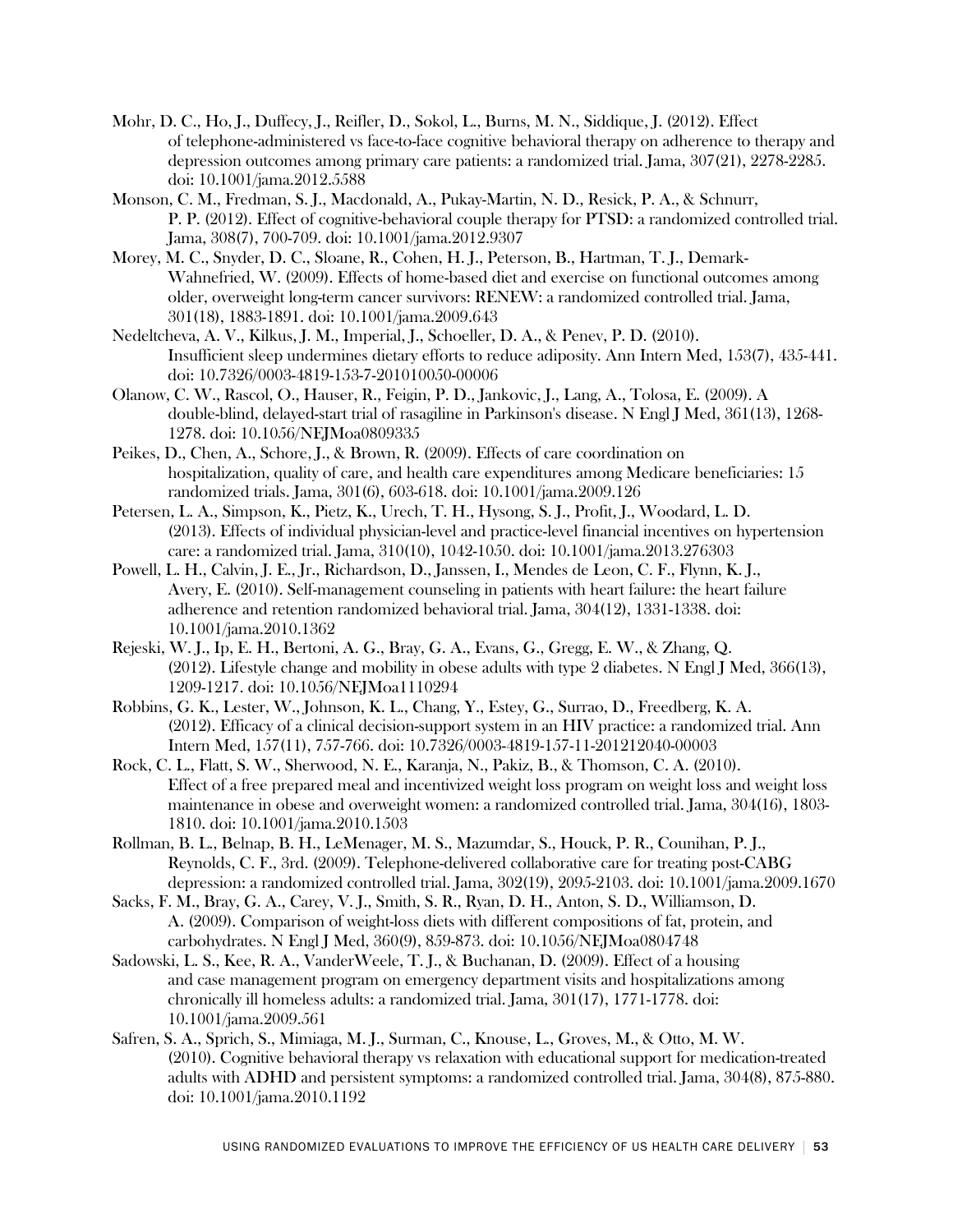- Saitz, R., Cheng, D. M., Winter, M., Kim, T. W., Meli, S. M., Allensworth-Davies, D., Samet, J. H. (2013). Chronic care management for dependence on alcohol and other drugs: the AHEAD randomized trial. Jama, 310(11), 1156-1167. doi: 10.1001/jama.2013.277609
- Schmitz, K. H., Ahmed, R. L., Troxel, A., Cheville, A., Smith, R., Lewis-Grant, L., Greene, Q. P. (2009). Weight lifting in women with breast-cancer-related lymphedema. N Engl J Med, 361(7), 664-673. doi: 10.1056/NEJMoa0810118
- Schmitz, K. H., Ahmed, R. L., Troxel, A. B., Cheville, A., Lewis-Grant, L., Smith, R., Chittams, J. (2010). Weight lifting for women at risk for breast cancer-related lymphedema: a randomized trial. Jama, 304(24), 2699-2705. doi: 10.1001/jama.2010.1837
- Schoen, R. E., Pinsky, P. F., Weissfeld, J. L., Yokochi, L. A., Church, T., Laiyemo, A. O., Berg, C. D. (2012). Colorectal-cancer incidence and mortality with screening flexible sigmoidoscopy. N Engl J Med, 366(25), 2345-2357. doi: 10.1056/NEJMoa1114635
- Schwartz, L. M., Woloshin, S., & Welch, H. G. (2009). Using a drug facts box to communicate drug benefits and harms: two randomized trials. Ann Intern Med, 150(8), 516-527.
- Sequist, T. D., Fitzmaurice, G. M., Marshall, R., Shaykevich, S., Marston, A., Safran, D. G., & Ayanian, J. Z. (2010). Cultural competency training and performance reports to improve diabetes care for black patients: a cluster randomized, controlled trial. Ann Intern Med, 152(1), 40-46. doi: 10.7326/0003-4819-152-1-201001050-00009
- Shaukat, A., Mongin, S. J., Geisser, M. S., Lederle, F. A., Bond, J. H., Mandel, J. S., & Church, T. R. (2013). Long-term mortality after screening for colorectal cancer. N Engl J Med, 369(12), 1106-1114. doi: 10.1056/NEJMoa1300720
- Shorr, R. I., Chandler, A. M., Mion, L. C., Waters, T. M., Liu, M., Daniels, M. J., Miller, S. T. (2012). Effects of an intervention to increase bed alarm use to prevent falls in hospitalized patients: a cluster randomized trial. Ann Intern Med, 157(10), 692-699. doi: 10.7326/0003-4819-157-10- 201211200-00005
- Song, J., Ratner, E. R., Wall, M. M., Bartels, D. M., Ulvestad, N., Petroskas, D., Gelberg, L. (2010). Effect of an End-of-Life Planning Intervention on the completion of advance directives in homeless persons: a randomized trial. Ann Intern Med, 153(2), 76-84. doi: 10.7326/0003-4819- 153-2-201007200-00003
- Stanley, M. A., Wilson, N. L., Novy, D. M., Rhoades, H. M., Wagener, P. D., Greisinger, A. J., Kunik, M. E. (2009). Cognitive behavior therapy for generalized anxiety disorder among older adults in primary care: a randomized clinical trial. Jama, 301(14), 1460-1467. doi: 10.1001/jama.2009.458
- Stockwell, M. S., Kharbanda, E. O., Martinez, R. A., Vargas, C. Y., Vawdrey, D. K., & Camargo, S. (2012). Effect of a text messaging intervention on influenza vaccination in an urban, low-income pediatric and adolescent population: a randomized controlled trial. Jama, 307(16), 1702-1708. doi: 10.1001/jama.2012.502
- Subak, L. L., Wing, R., West, D. S., Franklin, F., Vittinghoff, E., Creasman, J. M., Grady, D. (2009). Weight loss to treat urinary incontinence in overweight and obese women. N Engl J Med, 360(5), 481-490. doi: 10.1056/NEJMoa0806375
- Sullivan, C., Sayre, S. S., Leon, J. B., Machekano, R., Love, T. E., Porter, D., Sehgal, A. R. (2009). Effect of food additives on hyperphosphatemia among patients with end-stage renal disease: a randomized controlled trial. Jama, 301(6), 629-635. doi: 10.1001/jama.2009.96
- Temel, J. S., Greer, J. A., Muzikansky, A., Gallagher, E. R., Admane, S., Jackson, V. A., Lynch, T. J. (2010). Early palliative care for patients with metastatic non-small-cell lung cancer. N Engl J Med, 363(8), 733-742. doi: 10.1056/NEJMoa1000678
- Thornton, J. D., Alejandro-Rodriguez, M., Leon, J. B., Albert, J. M., Baldeon, E. L., De Jesus, L. M., Sehgal, A. R. (2012). Effect of an iPod video intervention on consent to donate organs: a randomized trial. Ann Intern Med, 156(7), 483-490. doi: 10.7326/0003-4819-156-7-201204030- 00004
- Tulsky, J. A., Arnold, R. M., Alexander, S. C., Olsen, M. K., Jeffreys, A. S., Rodriguez, K. L.,

54 USING RANDOMIZED EVALUATIONS TO IMPROVE THE EFFICIENCY OF US HEALTH CARE DELIVERY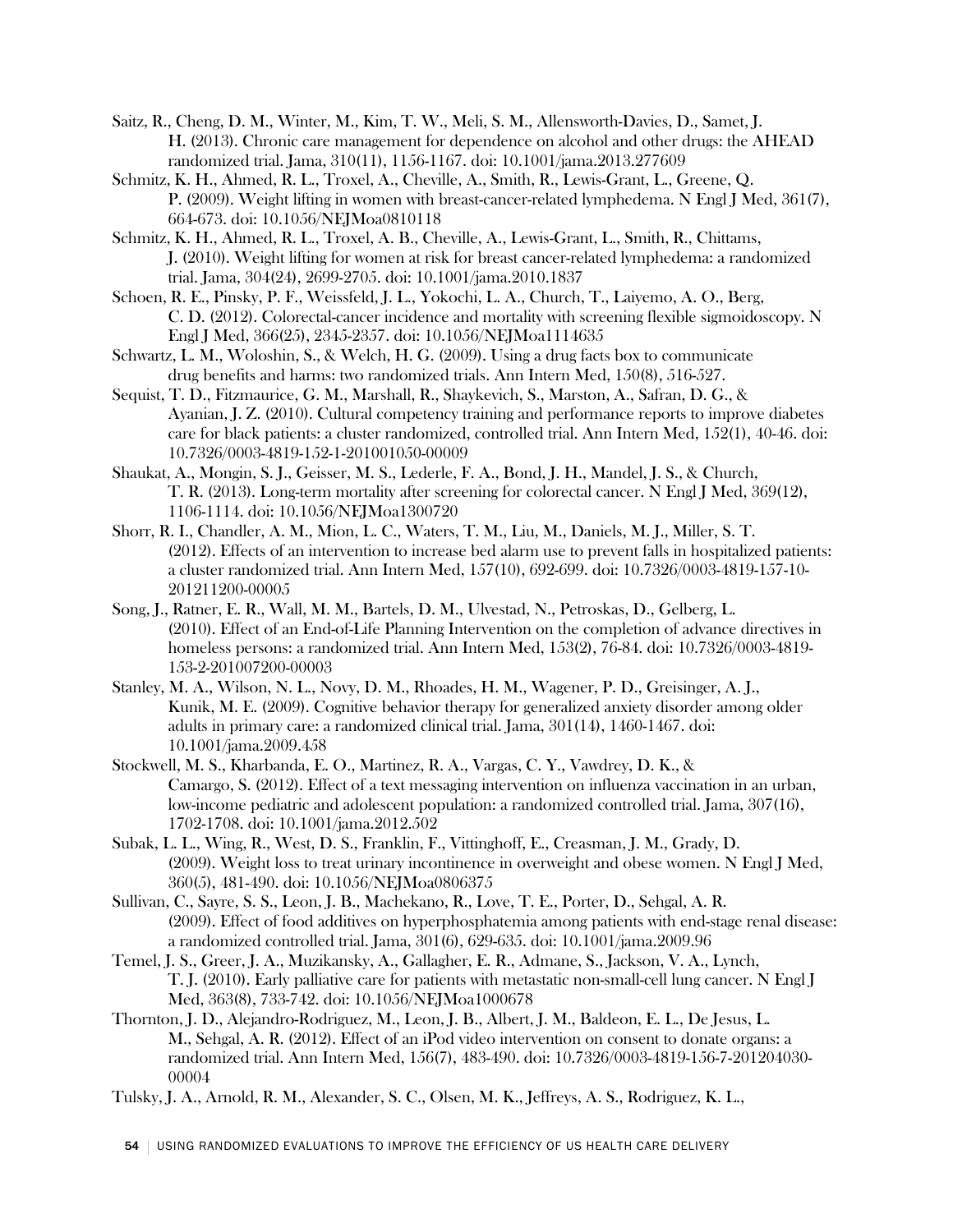Pollak, K. I. (2011). Enhancing communication between oncologists and patients with a computerbased training program: a randomized trial. Ann Intern Med, 155(9), 593-601. doi: 10.7326/0003- 4819-155-9-201111010-00007

- Villareal, D. T., Chode, S., Parimi, N., Sinacore, D. R., Hilton, T., Armamento-Villareal, R., Shah, K. (2011). Weight loss, exercise, or both and physical function in obese older adults. N Engl J Med, 364(13), 1218-1229. doi: 10.1056/NEJMoa1008234
- Volpp, K. G., Shea, J. A., Small, D. S., Basner, M., Zhu, J., Norton, L., Dinges, D. F. (2012). Effect of a protected sleep period on hours slept during extended overnight in-hospital duty hours among medical interns: a randomized trial. Jama, 308(21), 2208-2217. doi: 10.1001/jama.2012.34490
- Volpp, K. G., Troxel, A. B., Pauly, M. V., Glick, H. A., Puig, A., Asch, D. A., Audrain-McGovern, J. (2009). A randomized, controlled trial of financial incentives for smoking cessation. N Engl J Med, 360(7), 699-709. doi: 10.1056/NEJMsa0806819
- Wadden, T. A., Volger, S., Sarwer, D. B., Vetter, M. L., Tsai, A. G., Berkowitz, R. I., Moore, R. H. (2011). A two-year randomized trial of obesity treatment in primary care practice. N Engl J Med, 365(21), 1969-1979. doi: 10.1056/NEJMoa1109220
- Wang, C., Schmid, C. H., Rones, R., Kalish, R., Yinh, J., Goldenberg, D. L., McAlindon, T. (2010). A randomized trial of tai chi for fibromyalgia. N Engl J Med, 363(8), 743-754. doi: 10.1056/NEJMoa0912611
- Wennberg, D. E., Marr, A., Lang, L., O'Malley, S., & Bennett, G. (2010). A randomized trial of a telephone care-management strategy. N Engl J Med, 363(13), 1245-1255. doi: 10.1056/NEJMsa0902321
- Wing, R. R., Bolin, P., Brancati, F. L., Bray, G. A., Clark, J. M., Coday, M., Yanovski, S. Z. (2013). Cardiovascular effects of intensive lifestyle intervention in type 2 diabetes. N Engl J Med, 369(2), 145-154. doi: 10.1056/NEJMoa1212914
- Woloshin, S., & Schwartz, L. M. (2011). Communicating data about the benefits and harms of treatment: a randomized trial. Ann Intern Med, 155(2), 87-96. doi: 10.7326/0003-4819-155-2- 201107190-00004
- Young, S. D., Cumberland, W. G., Lee, S. J., Jaganath, D., Szekeres, G., & Coates, T. (2013). Social networking technologies as an emerging tool for HIV prevention: a cluster randomized trial. Ann Intern Med, 159(5), 318-324. doi: 10.7326/0003-4819-159-5-201309030-00005

### From Top Economics Journals (2009-2013)

- Charness, G., & Gneezy, U. (2009). Incentives to Exercise. Econometrica, 77(3), 909-931. doi: 10.3982/ecta7416
- Finkelstein, A., Taubman, S., Wright, B., Bernstein, M., Gruber, J., Newhouse, J.P., Allen, H., Baicker, K., & Oregon Health Study Group. (2012). The Oregon Health Insurance Experiment: Evidence from the First Year. Quarterly Journal of Economics, 127(3), 1057-1106. doi: <http://qje.oxfordjournals.org/content/127/3/1057>

### From Top Health Services Journals (2009-2013)

- Allen, H., Baicker, K., Finkelstein, A., Taubman, S., & Wright, B. J. (2010). What the Oregon health study can tell us about expanding Medicaid. Health Aff (Millwood), 29(8), 1498-1506. doi: 10.1377/hlthaff.2010.0191
- Barnes, D. E., Palmer, R. M., Kresevic, D. M., Fortinsky, R. H., Kowal, J., Chren, M. M., & Landefeld, C. S. (2012). Acute care for elders units produced shorter hospital stays at lower cost while maintaining patients' functional status. Health Aff (Millwood), 31(6), 1227-1236. doi: 10.1377/hlthaff.2012.0142
- Halpern, S. D., Loewenstein, G., Volpp, K. G., Cooney, E., Vranas, K., Quill, C. M., Bryce, C.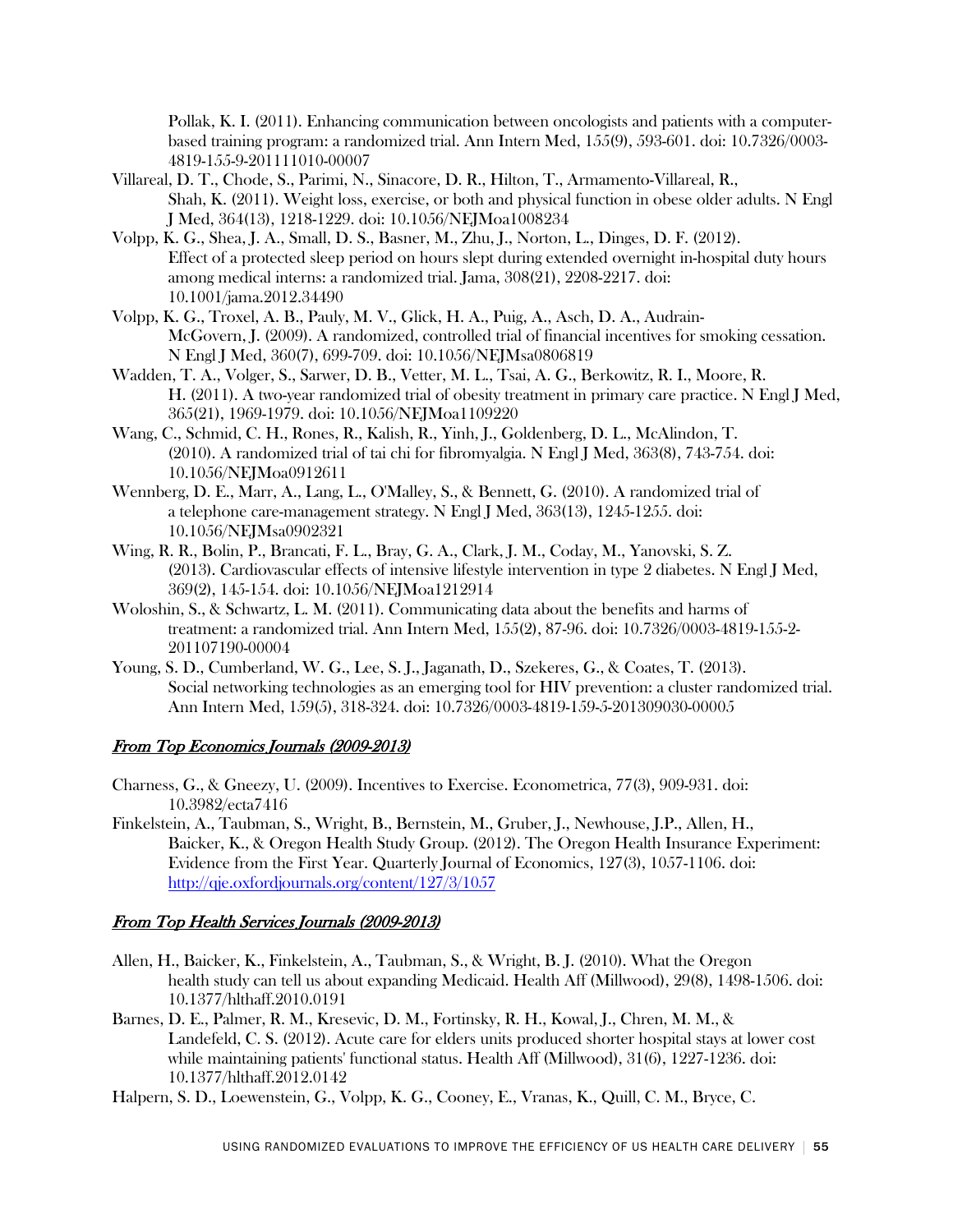(2013). Default options in advance directives influence how patients set goals for end-of-life care. Health Aff (Millwood), 32(2), 408-417. doi: 10.1377/hlthaff.2012.0895

- Krebs, E. E., Bair, M. J., Damush, T. M., Tu, W., Wu, J., & Kroenke, K. (2010). Comparative responsiveness of pain outcome measures among primary care patients with musculoskeletal pain. Med Care, 48(11), 1007-1014. doi: 10.1097/MLR.0b013e3181eaf835
- Leveille, S. G., Huang, A., Tsai, S. B., Allen, M., Weingart, S. N., & Iezzoni, L. I. (2009). Health coaching via an internet portal for primary care patients with chronic conditions: a randomized controlled trial. Med Care, 47(1), 41-47. doi: 10.1097/MLR.0b013e3181844dd0
- Michalopoulos, C., Wittenburg, D., Israel, D. A., & Warren, A. (2012). The effects of health care benefits on health care use and health: a randomized trial for disability insurance beneficiaries. Med Care, 50(9), 764-771. doi: 10.1097/MLR.0b013e31825a8bfc
- Mosen, D. M., Feldstein, A. C., Perrin, N., Rosales, A. G., Smith, D. H., Liles, E. G., Glasgow, R. E. (2010). Automated telephone calls improved completion of fecal occult blood testing. Med Care, 48(7), 604-610. doi: 10.1097/MLR.0b013e3181dbdce7
- Muennig, P., Rosen, Z., & Wilde, E. T. (2013). Welfare programs that target workforce participation may negatively affect mortality. Health Aff (Millwood), 32(6), 1072-1077. doi: 10.1377/hlthaff.2012.0971
- Mundt, M. P., & Zakletskaia, L. I. (2012). Prevention for college students who suffer alcoholinduced blackouts could deter high-cost emergency department visits. Health Aff (Millwood), 31(4), 863-870. doi: 10.1377/hlthaff.2010.1140
- Newhouse, R. P., Dennison Himmelfarb, C., Morlock, L., Frick, K. D., Pronovost, P., & Liang, Y. (2013). A phased cluster-randomized trial of rural hospitals testing a quality collaborative to improve heart failure care: organizational context matters. Med Care, 51(5), 396-403. doi: 10.1097/MLR.0b013e318286e32e
- Nietert, P. J., Tilley, B. C., Zhao, W., Edwards, P. F., Wessell, A. M., Mauldin, P. D., & Polk, P. P. (2009). Two pharmacy interventions to improve refill persistence for chronic disease medications: a randomized, controlled trial. Med Care, 47(1), 32-40. doi: 10.1097/MLR.0b013e3181808c17
- Piette, J. D., Richardson, C., Himle, J., Duffy, S., Torres, T., Vogel, M., Valenstein, M. (2011). A randomized trial of telephonic counseling plus walking for depressed diabetes patients. Med Care, 49(7), 641-648. doi: 10.1097/MLR.0b013e318215d0c9
- Veroff, D., Marr, A., & Wennberg, D. E. (2013). Enhanced support for shared decision making reduced costs of care for patients with preference-sensitive conditions. Health Aff (Millwood), 32(2), 285-293. doi: 10.1377/hlthaff.2011.0941
- Zarkin, G. A., Bray, J. W., Aldridge, A., Mills, M., Cisler, R. A., Couper, D., O'Malley, S. (2010). The effect of alcohol treatment on social costs of alcohol dependence: results from the COMBINE study. Med Care, 48(5), 396-401. doi: 10.1097/MLR.0b013e3181d68859

### From Evaluation Firms (2013)

- Farrell, M. (2013). Connections Between TANF and SSI:Lessons from the TANF/SSI Disability Transition Project. Washington, D.C.
- Filene, J. H., Snell, E., Lee, H., Knox, V., Michalopoulos, C., & Duggan, A. (2013). First Annual Report from the Mother and Infant Home Visiting Program Evaluation-Strong Start. New York, NY: MDRC.
- Hossain, F., Baird, P., & Pardoe, R. (2013). Improving Employment Outcomes and Community Integration for Veterans with Disabilities. New York, NY: MDRC.
- Michalopoulos, C., Manno, M. S., Warren, A., & Somers, J. (2013). Final Report on the Kaiser Permanente Colorado Coordinated Care Pilot Program. New York, NY: MDRC.
- Michalopoulos, C., Wittenburg, D., Israel, D. A. R., Schore, J., Warren, A., Zutshi, A., Schwartz,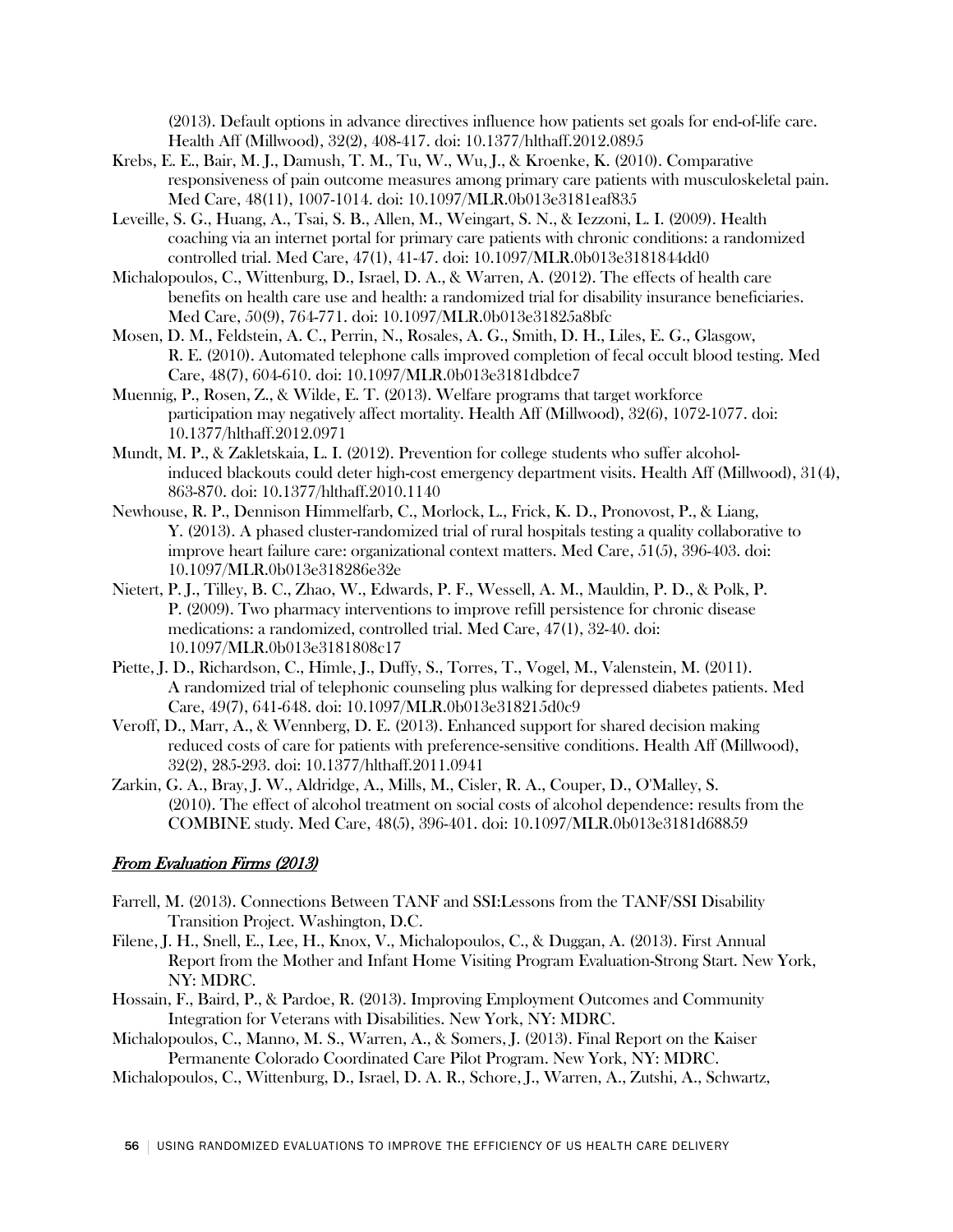L. (2013). The Accelerated Benefits Demonstration and Evaluation Project. New York, NY: MDRC.

- Moreno, L., Felt-Lisk, S., & Dale, S. (2013). Do Financial Incentives Increase the Use of Electronic Health Records? Princeton, NJ: Mathematica Policy Research.
- Riccio, J., Dechausay, N., Miller, C., Nunez, S., Verma, N., & Yang, E. (2013). Conditional Cash Transfers in New York City: The Continuing Story of the Opportunity NYC−Family Rewards Demonstration. (2013). New York, NY.
- Shapiro, R. (2013). Balancing Fidelity and Flexibility: Implementing the Gen.M Program in Texas. Princeton, NJ: Mathematica Policy Research.
- Wagner, G., Lovely, P., & Schneider, S. (2013). Pilot Controlled Trial of the Adherence Readiness Program. Aids and Behavior, 17(9), 3059-3065.
- Yuan, K., Hamilton, L. S., Stecher, B. M., & Pane, J. F. Evaluating the Effectiveness of Teacher Pay-for-Performance. (2013). New York, NY: RAND Corporation.